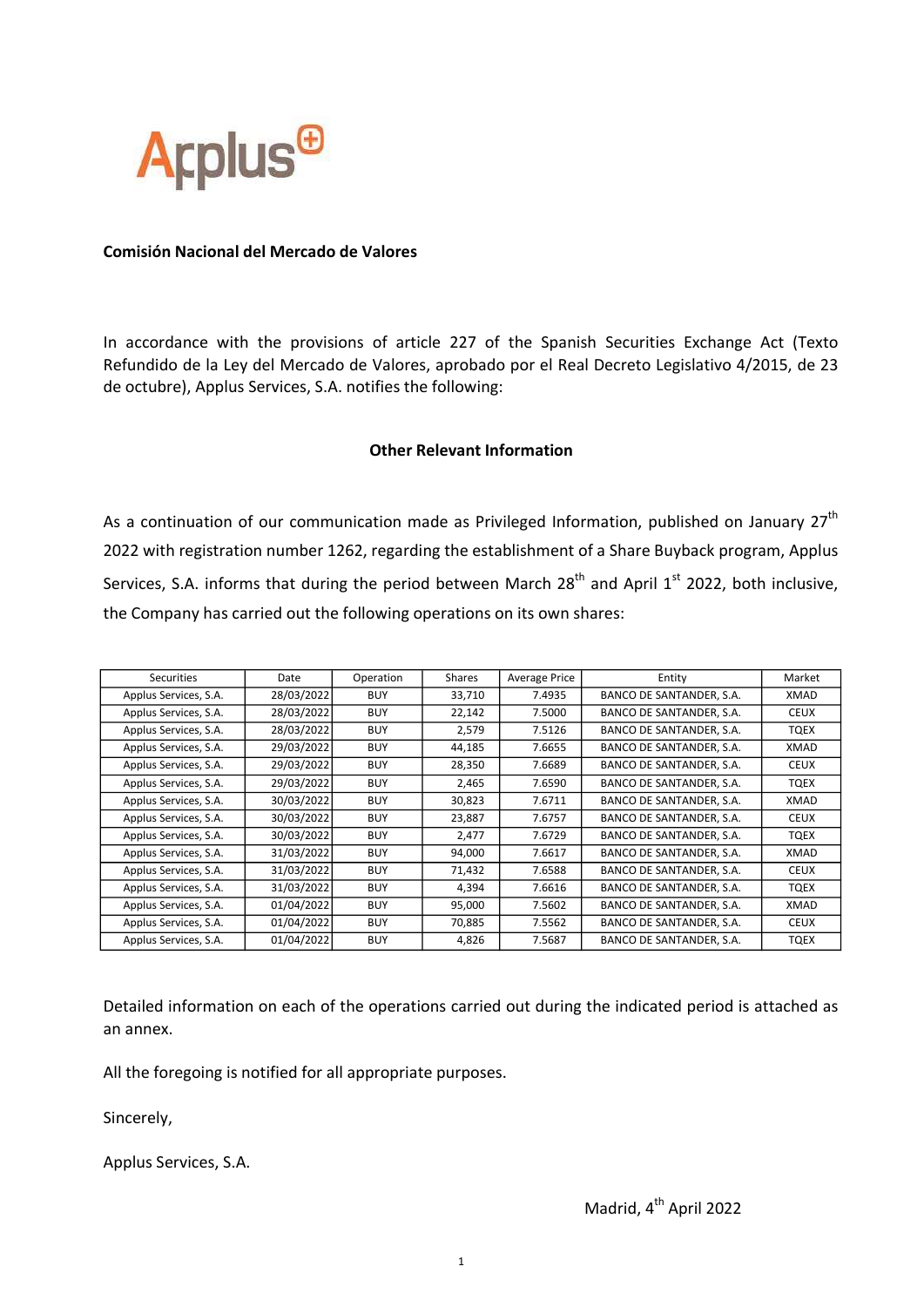| <b>Securities</b>         | Date       | <b>Operation</b> | <b>Number of</b><br><b>Shares</b> | <b>Price in Euros</b><br>per Share | <b>Market</b> | <b>Entity</b>            |
|---------------------------|------------|------------------|-----------------------------------|------------------------------------|---------------|--------------------------|
| <b>APPLUS SERVICES SA</b> | 2022-03-28 | <b>BUY</b>       | 328                               | 7.4150                             | <b>XMAD</b>   | Banco de Santander, S.A. |
| <b>APPLUS SERVICES SA</b> | 2022-03-28 | <b>BUY</b>       | 359                               | 7.4450                             | <b>XMAD</b>   | Banco de Santander, S.A. |
| <b>APPLUS SERVICES SA</b> | 2022-03-28 | <b>BUY</b>       | 480                               | 7.4500                             | <b>XMAD</b>   | Banco de Santander, S.A. |
| <b>APPLUS SERVICES SA</b> | 2022-03-28 | <b>BUY</b>       | 664                               | 7.4600                             | <b>CEUX</b>   | Banco de Santander, S.A. |
| <b>APPLUS SERVICES SA</b> | 2022-03-28 | <b>BUY</b>       | 150                               | 7.4650                             | <b>XMAD</b>   | Banco de Santander, S.A. |
| <b>APPLUS SERVICES SA</b> | 2022-03-28 | <b>BUY</b>       | 330                               | 7.4650                             | <b>CEUX</b>   | Banco de Santander, S.A. |
| <b>APPLUS SERVICES SA</b> | 2022-03-28 | BUY              | 162                               | 7.4700                             | XMAD          | Banco de Santander, S.A. |
| <b>APPLUS SERVICES SA</b> | 2022-03-28 | <b>BUY</b>       | 607                               | 7.4700                             | <b>CEUX</b>   | Banco de Santander, S.A. |
| <b>APPLUS SERVICES SA</b> | 2022-03-28 | <b>BUY</b>       | 131                               | 7.4700                             | <b>XMAD</b>   | Banco de Santander, S.A. |
| <b>APPLUS SERVICES SA</b> | 2022-03-28 | <b>BUY</b>       | 369                               | 7.4700                             | <b>XMAD</b>   | Banco de Santander, S.A. |
| <b>APPLUS SERVICES SA</b> | 2022-03-28 | <b>BUY</b>       | 2                                 | 7.4700                             | <b>XMAD</b>   | Banco de Santander, S.A. |
| <b>APPLUS SERVICES SA</b> | 2022-03-28 | <b>BUY</b>       | 132                               | 7.4700                             | <b>XMAD</b>   | Banco de Santander, S.A. |
| <b>APPLUS SERVICES SA</b> | 2022-03-28 | <b>BUY</b>       | 366                               | 7.4700                             | <b>XMAD</b>   | Banco de Santander, S.A. |
| <b>APPLUS SERVICES SA</b> | 2022-03-28 | <b>BUY</b>       | 132                               | 7.4700                             | <b>XMAD</b>   | Banco de Santander, S.A. |
| <b>APPLUS SERVICES SA</b> | 2022-03-28 | <b>BUY</b>       | 365                               | 7.4700                             | <b>XMAD</b>   | Banco de Santander, S.A. |
| <b>APPLUS SERVICES SA</b> | 2022-03-28 | <b>BUY</b>       | 597                               | 7.4750                             | <b>XMAD</b>   | Banco de Santander, S.A. |
| <b>APPLUS SERVICES SA</b> | 2022-03-28 | <b>BUY</b>       | 382                               | 7.4750                             | <b>XMAD</b>   | Banco de Santander, S.A. |
| <b>APPLUS SERVICES SA</b> | 2022-03-28 | <b>BUY</b>       | 457                               | 7.4750                             | <b>CEUX</b>   | Banco de Santander, S.A. |
| <b>APPLUS SERVICES SA</b> | 2022-03-28 | <b>BUY</b>       | 390                               | 7.4750                             | <b>CEUX</b>   | Banco de Santander, S.A. |
| <b>APPLUS SERVICES SA</b> | 2022-03-28 | <b>BUY</b>       | 402                               | 7.4750                             | TQEX          | Banco de Santander, S.A. |
| <b>APPLUS SERVICES SA</b> | 2022-03-28 | <b>BUY</b>       | 356                               | 7.4750                             | <b>XMAD</b>   | Banco de Santander, S.A. |
| <b>APPLUS SERVICES SA</b> | 2022-03-28 | <b>BUY</b>       | 250                               | 7.4750                             | <b>XMAD</b>   | Banco de Santander, S.A. |
| <b>APPLUS SERVICES SA</b> | 2022-03-28 | <b>BUY</b>       | 103                               | 7.4750                             | <b>XMAD</b>   | Banco de Santander, S.A. |
| <b>APPLUS SERVICES SA</b> | 2022-03-28 | <b>BUY</b>       | 324                               | 7.4750                             | <b>XMAD</b>   | Banco de Santander, S.A. |
| <b>APPLUS SERVICES SA</b> | 2022-03-28 | <b>BUY</b>       | 250                               | 7.4750                             | <b>XMAD</b>   | Banco de Santander, S.A. |
| <b>APPLUS SERVICES SA</b> | 2022-03-28 | <b>BUY</b>       | 165                               | 7.4750                             | XMAD          | Banco de Santander, S.A. |
| <b>APPLUS SERVICES SA</b> | 2022-03-28 | <b>BUY</b>       | 868                               | 7.4750                             | <b>CEUX</b>   | Banco de Santander, S.A. |
| <b>APPLUS SERVICES SA</b> | 2022-03-28 | <b>BUY</b>       | 3                                 | 7.4750                             | <b>XMAD</b>   | Banco de Santander, S.A. |
| <b>APPLUS SERVICES SA</b> | 2022-03-28 | <b>BUY</b>       | 747                               | 7.4750                             | <b>XMAD</b>   | Banco de Santander, S.A. |
| <b>APPLUS SERVICES SA</b> | 2022-03-28 | <b>BUY</b>       | 5                                 | 7.4750                             | <b>CEUX</b>   | Banco de Santander, S.A. |
| <b>APPLUS SERVICES SA</b> | 2022-03-28 | <b>BUY</b>       | 312                               | 7.4750                             | <b>XMAD</b>   | Banco de Santander, S.A. |
| <b>APPLUS SERVICES SA</b> | 2022-03-28 | <b>BUY</b>       | 1,500                             | 7.4750                             | <b>XMAD</b>   | Banco de Santander, S.A. |
| <b>APPLUS SERVICES SA</b> | 2022-03-28 | <b>BUY</b>       | 287                               | 7.4750                             | <b>XMAD</b>   | Banco de Santander, S.A. |
| <b>APPLUS SERVICES SA</b> | 2022-03-28 | <b>BUY</b>       | 44                                | 7.4750                             | <b>XMAD</b>   | Banco de Santander, S.A. |
| <b>APPLUS SERVICES SA</b> | 2022-03-28 | <b>BUY</b>       | 1,000                             | 7.4750                             | <b>XMAD</b>   | Banco de Santander, S.A. |
| <b>APPLUS SERVICES SA</b> | 2022-03-28 | <b>BUY</b>       | 485                               | 7.4750                             | <b>CEUX</b>   | Banco de Santander, S.A. |
| <b>APPLUS SERVICES SA</b> | 2022-03-28 | <b>BUY</b>       | 132                               | 7.4750                             | <b>CEUX</b>   | Banco de Santander, S.A. |
| <b>APPLUS SERVICES SA</b> | 2022-03-28 | <b>BUY</b>       | 140                               | 7.4750                             | <b>CEUX</b>   | Banco de Santander, S.A. |
| <b>APPLUS SERVICES SA</b> | 2022-03-28 | <b>BUY</b>       | 168                               | 7.4750                             | <b>CEUX</b>   | Banco de Santander, S.A. |
| <b>APPLUS SERVICES SA</b> | 2022-03-28 | <b>BUY</b>       | 840                               | 7.4750                             | <b>XMAD</b>   | Banco de Santander, S.A. |
| <b>APPLUS SERVICES SA</b> | 2022-03-28 | <b>BUY</b>       | 201                               | 7.4750                             | <b>CEUX</b>   | Banco de Santander, S.A. |
| <b>APPLUS SERVICES SA</b> | 2022-03-28 | <b>BUY</b>       | 395                               | 7.4750                             | <b>XMAD</b>   | Banco de Santander, S.A. |
| <b>APPLUS SERVICES SA</b> | 2022-03-28 | <b>BUY</b>       | 206                               | 7.4750                             | <b>XMAD</b>   | Banco de Santander, S.A. |
| <b>APPLUS SERVICES SA</b> | 2022-03-28 | <b>BUY</b>       | 348                               | 7.4800                             | <b>XMAD</b>   | Banco de Santander, S.A. |
| <b>APPLUS SERVICES SA</b> | 2022-03-28 | <b>BUY</b>       | 602                               | 7.4800                             | <b>CEUX</b>   | Banco de Santander, S.A. |
| <b>APPLUS SERVICES SA</b> | 2022-03-28 | <b>BUY</b>       | 1,942                             | 7.4800                             | <b>XMAD</b>   | Banco de Santander, S.A. |
| <b>APPLUS SERVICES SA</b> | 2022-03-28 | <b>BUY</b>       | 249                               | 7.4800                             | <b>CEUX</b>   | Banco de Santander, S.A. |
| <b>APPLUS SERVICES SA</b> | 2022-03-28 | <b>BUY</b>       | 173                               | 7.4800                             | <b>CEUX</b>   | Banco de Santander, S.A. |
| <b>APPLUS SERVICES SA</b> | 2022-03-28 | <b>BUY</b>       | 491                               | 7.4800                             | <b>CEUX</b>   | Banco de Santander, S.A. |
| <b>APPLUS SERVICES SA</b> | 2022-03-28 | <b>BUY</b>       | 208                               | 7.4800                             | <b>CEUX</b>   | Banco de Santander, S.A. |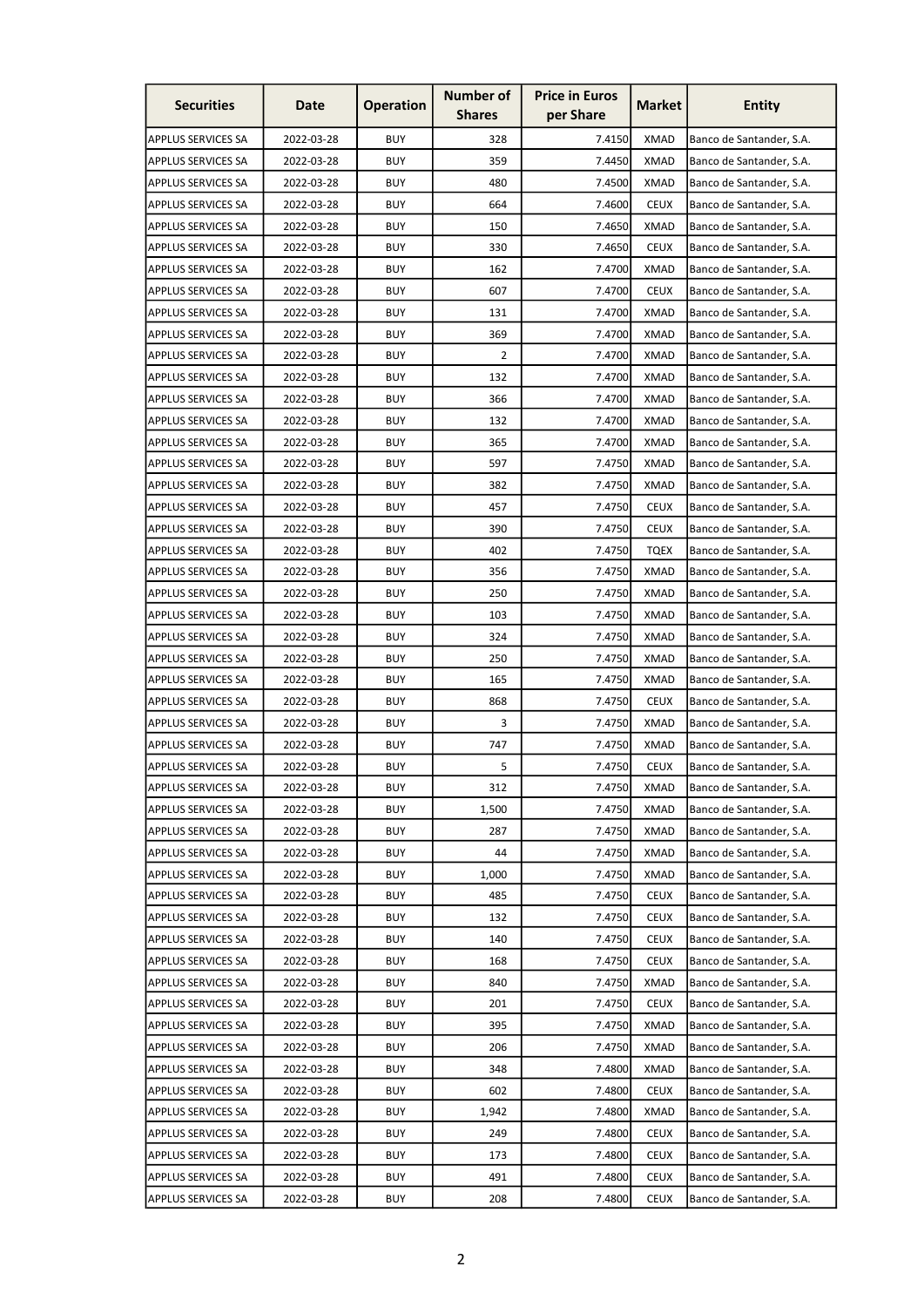| <b>Securities</b>         | Date       | <b>Operation</b> | <b>Number of</b><br><b>Shares</b> | <b>Price in Euros</b><br>per Share | <b>Market</b> | <b>Entity</b>            |
|---------------------------|------------|------------------|-----------------------------------|------------------------------------|---------------|--------------------------|
| <b>APPLUS SERVICES SA</b> | 2022-03-28 | <b>BUY</b>       | 421                               | 7.4800                             | <b>CEUX</b>   | Banco de Santander, S.A. |
| <b>APPLUS SERVICES SA</b> | 2022-03-28 | <b>BUY</b>       | 312                               | 7.4800                             | <b>XMAD</b>   | Banco de Santander, S.A. |
| <b>APPLUS SERVICES SA</b> | 2022-03-28 | <b>BUY</b>       | 322                               | 7.4850                             | <b>CEUX</b>   | Banco de Santander, S.A. |
| <b>APPLUS SERVICES SA</b> | 2022-03-28 | <b>BUY</b>       | 329                               | 7.4850                             | <b>CEUX</b>   | Banco de Santander, S.A. |
| <b>APPLUS SERVICES SA</b> | 2022-03-28 | <b>BUY</b>       | 330                               | 7.4850                             | <b>CEUX</b>   | Banco de Santander, S.A. |
| <b>APPLUS SERVICES SA</b> | 2022-03-28 | <b>BUY</b>       | 1,179                             | 7.4850                             | <b>XMAD</b>   | Banco de Santander, S.A. |
| APPLUS SERVICES SA        | 2022-03-28 | <b>BUY</b>       | 395                               | 7.4850                             | <b>CEUX</b>   | Banco de Santander, S.A. |
| <b>APPLUS SERVICES SA</b> | 2022-03-28 | <b>BUY</b>       | 1                                 | 7.4850                             | <b>CEUX</b>   | Banco de Santander, S.A. |
| <b>APPLUS SERVICES SA</b> | 2022-03-28 | <b>BUY</b>       | 429                               | 7.4850                             | <b>CEUX</b>   | Banco de Santander, S.A. |
| <b>APPLUS SERVICES SA</b> | 2022-03-28 | <b>BUY</b>       | 319                               | 7.4900                             | <b>XMAD</b>   | Banco de Santander, S.A. |
| <b>APPLUS SERVICES SA</b> | 2022-03-28 | <b>BUY</b>       | 377                               | 7.4900                             | <b>XMAD</b>   | Banco de Santander, S.A. |
| <b>APPLUS SERVICES SA</b> | 2022-03-28 | <b>BUY</b>       | 414                               | 7.4900                             | <b>TQEX</b>   | Banco de Santander, S.A. |
| <b>APPLUS SERVICES SA</b> | 2022-03-28 | <b>BUY</b>       | 11                                | 7.4900                             | <b>CEUX</b>   | Banco de Santander, S.A. |
| <b>APPLUS SERVICES SA</b> | 2022-03-28 | <b>BUY</b>       | 391                               | 7.4900                             | <b>CEUX</b>   | Banco de Santander, S.A. |
| <b>APPLUS SERVICES SA</b> | 2022-03-28 | <b>BUY</b>       | 1,400                             | 7.4900                             | <b>XMAD</b>   | Banco de Santander, S.A. |
| <b>APPLUS SERVICES SA</b> | 2022-03-28 | <b>BUY</b>       | 444                               | 7.4900                             | <b>CEUX</b>   | Banco de Santander, S.A. |
| <b>APPLUS SERVICES SA</b> | 2022-03-28 | <b>BUY</b>       | 375                               | 7.4900                             | <b>CEUX</b>   | Banco de Santander, S.A. |
| <b>APPLUS SERVICES SA</b> | 2022-03-28 | <b>BUY</b>       | 547                               | 7.4900                             | <b>XMAD</b>   | Banco de Santander, S.A. |
| <b>APPLUS SERVICES SA</b> | 2022-03-28 | <b>BUY</b>       | 318                               | 7.4950                             | <b>CEUX</b>   | Banco de Santander, S.A. |
| <b>APPLUS SERVICES SA</b> | 2022-03-28 | <b>BUY</b>       | 382                               | 7.4950                             | XMAD          | Banco de Santander, S.A. |
| <b>APPLUS SERVICES SA</b> | 2022-03-28 | <b>BUY</b>       | 3                                 | 7.4950                             | <b>XMAD</b>   | Banco de Santander, S.A. |
| <b>APPLUS SERVICES SA</b> | 2022-03-28 | <b>BUY</b>       | 364                               | 7.4950                             | <b>XMAD</b>   | Banco de Santander, S.A. |
| <b>APPLUS SERVICES SA</b> | 2022-03-28 | <b>BUY</b>       | 167                               | 7.4950                             | <b>XMAD</b>   | Banco de Santander, S.A. |
| <b>APPLUS SERVICES SA</b> | 2022-03-28 | <b>BUY</b>       | 925                               | 7.4950                             | <b>XMAD</b>   | Banco de Santander, S.A. |
| <b>APPLUS SERVICES SA</b> | 2022-03-28 | <b>BUY</b>       | 1,253                             | 7.4950                             | <b>XMAD</b>   | Banco de Santander, S.A. |
| <b>APPLUS SERVICES SA</b> | 2022-03-28 | <b>BUY</b>       | 575                               | 7.5000                             | XMAD          | Banco de Santander, S.A. |
| <b>APPLUS SERVICES SA</b> | 2022-03-28 | <b>BUY</b>       | 7                                 | 7.5000                             | <b>CEUX</b>   | Banco de Santander, S.A. |
| <b>APPLUS SERVICES SA</b> | 2022-03-28 | <b>BUY</b>       | 35                                | 7.5000                             | <b>CEUX</b>   | Banco de Santander, S.A. |
| APPLUS SERVICES SA        | 2022-03-28 | <b>BUY</b>       | 767                               | 7.5000                             | <b>CEUX</b>   | Banco de Santander, S.A. |
| <b>APPLUS SERVICES SA</b> | 2022-03-28 | <b>BUY</b>       | 386                               | 7.5000                             | <b>CEUX</b>   | Banco de Santander, S.A. |
| <b>APPLUS SERVICES SA</b> | 2022-03-28 | <b>BUY</b>       | 18                                | 7.5000                             | <b>CEUX</b>   | Banco de Santander, S.A. |
| <b>APPLUS SERVICES SA</b> | 2022-03-28 | <b>BUY</b>       | 314                               | 7.5000                             | <b>CEUX</b>   | Banco de Santander, S.A. |
| <b>APPLUS SERVICES SA</b> | 2022-03-28 | <b>BUY</b>       | 440                               | 7.5000                             | <b>XMAD</b>   | Banco de Santander, S.A. |
| <b>APPLUS SERVICES SA</b> | 2022-03-28 | <b>BUY</b>       | 635                               | 7.5000                             | <b>CEUX</b>   | Banco de Santander, S.A. |
| <b>APPLUS SERVICES SA</b> | 2022-03-28 | <b>BUY</b>       | 814                               | 7.5000                             | <b>XMAD</b>   | Banco de Santander, S.A. |
| <b>APPLUS SERVICES SA</b> | 2022-03-28 | <b>BUY</b>       | 1,022                             | 7.5000                             | <b>XMAD</b>   | Banco de Santander, S.A. |
| <b>APPLUS SERVICES SA</b> | 2022-03-28 | <b>BUY</b>       | 389                               | 7.5000                             | <b>XMAD</b>   | Banco de Santander, S.A. |
| <b>APPLUS SERVICES SA</b> | 2022-03-28 | <b>BUY</b>       | 506                               | 7.5050                             | <b>TQEX</b>   | Banco de Santander, S.A. |
| <b>APPLUS SERVICES SA</b> | 2022-03-28 | <b>BUY</b>       | 25                                | 7.5050                             | <b>CEUX</b>   | Banco de Santander, S.A. |
| <b>APPLUS SERVICES SA</b> | 2022-03-28 | <b>BUY</b>       | 483                               | 7.5050                             | <b>XMAD</b>   | Banco de Santander, S.A. |
| <b>APPLUS SERVICES SA</b> | 2022-03-28 | <b>BUY</b>       | 374                               | 7.5050                             | <b>XMAD</b>   | Banco de Santander, S.A. |
| <b>APPLUS SERVICES SA</b> | 2022-03-28 | <b>BUY</b>       | 1,585                             | 7.5050                             | <b>CEUX</b>   | Banco de Santander, S.A. |
| <b>APPLUS SERVICES SA</b> | 2022-03-28 | <b>BUY</b>       | 643                               | 7.5050                             | <b>XMAD</b>   | Banco de Santander, S.A. |
| <b>APPLUS SERVICES SA</b> | 2022-03-28 | <b>BUY</b>       | 364                               | 7.5050                             | <b>XMAD</b>   | Banco de Santander, S.A. |
| <b>APPLUS SERVICES SA</b> | 2022-03-28 | <b>BUY</b>       | 316                               | 7.5100                             | <b>XMAD</b>   | Banco de Santander, S.A. |
| <b>APPLUS SERVICES SA</b> | 2022-03-28 | <b>BUY</b>       | 800                               | 7.5100                             | <b>CEUX</b>   | Banco de Santander, S.A. |
| <b>APPLUS SERVICES SA</b> | 2022-03-28 | <b>BUY</b>       | 830                               | 7.5150                             | <b>XMAD</b>   | Banco de Santander, S.A. |
| APPLUS SERVICES SA        | 2022-03-28 | <b>BUY</b>       | 200                               | 7.5150                             | <b>XMAD</b>   | Banco de Santander, S.A. |
| <b>APPLUS SERVICES SA</b> | 2022-03-28 | <b>BUY</b>       | 402                               | 7.5150                             | <b>XMAD</b>   | Banco de Santander, S.A. |
| <b>APPLUS SERVICES SA</b> | 2022-03-28 | <b>BUY</b>       | 13                                | 7.5150                             | <b>CEUX</b>   | Banco de Santander, S.A. |
|                           |            |                  |                                   |                                    |               |                          |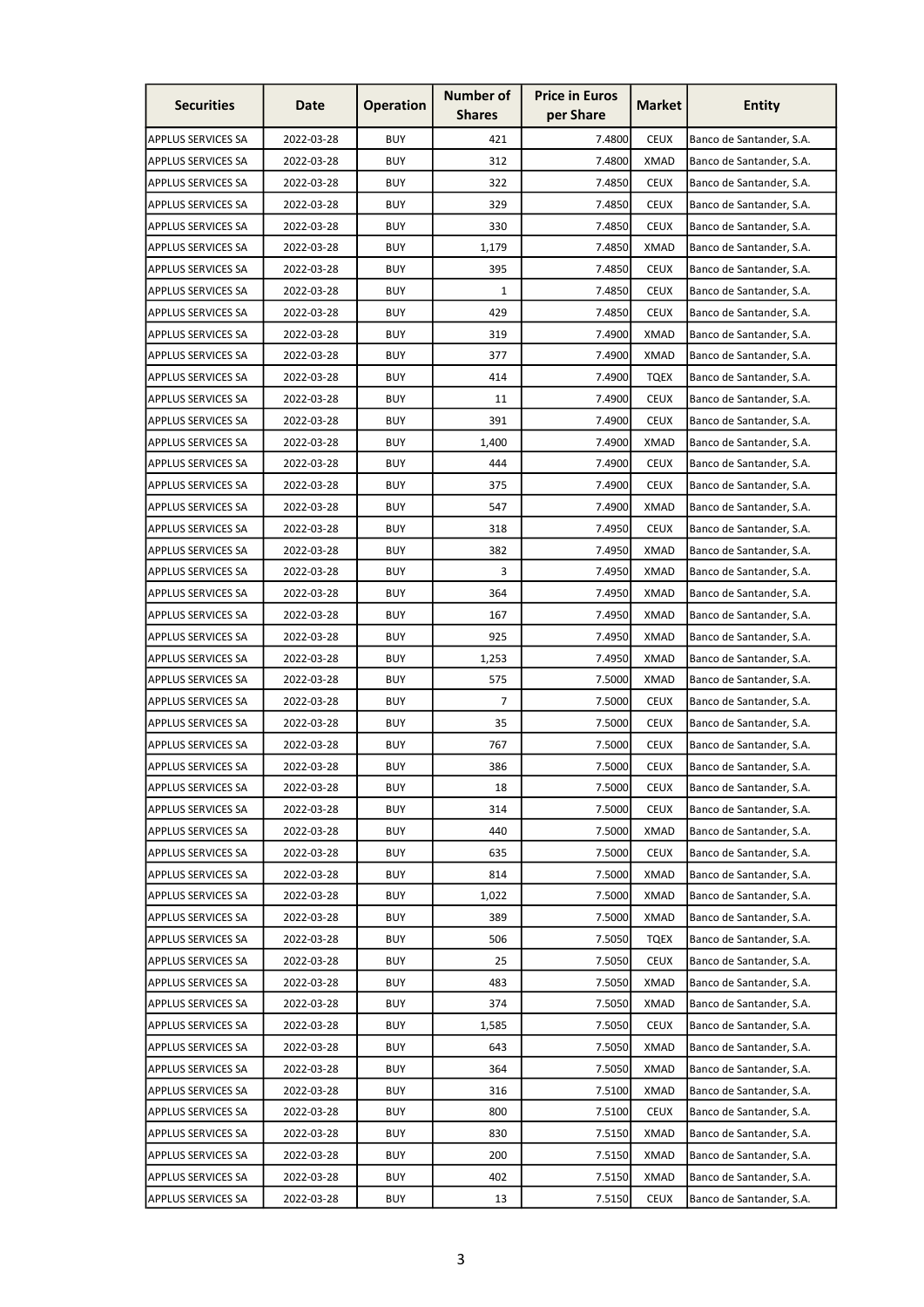| <b>Securities</b>                               | Date       | <b>Operation</b> | <b>Number of</b><br><b>Shares</b> | <b>Price in Euros</b><br>per Share | <b>Market</b> | <b>Entity</b>            |
|-------------------------------------------------|------------|------------------|-----------------------------------|------------------------------------|---------------|--------------------------|
| <b>APPLUS SERVICES SA</b>                       | 2022-03-28 | <b>BUY</b>       | 305                               | 7.5150                             | <b>CEUX</b>   | Banco de Santander, S.A. |
| <b>APPLUS SERVICES SA</b>                       | 2022-03-28 | <b>BUY</b>       | 1,317                             | 7.5150                             | <b>XMAD</b>   | Banco de Santander, S.A. |
| <b>APPLUS SERVICES SA</b>                       | 2022-03-28 | <b>BUY</b>       | 1,140                             | 7.5150                             | <b>CEUX</b>   | Banco de Santander, S.A. |
| <b>APPLUS SERVICES SA</b>                       | 2022-03-28 | <b>BUY</b>       | 142                               | 7.5200                             | <b>XMAD</b>   | Banco de Santander, S.A. |
| <b>APPLUS SERVICES SA</b>                       | 2022-03-28 | <b>BUY</b>       | 125                               | 7.5200                             | <b>XMAD</b>   | Banco de Santander, S.A. |
| <b>APPLUS SERVICES SA</b>                       | 2022-03-28 | <b>BUY</b>       | 269                               | 7.5200                             | <b>XMAD</b>   | Banco de Santander, S.A. |
| <b>APPLUS SERVICES SA</b>                       | 2022-03-28 | <b>BUY</b>       | 452                               | 7.5200                             | <b>CEUX</b>   | Banco de Santander, S.A. |
| <b>APPLUS SERVICES SA</b>                       | 2022-03-28 | <b>BUY</b>       | 360                               | 7.5200                             | <b>CEUX</b>   | Banco de Santander, S.A. |
| <b>APPLUS SERVICES SA</b>                       | 2022-03-28 | <b>BUY</b>       | 2                                 | 7.5200                             | <b>CEUX</b>   | Banco de Santander, S.A. |
| <b>APPLUS SERVICES SA</b>                       | 2022-03-28 | <b>BUY</b>       | 339                               | 7.5200                             | <b>CEUX</b>   | Banco de Santander, S.A. |
| <b>APPLUS SERVICES SA</b>                       | 2022-03-28 | <b>BUY</b>       | 521                               | 7.5250                             | <b>CEUX</b>   | Banco de Santander, S.A. |
| <b>APPLUS SERVICES SA</b>                       | 2022-03-28 | <b>BUY</b>       | 408                               | 7.5250                             | <b>XMAD</b>   | Banco de Santander, S.A. |
| <b>APPLUS SERVICES SA</b>                       | 2022-03-28 | <b>BUY</b>       | 6                                 | 7.5250                             | <b>XMAD</b>   | Banco de Santander, S.A. |
| <b>APPLUS SERVICES SA</b>                       | 2022-03-28 | <b>BUY</b>       | 307                               | 7.5250                             | XMAD          | Banco de Santander, S.A. |
| <b>APPLUS SERVICES SA</b>                       | 2022-03-28 | <b>BUY</b>       | 348                               | 7.5250                             | <b>CEUX</b>   | Banco de Santander, S.A. |
| <b>APPLUS SERVICES SA</b>                       | 2022-03-28 | <b>BUY</b>       | 338                               | 7.5250                             | <b>CEUX</b>   | Banco de Santander, S.A. |
| <b>APPLUS SERVICES SA</b>                       | 2022-03-28 | <b>BUY</b>       | 365                               | 7.5250                             | <b>CEUX</b>   | Banco de Santander, S.A. |
| <b>APPLUS SERVICES SA</b>                       | 2022-03-28 | <b>BUY</b>       | 250                               | 7.5250                             | <b>XMAD</b>   | Banco de Santander, S.A. |
| <b>APPLUS SERVICES SA</b>                       | 2022-03-28 | <b>BUY</b>       | 114                               | 7.5250                             | <b>XMAD</b>   | Banco de Santander, S.A. |
| <b>APPLUS SERVICES SA</b>                       | 2022-03-28 | <b>BUY</b>       | 362                               | 7.5250                             | <b>TQEX</b>   | Banco de Santander, S.A. |
| <b>APPLUS SERVICES SA</b>                       | 2022-03-28 | <b>BUY</b>       | 8                                 | 7.5250                             | <b>XMAD</b>   | Banco de Santander, S.A. |
| <b>APPLUS SERVICES SA</b>                       | 2022-03-28 | <b>BUY</b>       | 517                               | 7.5250                             | <b>XMAD</b>   | Banco de Santander, S.A. |
| <b>APPLUS SERVICES SA</b>                       | 2022-03-28 | <b>BUY</b>       | 416                               | 7.5250                             | <b>CEUX</b>   | Banco de Santander, S.A. |
| <b>APPLUS SERVICES SA</b>                       | 2022-03-28 | <b>BUY</b>       | 222                               | 7.5250                             | <b>CEUX</b>   | Banco de Santander, S.A. |
| <b>APPLUS SERVICES SA</b>                       | 2022-03-28 | <b>BUY</b>       | 167                               | 7.5250                             | <b>CEUX</b>   | Banco de Santander, S.A. |
| <b>APPLUS SERVICES SA</b>                       | 2022-03-28 | <b>BUY</b>       | 250                               | 7.5300                             | XMAD          | Banco de Santander, S.A. |
| <b>APPLUS SERVICES SA</b>                       | 2022-03-28 | <b>BUY</b>       | 315                               | 7.5300                             | <b>CEUX</b>   |                          |
| <b>APPLUS SERVICES SA</b>                       | 2022-03-28 | <b>BUY</b>       | 103                               | 7.5300                             | <b>XMAD</b>   | Banco de Santander, S.A. |
|                                                 | 2022-03-28 | <b>BUY</b>       |                                   |                                    |               | Banco de Santander, S.A. |
| APPLUS SERVICES SA<br><b>APPLUS SERVICES SA</b> |            |                  | 1                                 | 7.5300                             | <b>CEUX</b>   | Banco de Santander, S.A. |
|                                                 | 2022-03-28 | <b>BUY</b>       | 401                               | 7.5300                             | <b>CEUX</b>   | Banco de Santander, S.A. |
| <b>APPLUS SERVICES SA</b>                       | 2022-03-28 | <b>BUY</b>       | 3                                 | 7.5300                             | <b>CEUX</b>   | Banco de Santander, S.A. |
| <b>APPLUS SERVICES SA</b>                       | 2022-03-28 | <b>BUY</b>       | 387                               | 7.5300                             | XMAD          | Banco de Santander, S.A. |
| <b>APPLUS SERVICES SA</b>                       | 2022-03-28 | <b>BUY</b>       | 215                               | 7.5300                             | <b>XMAD</b>   | Banco de Santander, S.A. |
| <b>APPLUS SERVICES SA</b>                       | 2022-03-28 | <b>BUY</b>       | 261                               | 7.5300                             | <b>XMAD</b>   | Banco de Santander, S.A. |
| <b>APPLUS SERVICES SA</b>                       | 2022-03-28 | <b>BUY</b>       | 311                               | 7.5300                             | <b>XMAD</b>   | Banco de Santander, S.A. |
| <b>APPLUS SERVICES SA</b>                       | 2022-03-28 | <b>BUY</b>       | 332                               | 7.5300                             | <b>CEUX</b>   | Banco de Santander, S.A. |
| <b>APPLUS SERVICES SA</b>                       | 2022-03-28 | <b>BUY</b>       | 121                               | 7.5300                             | <b>CEUX</b>   | Banco de Santander, S.A. |
| <b>APPLUS SERVICES SA</b>                       | 2022-03-28 | <b>BUY</b>       | 474                               | 7.5300                             | <b>XMAD</b>   | Banco de Santander, S.A. |
| <b>APPLUS SERVICES SA</b>                       | 2022-03-28 | <b>BUY</b>       | 338                               | 7.5350                             | <b>CEUX</b>   | Banco de Santander, S.A. |
| <b>APPLUS SERVICES SA</b>                       | 2022-03-28 | <b>BUY</b>       | 509                               | 7.5350                             | <b>TQEX</b>   | Banco de Santander, S.A. |
| <b>APPLUS SERVICES SA</b>                       | 2022-03-28 | <b>BUY</b>       | 370                               | 7.5350                             | <b>XMAD</b>   | Banco de Santander, S.A. |
| <b>APPLUS SERVICES SA</b>                       | 2022-03-28 | <b>BUY</b>       | 6                                 | 7.5350                             | <b>XMAD</b>   | Banco de Santander, S.A. |
| <b>APPLUS SERVICES SA</b>                       | 2022-03-28 | <b>BUY</b>       | 499                               | 7.5350                             | <b>CEUX</b>   | Banco de Santander, S.A. |
| <b>APPLUS SERVICES SA</b>                       | 2022-03-28 | <b>BUY</b>       | 89                                | 7.5400                             | <b>XMAD</b>   | Banco de Santander, S.A. |
| <b>APPLUS SERVICES SA</b>                       | 2022-03-28 | <b>BUY</b>       | 5                                 | 7.5400                             | <b>CEUX</b>   | Banco de Santander, S.A. |
| <b>APPLUS SERVICES SA</b>                       | 2022-03-28 | <b>BUY</b>       | 323                               | 7.5400                             | <b>CEUX</b>   | Banco de Santander, S.A. |
| <b>APPLUS SERVICES SA</b>                       | 2022-03-28 | <b>BUY</b>       | 308                               | 7.5450                             | <b>CEUX</b>   | Banco de Santander, S.A. |
| <b>APPLUS SERVICES SA</b>                       | 2022-03-28 | <b>BUY</b>       | 386                               | 7.5450                             | <b>XMAD</b>   | Banco de Santander, S.A. |
| <b>APPLUS SERVICES SA</b>                       | 2022-03-28 | <b>BUY</b>       | 386                               | 7.5450                             | <b>TQEX</b>   | Banco de Santander, S.A. |
| <b>APPLUS SERVICES SA</b>                       | 2022-03-28 | <b>BUY</b>       | 288                               | 7.5450                             | <b>XMAD</b>   | Banco de Santander, S.A. |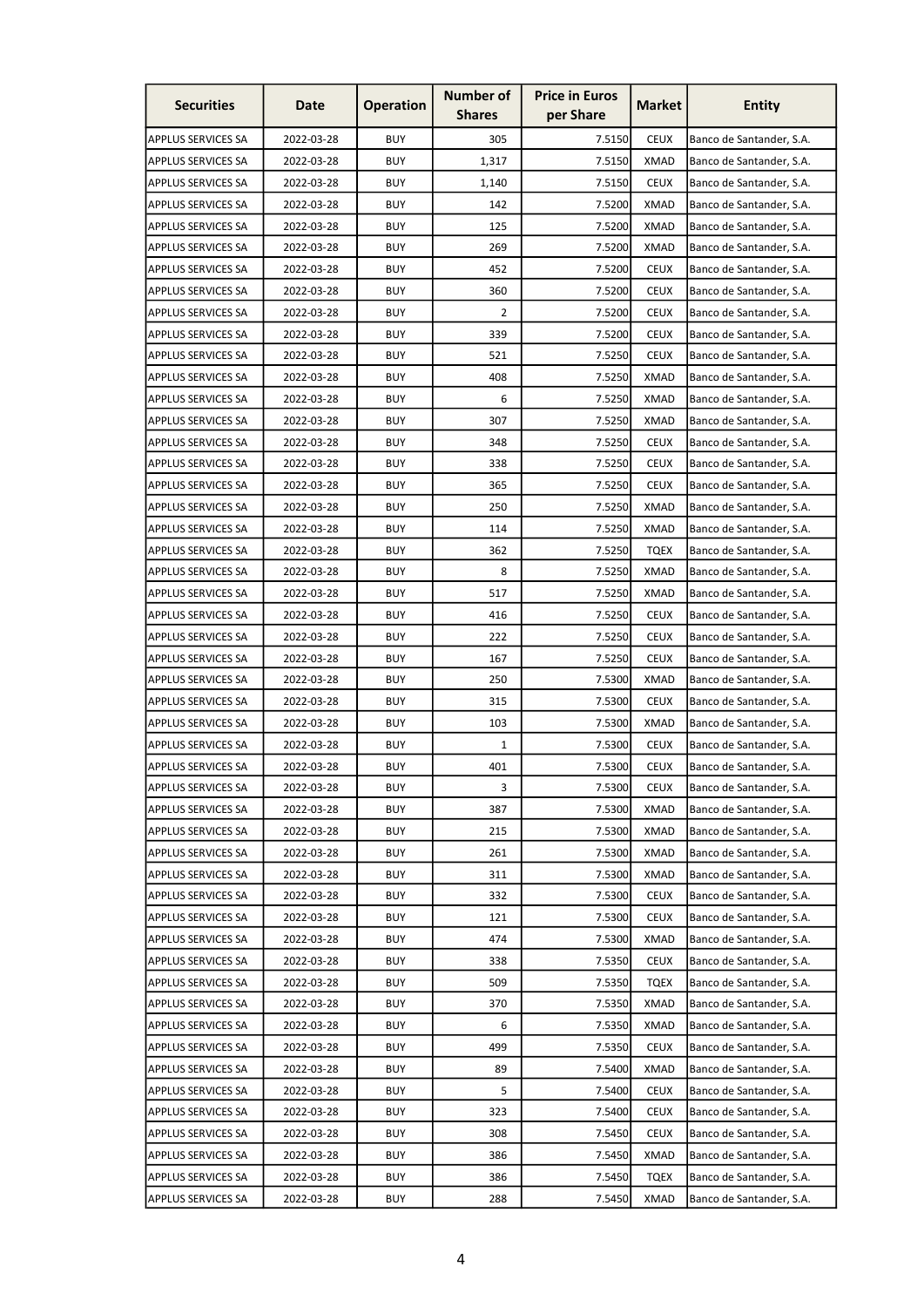| <b>Securities</b>         | Date       | <b>Operation</b> | <b>Number of</b><br><b>Shares</b> | <b>Price in Euros</b><br>per Share | <b>Market</b> | <b>Entity</b>            |
|---------------------------|------------|------------------|-----------------------------------|------------------------------------|---------------|--------------------------|
| <b>APPLUS SERVICES SA</b> | 2022-03-29 | <b>BUY</b>       | 980                               | 7.5900                             | <b>XMAD</b>   | Banco de Santander, S.A. |
| <b>APPLUS SERVICES SA</b> | 2022-03-29 | <b>BUY</b>       | 650                               | 7.6000                             | <b>XMAD</b>   | Banco de Santander, S.A. |
| <b>APPLUS SERVICES SA</b> | 2022-03-29 | <b>BUY</b>       | 709                               | 7.6000                             | <b>XMAD</b>   | Banco de Santander, S.A. |
| <b>APPLUS SERVICES SA</b> | 2022-03-29 | <b>BUY</b>       | 1,762                             | 7.6100                             | <b>XMAD</b>   | Banco de Santander, S.A. |
| <b>APPLUS SERVICES SA</b> | 2022-03-29 | <b>BUY</b>       | 810                               | 7.6150                             | <b>CEUX</b>   | Banco de Santander, S.A. |
| <b>APPLUS SERVICES SA</b> | 2022-03-29 | <b>BUY</b>       | 810                               | 7.6150                             | <b>XMAD</b>   | Banco de Santander, S.A. |
| <b>APPLUS SERVICES SA</b> | 2022-03-29 | BUY              | 96                                | 7.6250                             | XMAD          | Banco de Santander, S.A. |
| <b>APPLUS SERVICES SA</b> | 2022-03-29 | <b>BUY</b>       | 1,546                             | 7.6250                             | <b>XMAD</b>   | Banco de Santander, S.A. |
| <b>APPLUS SERVICES SA</b> | 2022-03-29 | <b>BUY</b>       | 386                               | 7.6250                             | <b>CEUX</b>   | Banco de Santander, S.A. |
| <b>APPLUS SERVICES SA</b> | 2022-03-29 | <b>BUY</b>       | 386                               | 7.6250                             | <b>XMAD</b>   | Banco de Santander, S.A. |
| <b>APPLUS SERVICES SA</b> | 2022-03-29 | <b>BUY</b>       | 462                               | 7.6300                             | <b>XMAD</b>   | Banco de Santander, S.A. |
| <b>APPLUS SERVICES SA</b> | 2022-03-29 | <b>BUY</b>       | 830                               | 7.6300                             | <b>CEUX</b>   | Banco de Santander, S.A. |
| <b>APPLUS SERVICES SA</b> | 2022-03-29 | <b>BUY</b>       | 200                               | 7.6300                             | <b>CEUX</b>   | Banco de Santander, S.A. |
| <b>APPLUS SERVICES SA</b> | 2022-03-29 | <b>BUY</b>       | 479                               | 7.6300                             | <b>CEUX</b>   | Banco de Santander, S.A. |
| <b>APPLUS SERVICES SA</b> | 2022-03-29 | <b>BUY</b>       | 662                               | 7.6300                             | <b>XMAD</b>   | Banco de Santander, S.A. |
| <b>APPLUS SERVICES SA</b> | 2022-03-29 | <b>BUY</b>       | 165                               | 7.6350                             | <b>XMAD</b>   | Banco de Santander, S.A. |
| <b>APPLUS SERVICES SA</b> | 2022-03-29 | <b>BUY</b>       | 623                               | 7.6350                             | <b>CEUX</b>   | Banco de Santander, S.A. |
| <b>APPLUS SERVICES SA</b> | 2022-03-29 | <b>BUY</b>       | 533                               | 7.6350                             | <b>XMAD</b>   | Banco de Santander, S.A. |
| <b>APPLUS SERVICES SA</b> | 2022-03-29 | <b>BUY</b>       | 1,103                             | 7.6350                             | <b>CEUX</b>   | Banco de Santander, S.A. |
| <b>APPLUS SERVICES SA</b> | 2022-03-29 | <b>BUY</b>       | 337                               | 7.6350                             | <b>XMAD</b>   | Banco de Santander, S.A. |
| <b>APPLUS SERVICES SA</b> | 2022-03-29 | <b>BUY</b>       | 744                               | 7.6350                             | <b>CEUX</b>   | Banco de Santander, S.A. |
| <b>APPLUS SERVICES SA</b> | 2022-03-29 | <b>BUY</b>       | 1,310                             | 7.6350                             | <b>CEUX</b>   | Banco de Santander, S.A. |
| <b>APPLUS SERVICES SA</b> | 2022-03-29 | <b>BUY</b>       | 710                               | 7.6350                             | <b>CEUX</b>   | Banco de Santander, S.A. |
| <b>APPLUS SERVICES SA</b> | 2022-03-29 | <b>BUY</b>       | 679                               | 7.6350                             | <b>CEUX</b>   | Banco de Santander, S.A. |
| <b>APPLUS SERVICES SA</b> | 2022-03-29 | <b>BUY</b>       | 344                               | 7.6400                             | <b>CEUX</b>   | Banco de Santander, S.A. |
| <b>APPLUS SERVICES SA</b> | 2022-03-29 | <b>BUY</b>       | 344                               | 7.6400                             | XMAD          | Banco de Santander, S.A. |
| <b>APPLUS SERVICES SA</b> | 2022-03-29 | <b>BUY</b>       | 302                               | 7.6400                             | <b>CEUX</b>   | Banco de Santander, S.A. |
| <b>APPLUS SERVICES SA</b> | 2022-03-29 | <b>BUY</b>       | 298                               | 7.6400                             | <b>XMAD</b>   | Banco de Santander, S.A. |
| <b>APPLUS SERVICES SA</b> | 2022-03-29 | <b>BUY</b>       | 350                               | 7.6400                             | <b>XMAD</b>   | Banco de Santander, S.A. |
| <b>APPLUS SERVICES SA</b> | 2022-03-29 | <b>BUY</b>       | 9                                 | 7.6400                             | <b>XMAD</b>   | Banco de Santander, S.A. |
| <b>APPLUS SERVICES SA</b> | 2022-03-29 | <b>BUY</b>       | 1,579                             | 7.6450                             | <b>XMAD</b>   | Banco de Santander, S.A. |
| <b>APPLUS SERVICES SA</b> | 2022-03-29 | <b>BUY</b>       | 392                               | 7.6450                             | <b>TQEX</b>   | Banco de Santander, S.A. |
| <b>APPLUS SERVICES SA</b> | 2022-03-29 | <b>BUY</b>       | 744                               | 7.6450                             | <b>CEUX</b>   | Banco de Santander, S.A. |
| <b>APPLUS SERVICES SA</b> | 2022-03-29 | <b>BUY</b>       | 624                               | 7.6500                             | <b>XMAD</b>   | Banco de Santander, S.A. |
| <b>APPLUS SERVICES SA</b> | 2022-03-29 | <b>BUY</b>       | 709                               | 7.6500                             | <b>XMAD</b>   | Banco de Santander, S.A. |
| <b>APPLUS SERVICES SA</b> | 2022-03-29 | <b>BUY</b>       | 632                               | 7.6500                             | <b>XMAD</b>   | Banco de Santander, S.A. |
| <b>APPLUS SERVICES SA</b> | 2022-03-29 | <b>BUY</b>       | 370                               | 7.6500                             | <b>CEUX</b>   | Banco de Santander, S.A. |
| <b>APPLUS SERVICES SA</b> | 2022-03-29 | <b>BUY</b>       | 580                               | 7.6500                             | <b>CEUX</b>   | Banco de Santander, S.A. |
| <b>APPLUS SERVICES SA</b> | 2022-03-29 | <b>BUY</b>       | 561                               | 7.6550                             | <b>XMAD</b>   | Banco de Santander, S.A. |
| <b>APPLUS SERVICES SA</b> | 2022-03-29 | <b>BUY</b>       | 375                               | 7.6550                             | <b>XMAD</b>   | Banco de Santander, S.A. |
| <b>APPLUS SERVICES SA</b> | 2022-03-29 | <b>BUY</b>       | 658                               | 7.6550                             | <b>CEUX</b>   | Banco de Santander, S.A. |
| <b>APPLUS SERVICES SA</b> | 2022-03-29 | <b>BUY</b>       | 383                               | 7.6550                             | <b>XMAD</b>   | Banco de Santander, S.A. |
| <b>APPLUS SERVICES SA</b> | 2022-03-29 | <b>BUY</b>       | 383                               | 7.6550                             | <b>XMAD</b>   | Banco de Santander, S.A. |
| <b>APPLUS SERVICES SA</b> | 2022-03-29 | <b>BUY</b>       | 323                               | 7.6550                             | <b>XMAD</b>   | Banco de Santander, S.A. |
| <b>APPLUS SERVICES SA</b> | 2022-03-29 | <b>BUY</b>       | 39                                | 7.6550                             | <b>CEUX</b>   | Banco de Santander, S.A. |
| <b>APPLUS SERVICES SA</b> | 2022-03-29 | <b>BUY</b>       | 888                               | 7.6550                             | <b>CEUX</b>   | Banco de Santander, S.A. |
| <b>APPLUS SERVICES SA</b> | 2022-03-29 | <b>BUY</b>       | 796                               | 7.6550                             | <b>XMAD</b>   | Banco de Santander, S.A. |
| <b>APPLUS SERVICES SA</b> | 2022-03-29 | <b>BUY</b>       | 253                               | 7.6550                             | <b>CEUX</b>   | Banco de Santander, S.A. |
| <b>APPLUS SERVICES SA</b> | 2022-03-29 | <b>BUY</b>       | 1,435                             | 7.6550                             | <b>XMAD</b>   | Banco de Santander, S.A. |
| <b>APPLUS SERVICES SA</b> | 2022-03-29 | <b>BUY</b>       | 36                                | 7.6550                             | <b>CEUX</b>   | Banco de Santander, S.A. |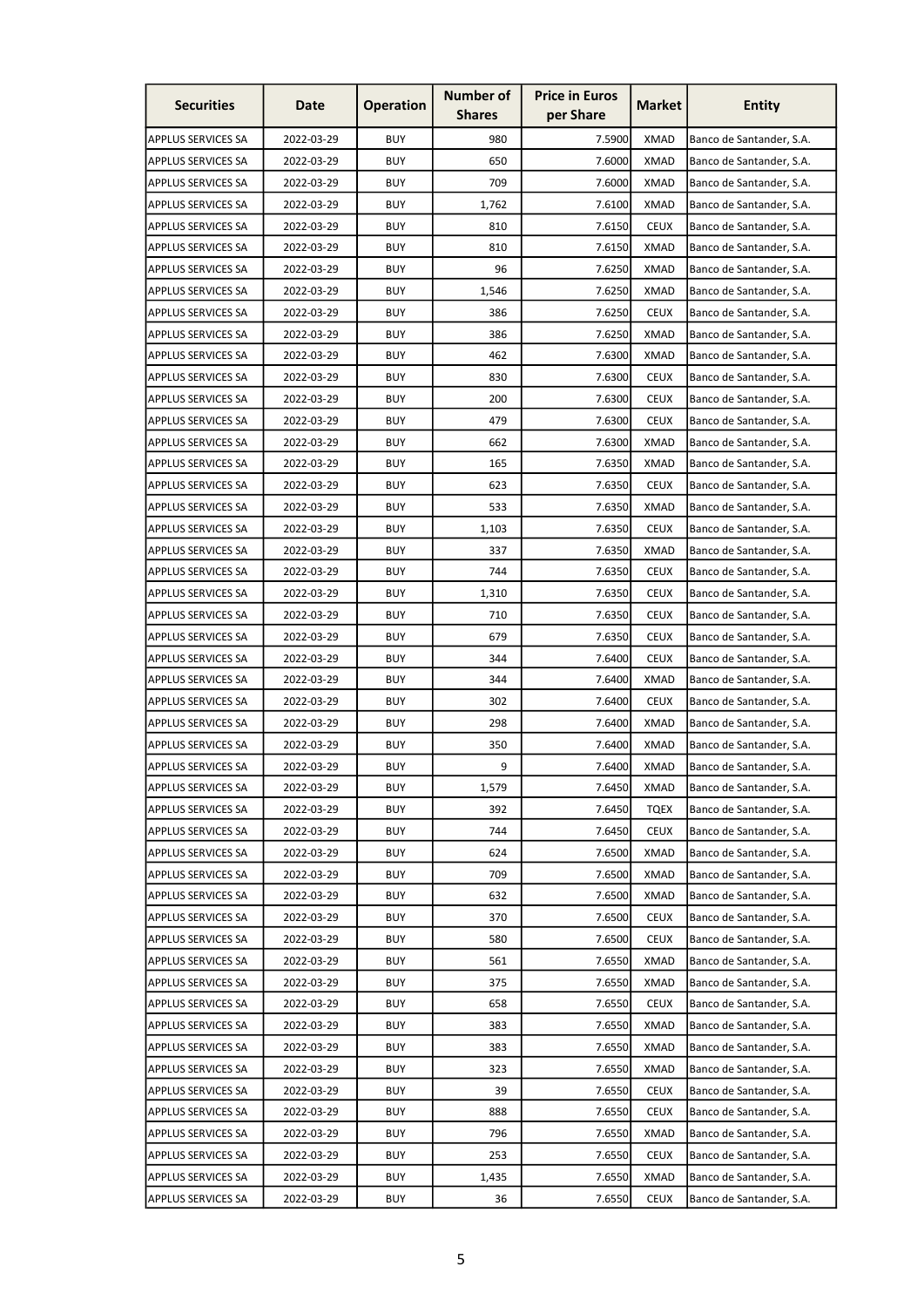| <b>Securities</b>                                      | Date       | <b>Operation</b> | <b>Number of</b><br><b>Shares</b> | <b>Price in Euros</b><br>per Share | <b>Market</b> | <b>Entity</b>                                        |
|--------------------------------------------------------|------------|------------------|-----------------------------------|------------------------------------|---------------|------------------------------------------------------|
| APPLUS SERVICES SA                                     | 2022-03-29 | <b>BUY</b>       | 373                               | 7.6550                             | <b>CEUX</b>   | Banco de Santander, S.A.                             |
| <b>APPLUS SERVICES SA</b>                              | 2022-03-29 | <b>BUY</b>       | 372                               | 7.6550                             | <b>XMAD</b>   | Banco de Santander, S.A.                             |
| <b>APPLUS SERVICES SA</b>                              | 2022-03-29 | <b>BUY</b>       | 544                               | 7.6550                             | <b>XMAD</b>   | Banco de Santander, S.A.                             |
| APPLUS SERVICES SA                                     | 2022-03-29 | <b>BUY</b>       | 559                               | 7.6550                             | <b>XMAD</b>   | Banco de Santander, S.A.                             |
| <b>APPLUS SERVICES SA</b>                              | 2022-03-29 | <b>BUY</b>       | 347                               | 7.6550                             | <b>XMAD</b>   | Banco de Santander, S.A.                             |
| <b>APPLUS SERVICES SA</b>                              | 2022-03-29 | <b>BUY</b>       | 716                               | 7.6600                             | <b>CEUX</b>   | Banco de Santander, S.A.                             |
| APPLUS SERVICES SA                                     | 2022-03-29 | <b>BUY</b>       | 4                                 | 7.6600                             | XMAD          | Banco de Santander, S.A.                             |
| <b>APPLUS SERVICES SA</b>                              | 2022-03-29 | <b>BUY</b>       | 351                               | 7.6600                             | <b>XMAD</b>   | Banco de Santander, S.A.                             |
| <b>APPLUS SERVICES SA</b>                              | 2022-03-29 | <b>BUY</b>       | 923                               | 7.6600                             | <b>XMAD</b>   | Banco de Santander, S.A.                             |
| <b>APPLUS SERVICES SA</b>                              | 2022-03-29 | <b>BUY</b>       | 338                               | 7.6600                             | <b>XMAD</b>   | Banco de Santander, S.A.                             |
| <b>APPLUS SERVICES SA</b>                              | 2022-03-29 | <b>BUY</b>       | 320                               | 7.6600                             | <b>CEUX</b>   | Banco de Santander, S.A.                             |
| <b>APPLUS SERVICES SA</b>                              | 2022-03-29 | <b>BUY</b>       | 320                               | 7.6600                             | <b>TQEX</b>   | Banco de Santander, S.A.                             |
| <b>APPLUS SERVICES SA</b>                              | 2022-03-29 | <b>BUY</b>       | 706                               | 7.6600                             | <b>XMAD</b>   | Banco de Santander, S.A.                             |
| <b>APPLUS SERVICES SA</b>                              | 2022-03-29 | <b>BUY</b>       | 370                               | 7.6600                             | XMAD          | Banco de Santander, S.A.                             |
| <b>APPLUS SERVICES SA</b>                              | 2022-03-29 | <b>BUY</b>       | 331                               | 7.6600                             | <b>XMAD</b>   | Banco de Santander, S.A.                             |
| <b>APPLUS SERVICES SA</b>                              | 2022-03-29 | <b>BUY</b>       | 673                               | 7.6600                             | <b>CEUX</b>   | Banco de Santander, S.A.                             |
|                                                        |            | <b>BUY</b>       |                                   | 7.6600                             | <b>CEUX</b>   |                                                      |
| <b>APPLUS SERVICES SA</b><br><b>APPLUS SERVICES SA</b> | 2022-03-29 | <b>BUY</b>       | 180                               | 7.6600                             |               | Banco de Santander, S.A.<br>Banco de Santander, S.A. |
| <b>APPLUS SERVICES SA</b>                              | 2022-03-29 | <b>BUY</b>       | 153                               | 7.6600                             | TQEX          | Banco de Santander, S.A.                             |
|                                                        | 2022-03-29 | <b>BUY</b>       | 235                               |                                    | TQEX          |                                                      |
| <b>APPLUS SERVICES SA</b>                              | 2022-03-29 |                  | 1,296                             | 7.6600                             | <b>TQEX</b>   | Banco de Santander, S.A.                             |
| <b>APPLUS SERVICES SA</b>                              | 2022-03-29 | <b>BUY</b>       | 339                               | 7.6600                             | <b>CEUX</b>   | Banco de Santander, S.A.                             |
| <b>APPLUS SERVICES SA</b>                              | 2022-03-29 | <b>BUY</b>       | 450                               | 7.6650                             | <b>XMAD</b>   | Banco de Santander, S.A.                             |
| <b>APPLUS SERVICES SA</b>                              | 2022-03-29 | <b>BUY</b>       | 250                               | 7.6650                             | <b>XMAD</b>   | Banco de Santander, S.A.                             |
| <b>APPLUS SERVICES SA</b>                              | 2022-03-29 | <b>BUY</b>       | 350                               | 7.6650                             | <b>CEUX</b>   | Banco de Santander, S.A.                             |
| <b>APPLUS SERVICES SA</b>                              | 2022-03-29 | <b>BUY</b>       | 348                               | 7.6650                             | <b>CEUX</b>   | Banco de Santander, S.A.                             |
| <b>APPLUS SERVICES SA</b>                              | 2022-03-29 | <b>BUY</b>       | 343                               | 7.6650                             | <b>CEUX</b>   | Banco de Santander, S.A.                             |
| <b>APPLUS SERVICES SA</b>                              | 2022-03-29 | <b>BUY</b>       | 349                               | 7.6650                             | <b>XMAD</b>   | Banco de Santander, S.A.                             |
| <b>APPLUS SERVICES SA</b>                              | 2022-03-29 | <b>BUY</b>       | 332                               | 7.6650                             | <b>XMAD</b>   | Banco de Santander, S.A.                             |
| APPLUS SERVICES SA                                     | 2022-03-29 | <b>BUY</b>       | 740                               | 7.6650                             | <b>CEUX</b>   | Banco de Santander, S.A.                             |
| <b>APPLUS SERVICES SA</b>                              | 2022-03-29 | <b>BUY</b>       | 382                               | 7.6700                             | <b>CEUX</b>   | Banco de Santander, S.A.                             |
| <b>APPLUS SERVICES SA</b>                              | 2022-03-29 | <b>BUY</b>       | 1,910                             | 7.6700                             | <b>XMAD</b>   | Banco de Santander, S.A.                             |
| <b>APPLUS SERVICES SA</b>                              | 2022-03-29 | <b>BUY</b>       | 394                               | 7.6700                             | <b>XMAD</b>   | Banco de Santander, S.A.                             |
| <b>APPLUS SERVICES SA</b>                              | 2022-03-29 | <b>BUY</b>       | 350                               | 7.6700                             | <b>CEUX</b>   | Banco de Santander, S.A.                             |
| <b>APPLUS SERVICES SA</b>                              | 2022-03-29 | <b>BUY</b>       | 331                               | 7.6700                             | <b>CEUX</b>   | Banco de Santander, S.A.                             |
| <b>APPLUS SERVICES SA</b>                              | 2022-03-29 | <b>BUY</b>       | 276                               | 7.6700                             | <b>CEUX</b>   | Banco de Santander, S.A.                             |
| <b>APPLUS SERVICES SA</b>                              | 2022-03-29 | <b>BUY</b>       | 64                                | 7.6700                             | <b>CEUX</b>   | Banco de Santander, S.A.                             |
| <b>APPLUS SERVICES SA</b>                              | 2022-03-29 | <b>BUY</b>       | 1,566                             | 7.6700                             | <b>XMAD</b>   | Banco de Santander, S.A.                             |
| <b>APPLUS SERVICES SA</b>                              | 2022-03-29 | <b>BUY</b>       | 321                               | 7.6700                             | <b>CEUX</b>   | Banco de Santander, S.A.                             |
| <b>APPLUS SERVICES SA</b>                              | 2022-03-29 | <b>BUY</b>       | 606                               | 7.6700                             | <b>XMAD</b>   | Banco de Santander, S.A.                             |
| <b>APPLUS SERVICES SA</b>                              | 2022-03-29 | <b>BUY</b>       | 373                               | 7.6700                             | <b>XMAD</b>   | Banco de Santander, S.A.                             |
| <b>APPLUS SERVICES SA</b>                              | 2022-03-29 | <b>BUY</b>       | 857                               | 7.6700                             | <b>CEUX</b>   | Banco de Santander, S.A.                             |
| <b>APPLUS SERVICES SA</b>                              | 2022-03-29 | <b>BUY</b>       | 375                               | 7.6700                             | <b>CEUX</b>   | Banco de Santander, S.A.                             |
| <b>APPLUS SERVICES SA</b>                              | 2022-03-29 | <b>BUY</b>       | 823                               | 7.6750                             | <b>XMAD</b>   | Banco de Santander, S.A.                             |
| <b>APPLUS SERVICES SA</b>                              | 2022-03-29 | <b>BUY</b>       | 1,244                             | 7.6750                             | <b>XMAD</b>   | Banco de Santander, S.A.                             |
| <b>APPLUS SERVICES SA</b>                              | 2022-03-29 | <b>BUY</b>       | 410                               | 7.6750                             | <b>CEUX</b>   | Banco de Santander, S.A.                             |
| <b>APPLUS SERVICES SA</b>                              | 2022-03-29 | <b>BUY</b>       | 410                               | 7.6750                             | <b>XMAD</b>   | Banco de Santander, S.A.                             |
| <b>APPLUS SERVICES SA</b>                              | 2022-03-29 | <b>BUY</b>       | 728                               | 7.6750                             | <b>CEUX</b>   | Banco de Santander, S.A.                             |
| APPLUS SERVICES SA                                     | 2022-03-29 | <b>BUY</b>       | 357                               | 7.6750                             | <b>CEUX</b>   | Banco de Santander, S.A.                             |
| APPLUS SERVICES SA                                     | 2022-03-29 | <b>BUY</b>       | 303                               | 7.6750                             | <b>CEUX</b>   | Banco de Santander, S.A.                             |
| APPLUS SERVICES SA                                     | 2022-03-29 | <b>BUY</b>       | $\mathbf{1}$                      | 7.6750                             | <b>XMAD</b>   | Banco de Santander, S.A.                             |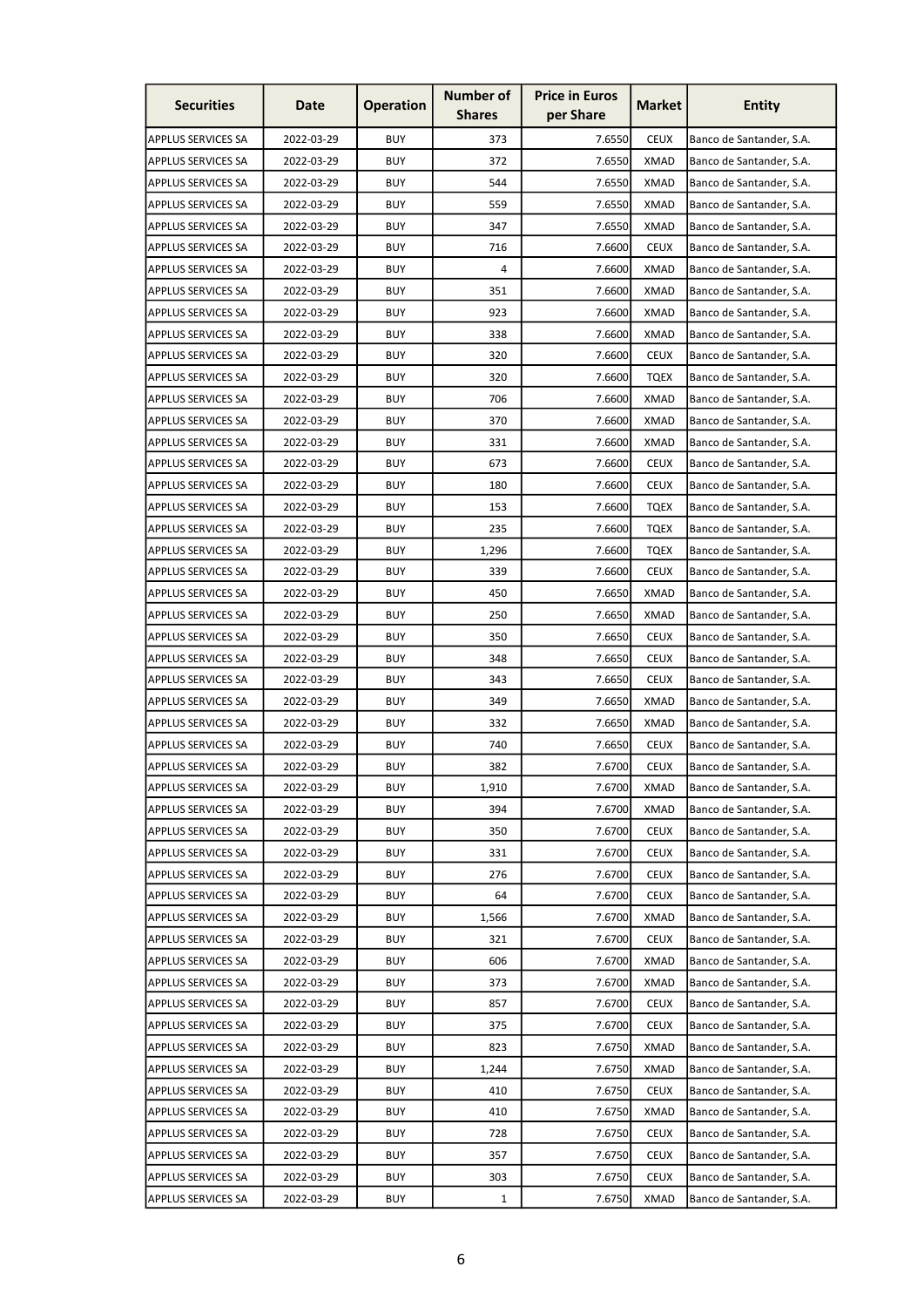| <b>Securities</b>         | Date       | <b>Operation</b> | <b>Number of</b><br><b>Shares</b> | <b>Price in Euros</b><br>per Share | <b>Market</b> | <b>Entity</b>            |
|---------------------------|------------|------------------|-----------------------------------|------------------------------------|---------------|--------------------------|
| <b>APPLUS SERVICES SA</b> | 2022-03-29 | <b>BUY</b>       | 250                               | 7.6800                             | <b>XMAD</b>   | Banco de Santander, S.A. |
| <b>APPLUS SERVICES SA</b> | 2022-03-29 | <b>BUY</b>       | 870                               | 7.6800                             | <b>XMAD</b>   | Banco de Santander, S.A. |
| <b>APPLUS SERVICES SA</b> | 2022-03-29 | <b>BUY</b>       | 80                                | 7.6800                             | <b>XMAD</b>   | Banco de Santander, S.A. |
| <b>APPLUS SERVICES SA</b> | 2022-03-29 | <b>BUY</b>       | 74                                | 7.6800                             | <b>XMAD</b>   | Banco de Santander, S.A. |
| <b>APPLUS SERVICES SA</b> | 2022-03-29 | <b>BUY</b>       | 836                               | 7.6800                             | <b>XMAD</b>   | Banco de Santander, S.A. |
| <b>APPLUS SERVICES SA</b> | 2022-03-29 | <b>BUY</b>       | 416                               | 7.6800                             | <b>XMAD</b>   | Banco de Santander, S.A. |
| <b>APPLUS SERVICES SA</b> | 2022-03-29 | <b>BUY</b>       | 62                                | 7.6800                             | <b>CEUX</b>   | Banco de Santander, S.A. |
| <b>APPLUS SERVICES SA</b> | 2022-03-29 | <b>BUY</b>       | 101                               | 7.6800                             | <b>CEUX</b>   | Banco de Santander, S.A. |
| <b>APPLUS SERVICES SA</b> | 2022-03-29 | <b>BUY</b>       | 66                                | 7.6800                             | <b>CEUX</b>   | Banco de Santander, S.A. |
| <b>APPLUS SERVICES SA</b> | 2022-03-29 | <b>BUY</b>       | 99                                | 7.6800                             | <b>CEUX</b>   | Banco de Santander, S.A. |
| <b>APPLUS SERVICES SA</b> | 2022-03-29 | <b>BUY</b>       | 667                               | 7.6800                             | <b>XMAD</b>   | Banco de Santander, S.A. |
| <b>APPLUS SERVICES SA</b> | 2022-03-29 | <b>BUY</b>       | 416                               | 7.6850                             | <b>CEUX</b>   | Banco de Santander, S.A. |
| <b>APPLUS SERVICES SA</b> | 2022-03-29 | <b>BUY</b>       | 365                               | 7.6850                             | <b>CEUX</b>   | Banco de Santander, S.A. |
| <b>APPLUS SERVICES SA</b> | 2022-03-29 | <b>BUY</b>       | 341                               | 7.6850                             | <b>CEUX</b>   | Banco de Santander, S.A. |
| <b>APPLUS SERVICES SA</b> | 2022-03-29 | <b>BUY</b>       | 250                               | 7.6900                             | <b>XMAD</b>   | Banco de Santander, S.A. |
| <b>APPLUS SERVICES SA</b> | 2022-03-29 | <b>BUY</b>       | 376                               | 7.6900                             | <b>XMAD</b>   | Banco de Santander, S.A. |
| <b>APPLUS SERVICES SA</b> | 2022-03-29 | <b>BUY</b>       | 698                               | 7.6900                             | <b>XMAD</b>   | Banco de Santander, S.A. |
| <b>APPLUS SERVICES SA</b> | 2022-03-29 | <b>BUY</b>       | 735                               | 7.6900                             | <b>XMAD</b>   | Banco de Santander, S.A. |
| <b>APPLUS SERVICES SA</b> | 2022-03-29 | <b>BUY</b>       | 250                               | 7.6900                             | <b>XMAD</b>   | Banco de Santander, S.A. |
| <b>APPLUS SERVICES SA</b> | 2022-03-29 | <b>BUY</b>       | 96                                | 7.6900                             | <b>XMAD</b>   | Banco de Santander, S.A. |
| <b>APPLUS SERVICES SA</b> | 2022-03-29 | <b>BUY</b>       | 391                               | 7.6900                             | <b>XMAD</b>   | Banco de Santander, S.A. |
| <b>APPLUS SERVICES SA</b> | 2022-03-29 | <b>BUY</b>       | 250                               | 7.6950                             | <b>XMAD</b>   | Banco de Santander, S.A. |
| <b>APPLUS SERVICES SA</b> | 2022-03-29 | <b>BUY</b>       | 113                               | 7.7000                             | <b>XMAD</b>   | Banco de Santander, S.A. |
| <b>APPLUS SERVICES SA</b> | 2022-03-29 | <b>BUY</b>       | 390                               | 7.7050                             | <b>CEUX</b>   | Banco de Santander, S.A. |
| <b>APPLUS SERVICES SA</b> | 2022-03-29 | <b>BUY</b>       | 329                               | 7.7100                             | <b>XMAD</b>   | Banco de Santander, S.A. |
| <b>APPLUS SERVICES SA</b> | 2022-03-29 | <b>BUY</b>       | 153                               | 7.7100                             | <b>CEUX</b>   | Banco de Santander, S.A. |
| <b>APPLUS SERVICES SA</b> | 2022-03-29 | <b>BUY</b>       | 69                                | 7.7100                             | <b>TQEX</b>   | Banco de Santander, S.A. |
| <b>APPLUS SERVICES SA</b> | 2022-03-29 | <b>BUY</b>       | 678                               | 7.7200                             | <b>CEUX</b>   | Banco de Santander, S.A. |
| <b>APPLUS SERVICES SA</b> | 2022-03-29 | <b>BUY</b>       | 543                               | 7.7200                             | <b>XMAD</b>   | Banco de Santander, S.A. |
| <b>APPLUS SERVICES SA</b> | 2022-03-29 | <b>BUY</b>       | 434                               | 7.7300                             | <b>CEUX</b>   | Banco de Santander, S.A. |
| <b>APPLUS SERVICES SA</b> | 2022-03-29 | <b>BUY</b>       | 368                               | 7.7300                             | <b>XMAD</b>   | Banco de Santander, S.A. |
| <b>APPLUS SERVICES SA</b> | 2022-03-29 | <b>BUY</b>       | 338                               | 7.7300                             | XMAD          | Banco de Santander, S.A. |
| <b>APPLUS SERVICES SA</b> | 2022-03-29 | <b>BUY</b>       | 302                               | 7.7350                             | <b>CEUX</b>   | Banco de Santander, S.A. |
| <b>APPLUS SERVICES SA</b> | 2022-03-29 | <b>BUY</b>       | 543                               | 7.7350                             | <b>CEUX</b>   | Banco de Santander, S.A. |
| <b>APPLUS SERVICES SA</b> | 2022-03-29 | <b>BUY</b>       | 378                               | 7.7350                             | <b>CEUX</b>   | Banco de Santander, S.A. |
| <b>APPLUS SERVICES SA</b> | 2022-03-29 | <b>BUY</b>       | 313                               | 7.7400                             | <b>CEUX</b>   | Banco de Santander, S.A. |
| <b>APPLUS SERVICES SA</b> | 2022-03-29 | <b>BUY</b>       | 348                               | 7.7400                             | <b>CEUX</b>   | Banco de Santander, S.A. |
| <b>APPLUS SERVICES SA</b> | 2022-03-29 | <b>BUY</b>       | 2,805                             | 7.7400                             | <b>XMAD</b>   | Banco de Santander, S.A. |
| <b>APPLUS SERVICES SA</b> | 2022-03-29 | <b>BUY</b>       | 863                               | 7.7400                             | <b>CEUX</b>   | Banco de Santander, S.A. |
| <b>APPLUS SERVICES SA</b> | 2022-03-29 | <b>BUY</b>       | 564                               | 7.7400                             | <b>XMAD</b>   | Banco de Santander, S.A. |
| <b>APPLUS SERVICES SA</b> | 2022-03-29 | <b>BUY</b>       | 250                               | 7.7450                             | <b>XMAD</b>   | Banco de Santander, S.A. |
| <b>APPLUS SERVICES SA</b> | 2022-03-29 | <b>BUY</b>       | 469                               | 7.7450                             | <b>XMAD</b>   | Banco de Santander, S.A. |
| <b>APPLUS SERVICES SA</b> | 2022-03-29 | <b>BUY</b>       | 715                               | 7.7450                             | <b>XMAD</b>   | Banco de Santander, S.A. |
| <b>APPLUS SERVICES SA</b> | 2022-03-29 | <b>BUY</b>       | 340                               | 7.7450                             | <b>CEUX</b>   | Banco de Santander, S.A. |
| <b>APPLUS SERVICES SA</b> | 2022-03-29 | <b>BUY</b>       | 316                               | 7.7450                             | <b>CEUX</b>   | Banco de Santander, S.A. |
| <b>APPLUS SERVICES SA</b> | 2022-03-29 | <b>BUY</b>       | 316                               | 7.7500                             | <b>CEUX</b>   | Banco de Santander, S.A. |
| <b>APPLUS SERVICES SA</b> | 2022-03-29 | <b>BUY</b>       | 107                               | 7.7500                             | <b>CEUX</b>   | Banco de Santander, S.A. |
| <b>APPLUS SERVICES SA</b> | 2022-03-29 | <b>BUY</b>       | 195                               | 7.7500                             | <b>CEUX</b>   | Banco de Santander, S.A. |
| <b>APPLUS SERVICES SA</b> | 2022-03-30 | <b>BUY</b>       | 268                               | 7.6150                             | <b>XMAD</b>   | Banco de Santander, S.A. |
| <b>APPLUS SERVICES SA</b> | 2022-03-30 | <b>BUY</b>       | 166                               | 7.6150                             | <b>XMAD</b>   | Banco de Santander, S.A. |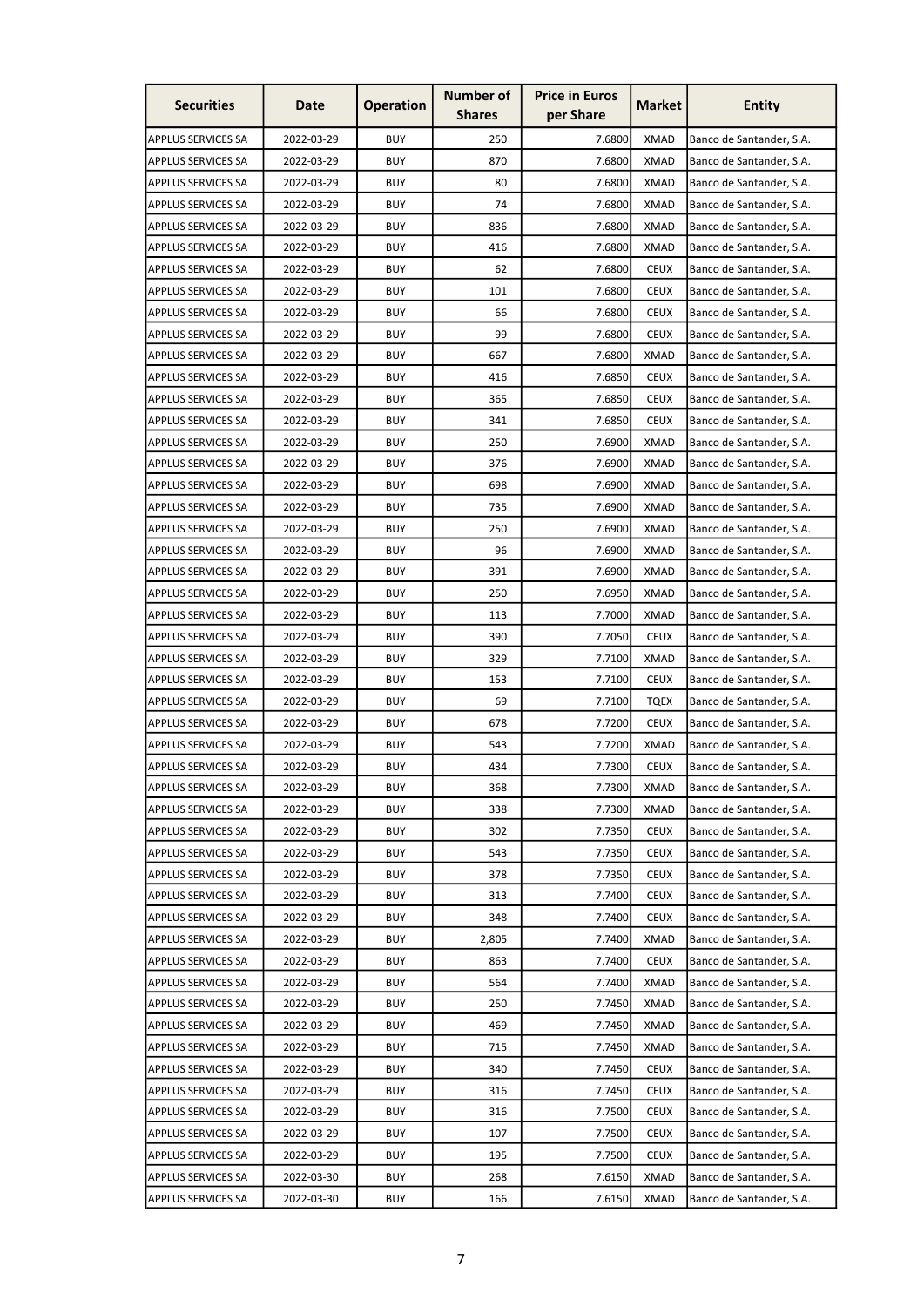| <b>Securities</b>         | Date       | <b>Operation</b> | <b>Number of</b><br><b>Shares</b> | <b>Price in Euros</b><br>per Share | <b>Market</b> | <b>Entity</b>            |
|---------------------------|------------|------------------|-----------------------------------|------------------------------------|---------------|--------------------------|
| <b>APPLUS SERVICES SA</b> | 2022-03-30 | <b>BUY</b>       | 211                               | 7.6150                             | <b>XMAD</b>   | Banco de Santander, S.A. |
| <b>APPLUS SERVICES SA</b> | 2022-03-30 | <b>BUY</b>       | 213                               | 7.6150                             | <b>XMAD</b>   | Banco de Santander, S.A. |
| <b>APPLUS SERVICES SA</b> | 2022-03-30 | <b>BUY</b>       | 436                               | 7.6200                             | <b>XMAD</b>   | Banco de Santander, S.A. |
| <b>APPLUS SERVICES SA</b> | 2022-03-30 | <b>BUY</b>       | 408                               | 7.6200                             | <b>CEUX</b>   | Banco de Santander, S.A. |
| <b>APPLUS SERVICES SA</b> | 2022-03-30 | <b>BUY</b>       | 1,157                             | 7.6250                             | <b>XMAD</b>   | Banco de Santander, S.A. |
| <b>APPLUS SERVICES SA</b> | 2022-03-30 | <b>BUY</b>       | 218                               | 7.6250                             | <b>XMAD</b>   | Banco de Santander, S.A. |
| <b>APPLUS SERVICES SA</b> | 2022-03-30 | <b>BUY</b>       | 122                               | 7.6250                             | XMAD          | Banco de Santander, S.A. |
| <b>APPLUS SERVICES SA</b> | 2022-03-30 | <b>BUY</b>       | 311                               | 7.6250                             | <b>XMAD</b>   | Banco de Santander, S.A. |
| <b>APPLUS SERVICES SA</b> | 2022-03-30 | <b>BUY</b>       | 297                               | 7.6250                             | <b>XMAD</b>   | Banco de Santander, S.A. |
| <b>APPLUS SERVICES SA</b> | 2022-03-30 | <b>BUY</b>       | 250                               | 7.6300                             | <b>XMAD</b>   | Banco de Santander, S.A. |
| <b>APPLUS SERVICES SA</b> | 2022-03-30 | <b>BUY</b>       | 239                               | 7.6300                             | <b>XMAD</b>   | Banco de Santander, S.A. |
| <b>APPLUS SERVICES SA</b> | 2022-03-30 | <b>BUY</b>       | 338                               | 7.6300                             | <b>CEUX</b>   | Banco de Santander, S.A. |
| <b>APPLUS SERVICES SA</b> | 2022-03-30 | <b>BUY</b>       | 405                               | 7.6350                             | <b>CEUX</b>   | Banco de Santander, S.A. |
| <b>APPLUS SERVICES SA</b> | 2022-03-30 | <b>BUY</b>       | 665                               | 7.6350                             | <b>XMAD</b>   | Banco de Santander, S.A. |
| <b>APPLUS SERVICES SA</b> | 2022-03-30 | <b>BUY</b>       | 6                                 | 7.6350                             | <b>CEUX</b>   | Banco de Santander, S.A. |
| <b>APPLUS SERVICES SA</b> | 2022-03-30 | <b>BUY</b>       | 514                               | 7.6350                             | <b>CEUX</b>   | Banco de Santander, S.A. |
| <b>APPLUS SERVICES SA</b> | 2022-03-30 | <b>BUY</b>       | 335                               | 7.6400                             | <b>CEUX</b>   | Banco de Santander, S.A. |
| <b>APPLUS SERVICES SA</b> | 2022-03-30 | <b>BUY</b>       | 3                                 | 7.6400                             | <b>CEUX</b>   | Banco de Santander, S.A. |
| <b>APPLUS SERVICES SA</b> | 2022-03-30 | <b>BUY</b>       | 273                               | 7.6400                             | <b>TQEX</b>   | Banco de Santander, S.A. |
| <b>APPLUS SERVICES SA</b> | 2022-03-30 | <b>BUY</b>       | 169                               | 7.6400                             | <b>XMAD</b>   | Banco de Santander, S.A. |
| <b>APPLUS SERVICES SA</b> | 2022-03-30 | <b>BUY</b>       | 494                               | 7.6400                             | <b>XMAD</b>   | Banco de Santander, S.A. |
| <b>APPLUS SERVICES SA</b> | 2022-03-30 | <b>BUY</b>       | 296                               | 7.6400                             | <b>TQEX</b>   | Banco de Santander, S.A. |
| <b>APPLUS SERVICES SA</b> | 2022-03-30 | <b>BUY</b>       | 388                               | 7.6450                             | <b>CEUX</b>   | Banco de Santander, S.A. |
| <b>APPLUS SERVICES SA</b> | 2022-03-30 | <b>BUY</b>       | 177                               | 7.6450                             | <b>CEUX</b>   | Banco de Santander, S.A. |
| <b>APPLUS SERVICES SA</b> | 2022-03-30 | <b>BUY</b>       | 15                                | 7.6450                             | TQEX          | Banco de Santander, S.A. |
| <b>APPLUS SERVICES SA</b> | 2022-03-30 | <b>BUY</b>       | 33                                | 7.6450                             | <b>CEUX</b>   | Banco de Santander, S.A. |
| <b>APPLUS SERVICES SA</b> | 2022-03-30 | <b>BUY</b>       | 339                               | 7.6450                             | <b>TQEX</b>   | Banco de Santander, S.A. |
| <b>APPLUS SERVICES SA</b> | 2022-03-30 | <b>BUY</b>       | 475                               | 7.6450                             | <b>XMAD</b>   | Banco de Santander, S.A. |
| <b>APPLUS SERVICES SA</b> | 2022-03-30 | <b>BUY</b>       | 370                               | 7.6450                             | <b>CEUX</b>   | Banco de Santander, S.A. |
| <b>APPLUS SERVICES SA</b> | 2022-03-30 | <b>BUY</b>       | 257                               | 7.6450                             | <b>XMAD</b>   | Banco de Santander, S.A. |
| <b>APPLUS SERVICES SA</b> | 2022-03-30 | <b>BUY</b>       | 453                               | 7.6450                             | <b>XMAD</b>   | Banco de Santander, S.A. |
| <b>APPLUS SERVICES SA</b> | 2022-03-30 | <b>BUY</b>       | 344                               | 7.6500                             | <b>CEUX</b>   | Banco de Santander, S.A. |
| <b>APPLUS SERVICES SA</b> | 2022-03-30 | <b>BUY</b>       | 498                               | 7.6500                             | <b>XMAD</b>   | Banco de Santander, S.A. |
| <b>APPLUS SERVICES SA</b> | 2022-03-30 | <b>BUY</b>       | 660                               | 7.6500                             | <b>CEUX</b>   | Banco de Santander, S.A. |
| <b>APPLUS SERVICES SA</b> | 2022-03-30 | <b>BUY</b>       | 484                               | 7.6500                             | <b>XMAD</b>   | Banco de Santander, S.A. |
| <b>APPLUS SERVICES SA</b> | 2022-03-30 | <b>BUY</b>       | 1                                 | 7.6500                             | <b>CEUX</b>   | Banco de Santander, S.A. |
| <b>APPLUS SERVICES SA</b> | 2022-03-30 | <b>BUY</b>       | $\mathbf{1}$                      | 7.6550                             | <b>XMAD</b>   | Banco de Santander, S.A. |
| <b>APPLUS SERVICES SA</b> | 2022-03-30 | <b>BUY</b>       | 312                               | 7.6550                             | <b>XMAD</b>   | Banco de Santander, S.A. |
| <b>APPLUS SERVICES SA</b> | 2022-03-30 | <b>BUY</b>       | 619                               | 7.6550                             | <b>XMAD</b>   | Banco de Santander, S.A. |
| <b>APPLUS SERVICES SA</b> | 2022-03-30 | <b>BUY</b>       | 601                               | 7.6550                             | <b>CEUX</b>   | Banco de Santander, S.A. |
| <b>APPLUS SERVICES SA</b> | 2022-03-30 | <b>BUY</b>       | 837                               | 7.6550                             | <b>XMAD</b>   | Banco de Santander, S.A. |
| <b>APPLUS SERVICES SA</b> | 2022-03-30 | <b>BUY</b>       | 327                               | 7.6550                             | <b>XMAD</b>   | Banco de Santander, S.A. |
| <b>APPLUS SERVICES SA</b> | 2022-03-30 | <b>BUY</b>       | $\mathbf{1}$                      | 7.6550                             | <b>XMAD</b>   | Banco de Santander, S.A. |
| <b>APPLUS SERVICES SA</b> | 2022-03-30 | <b>BUY</b>       | 61                                | 7.6550                             | <b>CEUX</b>   | Banco de Santander, S.A. |
| <b>APPLUS SERVICES SA</b> | 2022-03-30 | <b>BUY</b>       | 127                               | 7.6550                             | <b>CEUX</b>   | Banco de Santander, S.A. |
| <b>APPLUS SERVICES SA</b> | 2022-03-30 | <b>BUY</b>       | 169                               | 7.6550                             | <b>CEUX</b>   | Banco de Santander, S.A. |
| <b>APPLUS SERVICES SA</b> | 2022-03-30 | <b>BUY</b>       | 117                               | 7.6550                             | <b>XMAD</b>   | Banco de Santander, S.A. |
| <b>APPLUS SERVICES SA</b> | 2022-03-30 | <b>BUY</b>       | 362                               | 7.6550                             | <b>XMAD</b>   | Banco de Santander, S.A. |
| <b>APPLUS SERVICES SA</b> | 2022-03-30 | <b>BUY</b>       | 316                               | 7.6550                             | <b>CEUX</b>   | Banco de Santander, S.A. |
| <b>APPLUS SERVICES SA</b> | 2022-03-30 | <b>BUY</b>       | 53                                | 7.6600                             | <b>XMAD</b>   | Banco de Santander, S.A. |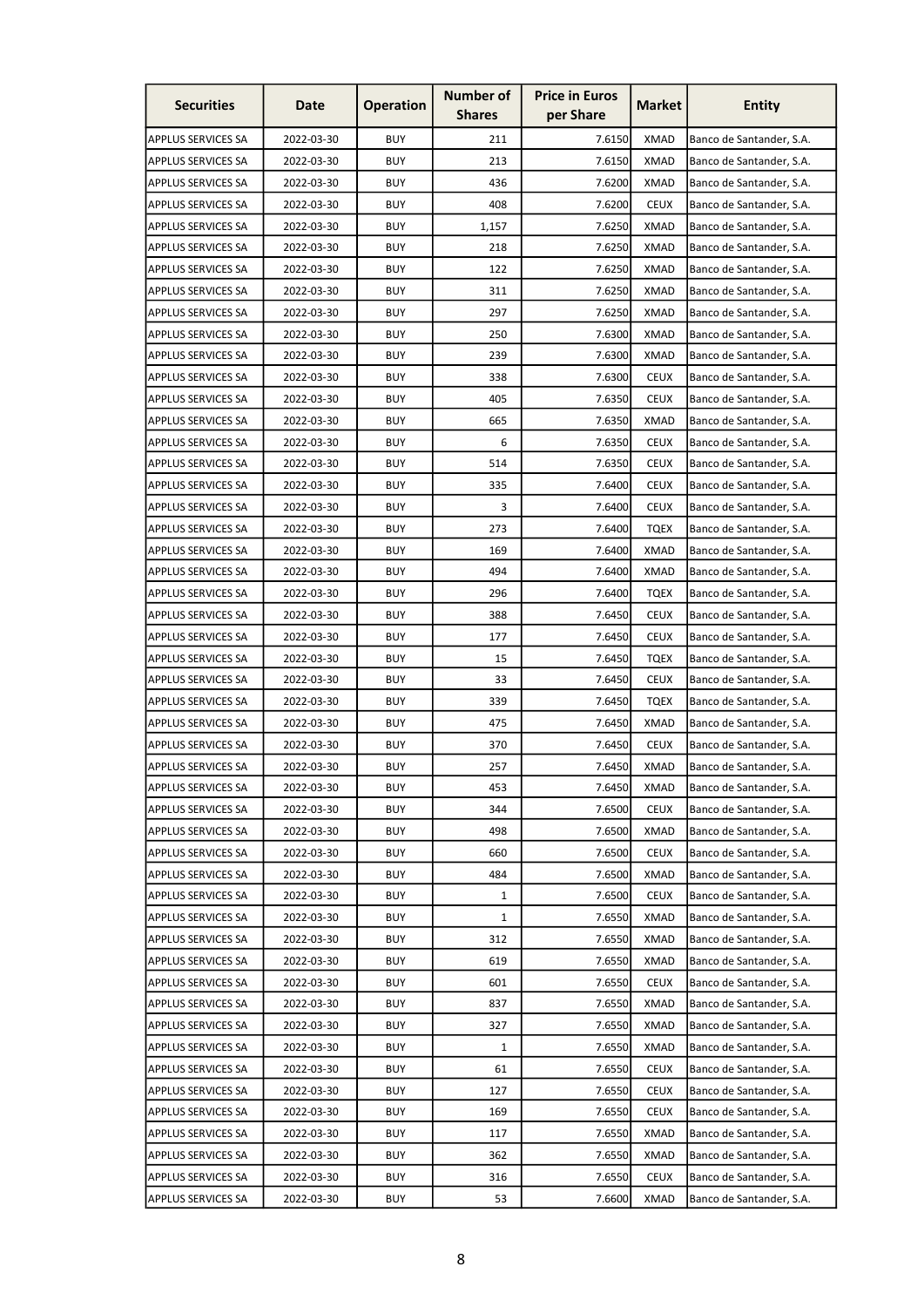| <b>Securities</b>         | Date       | <b>Operation</b> | <b>Number of</b><br><b>Shares</b> | <b>Price in Euros</b><br>per Share | <b>Market</b> | <b>Entity</b>            |
|---------------------------|------------|------------------|-----------------------------------|------------------------------------|---------------|--------------------------|
| APPLUS SERVICES SA        | 2022-03-30 | <b>BUY</b>       | 326                               | 7.6600                             | <b>XMAD</b>   | Banco de Santander, S.A. |
| <b>APPLUS SERVICES SA</b> | 2022-03-30 | <b>BUY</b>       | 325                               | 7.6600                             | <b>CEUX</b>   | Banco de Santander, S.A. |
| <b>APPLUS SERVICES SA</b> | 2022-03-30 | <b>BUY</b>       | 313                               | 7.6600                             | <b>XMAD</b>   | Banco de Santander, S.A. |
| APPLUS SERVICES SA        | 2022-03-30 | <b>BUY</b>       | 21                                | 7.6600                             | <b>CEUX</b>   | Banco de Santander, S.A. |
| <b>APPLUS SERVICES SA</b> | 2022-03-30 | <b>BUY</b>       | 299                               | 7.6600                             | <b>TQEX</b>   | Banco de Santander, S.A. |
| <b>APPLUS SERVICES SA</b> | 2022-03-30 | <b>BUY</b>       | 250                               | 7.6600                             | <b>XMAD</b>   | Banco de Santander, S.A. |
| APPLUS SERVICES SA        | 2022-03-30 | <b>BUY</b>       | 491                               | 7.6600                             | <b>CEUX</b>   | Banco de Santander, S.A. |
| <b>APPLUS SERVICES SA</b> | 2022-03-30 | <b>BUY</b>       | 250                               | 7.6600                             | <b>XMAD</b>   | Banco de Santander, S.A. |
| <b>APPLUS SERVICES SA</b> | 2022-03-30 | <b>BUY</b>       | 178                               | 7.6600                             | <b>CEUX</b>   | Banco de Santander, S.A. |
| <b>APPLUS SERVICES SA</b> | 2022-03-30 | <b>BUY</b>       | 307                               | 7.6600                             | <b>XMAD</b>   | Banco de Santander, S.A. |
| <b>APPLUS SERVICES SA</b> | 2022-03-30 | <b>BUY</b>       | 310                               | 7.6600                             | <b>CEUX</b>   | Banco de Santander, S.A. |
| <b>APPLUS SERVICES SA</b> | 2022-03-30 | <b>BUY</b>       | 79                                | 7.6600                             | <b>CEUX</b>   | Banco de Santander, S.A. |
| <b>APPLUS SERVICES SA</b> | 2022-03-30 | <b>BUY</b>       | 421                               | 7.6600                             | <b>XMAD</b>   | Banco de Santander, S.A. |
| <b>APPLUS SERVICES SA</b> | 2022-03-30 | <b>BUY</b>       | 71                                | 7.6600                             | XMAD          | Banco de Santander, S.A. |
| <b>APPLUS SERVICES SA</b> | 2022-03-30 | <b>BUY</b>       | 385                               | 7.6600                             | <b>CEUX</b>   | Banco de Santander, S.A. |
| <b>APPLUS SERVICES SA</b> | 2022-03-30 | <b>BUY</b>       | 1,315                             | 7.6650                             | <b>XMAD</b>   | Banco de Santander, S.A. |
| <b>APPLUS SERVICES SA</b> | 2022-03-30 | <b>BUY</b>       | 343                               | 7.6650                             | <b>CEUX</b>   | Banco de Santander, S.A. |
| <b>APPLUS SERVICES SA</b> | 2022-03-30 | <b>BUY</b>       | 80                                | 7.6650                             | <b>CEUX</b>   | Banco de Santander, S.A. |
| <b>APPLUS SERVICES SA</b> | 2022-03-30 | <b>BUY</b>       | 1,019                             | 7.6650                             | <b>CEUX</b>   | Banco de Santander, S.A. |
| <b>APPLUS SERVICES SA</b> | 2022-03-30 | <b>BUY</b>       | 425                               | 7.6650                             | <b>CEUX</b>   | Banco de Santander, S.A. |
| <b>APPLUS SERVICES SA</b> | 2022-03-30 | <b>BUY</b>       | 133                               | 7.6650                             | <b>CEUX</b>   | Banco de Santander, S.A. |
| <b>APPLUS SERVICES SA</b> | 2022-03-30 | <b>BUY</b>       | 173                               | 7.6650                             | <b>CEUX</b>   | Banco de Santander, S.A. |
| <b>APPLUS SERVICES SA</b> | 2022-03-30 | <b>BUY</b>       | 360                               | 7.6650                             | <b>XMAD</b>   | Banco de Santander, S.A. |
| <b>APPLUS SERVICES SA</b> | 2022-03-30 | <b>BUY</b>       | 468                               | 7.6650                             | <b>XMAD</b>   | Banco de Santander, S.A. |
| <b>APPLUS SERVICES SA</b> | 2022-03-30 | <b>BUY</b>       | 339                               | 7.6700                             | <b>CEUX</b>   | Banco de Santander, S.A. |
| <b>APPLUS SERVICES SA</b> | 2022-03-30 | <b>BUY</b>       | 49                                | 7.6700                             | <b>CEUX</b>   | Banco de Santander, S.A. |
| <b>APPLUS SERVICES SA</b> | 2022-03-30 | <b>BUY</b>       | 490                               | 7.6700                             | <b>CEUX</b>   | Banco de Santander, S.A. |
| <b>APPLUS SERVICES SA</b> | 2022-03-30 | <b>BUY</b>       | 844                               | 7.6700                             | <b>CEUX</b>   | Banco de Santander, S.A. |
| APPLUS SERVICES SA        | 2022-03-30 | <b>BUY</b>       | 1,174                             | 7.6700                             | <b>XMAD</b>   | Banco de Santander, S.A. |
| <b>APPLUS SERVICES SA</b> | 2022-03-30 | <b>BUY</b>       | 296                               | 7.6750                             | <b>CEUX</b>   | Banco de Santander, S.A. |
| <b>APPLUS SERVICES SA</b> | 2022-03-30 | <b>BUY</b>       | 669                               | 7.6750                             | <b>XMAD</b>   | Banco de Santander, S.A. |
| <b>APPLUS SERVICES SA</b> | 2022-03-30 | <b>BUY</b>       | 223                               | 7.6750                             | <b>XMAD</b>   | Banco de Santander, S.A. |
| <b>APPLUS SERVICES SA</b> | 2022-03-30 | <b>BUY</b>       | 116                               | 7.6750                             | <b>XMAD</b>   | Banco de Santander, S.A. |
| <b>APPLUS SERVICES SA</b> | 2022-03-30 | <b>BUY</b>       | 472                               | 7.6750                             | <b>CEUX</b>   | Banco de Santander, S.A. |
| <b>APPLUS SERVICES SA</b> | 2022-03-30 | <b>BUY</b>       | 377                               | 7.6750                             | <b>XMAD</b>   | Banco de Santander, S.A. |
| <b>APPLUS SERVICES SA</b> | 2022-03-30 | <b>BUY</b>       | 392                               | 7.6750                             | <b>CEUX</b>   | Banco de Santander, S.A. |
| <b>APPLUS SERVICES SA</b> | 2022-03-30 | <b>BUY</b>       | 250                               | 7.6750                             | <b>XMAD</b>   | Banco de Santander, S.A. |
| <b>APPLUS SERVICES SA</b> | 2022-03-30 | <b>BUY</b>       | 314                               | 7.6750                             | <b>XMAD</b>   | Banco de Santander, S.A. |
| <b>APPLUS SERVICES SA</b> | 2022-03-30 | <b>BUY</b>       | 572                               | 7.6750                             | <b>XMAD</b>   | Banco de Santander, S.A. |
| <b>APPLUS SERVICES SA</b> | 2022-03-30 | <b>BUY</b>       | 65                                | 7.6750                             | <b>CEUX</b>   | Banco de Santander, S.A. |
| <b>APPLUS SERVICES SA</b> | 2022-03-30 | <b>BUY</b>       | 724                               | 7.6750                             | <b>CEUX</b>   | Banco de Santander, S.A. |
| <b>APPLUS SERVICES SA</b> | 2022-03-30 | <b>BUY</b>       | 980                               | 7.6800                             | <b>CEUX</b>   | Banco de Santander, S.A. |
| <b>APPLUS SERVICES SA</b> | 2022-03-30 | <b>BUY</b>       | 494                               | 7.6800                             | <b>XMAD</b>   | Banco de Santander, S.A. |
| <b>APPLUS SERVICES SA</b> | 2022-03-30 | <b>BUY</b>       | 250                               | 7.6800                             | <b>XMAD</b>   | Banco de Santander, S.A. |
| <b>APPLUS SERVICES SA</b> | 2022-03-30 | <b>BUY</b>       | 525                               | 7.6800                             | <b>CEUX</b>   | Banco de Santander, S.A. |
| <b>APPLUS SERVICES SA</b> | 2022-03-30 | <b>BUY</b>       | 349                               | 7.6800                             | <b>CEUX</b>   | Banco de Santander, S.A. |
| <b>APPLUS SERVICES SA</b> | 2022-03-30 | <b>BUY</b>       | 262                               | 7.6800                             | <b>XMAD</b>   | Banco de Santander, S.A. |
| APPLUS SERVICES SA        | 2022-03-30 | <b>BUY</b>       | 206                               | 7.6800                             | <b>CEUX</b>   | Banco de Santander, S.A. |
| <b>APPLUS SERVICES SA</b> | 2022-03-30 | <b>BUY</b>       | 442                               | 7.6800                             | <b>CEUX</b>   | Banco de Santander, S.A. |
| APPLUS SERVICES SA        | 2022-03-30 | <b>BUY</b>       | 749                               | 7.6800                             | <b>XMAD</b>   | Banco de Santander, S.A. |
|                           |            |                  |                                   |                                    |               |                          |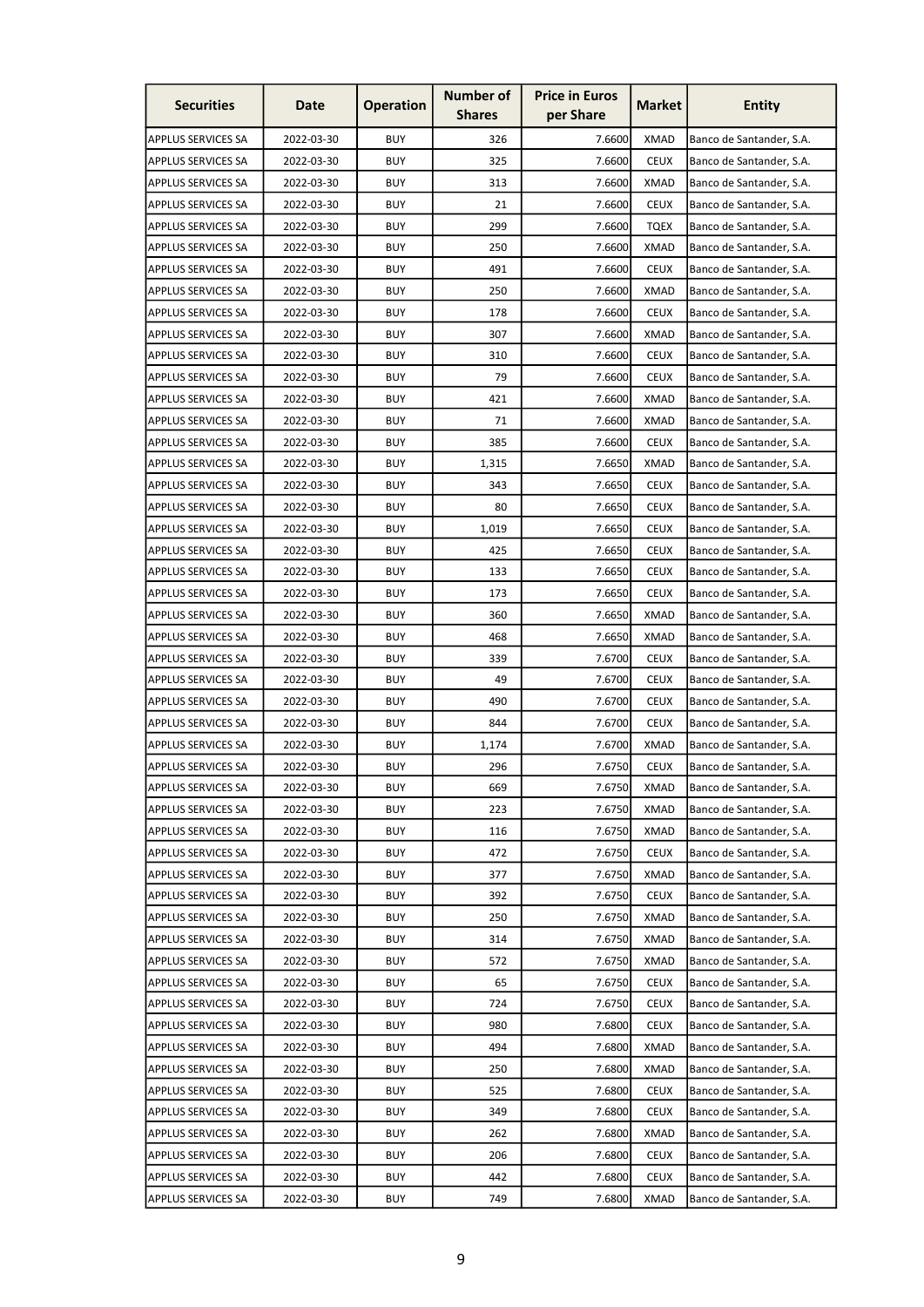| <b>Securities</b>         | Date       | <b>Operation</b> | <b>Number of</b><br><b>Shares</b> | <b>Price in Euros</b><br>per Share | <b>Market</b> | <b>Entity</b>            |
|---------------------------|------------|------------------|-----------------------------------|------------------------------------|---------------|--------------------------|
| <b>APPLUS SERVICES SA</b> | 2022-03-30 | <b>BUY</b>       | 407                               | 7.6800                             | <b>XMAD</b>   | Banco de Santander, S.A. |
| <b>APPLUS SERVICES SA</b> | 2022-03-30 | <b>BUY</b>       | 25                                | 7.6800                             | <b>CEUX</b>   | Banco de Santander, S.A. |
| <b>APPLUS SERVICES SA</b> | 2022-03-30 | <b>BUY</b>       | 162                               | 7.6850                             | <b>TQEX</b>   | Banco de Santander, S.A. |
| <b>APPLUS SERVICES SA</b> | 2022-03-30 | <b>BUY</b>       | 631                               | 7.6850                             | <b>CEUX</b>   | Banco de Santander, S.A. |
| <b>APPLUS SERVICES SA</b> | 2022-03-30 | <b>BUY</b>       | 85                                | 7.6850                             | <b>XMAD</b>   | Banco de Santander, S.A. |
| <b>APPLUS SERVICES SA</b> | 2022-03-30 | <b>BUY</b>       | 522                               | 7.6850                             | <b>XMAD</b>   | Banco de Santander, S.A. |
| APPLUS SERVICES SA        | 2022-03-30 | <b>BUY</b>       | 828                               | 7.6850                             | <b>CEUX</b>   | Banco de Santander, S.A. |
| <b>APPLUS SERVICES SA</b> | 2022-03-30 | <b>BUY</b>       | 96                                | 7.6850                             | <b>XMAD</b>   | Banco de Santander, S.A. |
| <b>APPLUS SERVICES SA</b> | 2022-03-30 | <b>BUY</b>       | 17                                | 7.6850                             | <b>XMAD</b>   | Banco de Santander, S.A. |
| <b>APPLUS SERVICES SA</b> | 2022-03-30 | <b>BUY</b>       | 458                               | 7.6850                             | <b>XMAD</b>   | Banco de Santander, S.A. |
| <b>APPLUS SERVICES SA</b> | 2022-03-30 | <b>BUY</b>       | 257                               | 7.6850                             | <b>CEUX</b>   | Banco de Santander, S.A. |
| <b>APPLUS SERVICES SA</b> | 2022-03-30 | <b>BUY</b>       | 58                                | 7.6850                             | <b>CEUX</b>   | Banco de Santander, S.A. |
| <b>APPLUS SERVICES SA</b> | 2022-03-30 | <b>BUY</b>       | 329                               | 7.6850                             | <b>CEUX</b>   | Banco de Santander, S.A. |
| <b>APPLUS SERVICES SA</b> | 2022-03-30 | <b>BUY</b>       | 328                               | 7.6900                             | <b>CEUX</b>   | Banco de Santander, S.A. |
| <b>APPLUS SERVICES SA</b> | 2022-03-30 | <b>BUY</b>       | 72                                | 7.6900                             | <b>XMAD</b>   | Banco de Santander, S.A. |
| <b>APPLUS SERVICES SA</b> | 2022-03-30 | <b>BUY</b>       | 640                               | 7.6900                             | <b>XMAD</b>   | Banco de Santander, S.A. |
| <b>APPLUS SERVICES SA</b> | 2022-03-30 | <b>BUY</b>       | 510                               | 7.6900                             | <b>CEUX</b>   | Banco de Santander, S.A. |
| <b>APPLUS SERVICES SA</b> | 2022-03-30 | <b>BUY</b>       | 142                               | 7.6900                             | <b>XMAD</b>   | Banco de Santander, S.A. |
| <b>APPLUS SERVICES SA</b> | 2022-03-30 | <b>BUY</b>       | 118                               | 7.6900                             | <b>XMAD</b>   | Banco de Santander, S.A. |
| <b>APPLUS SERVICES SA</b> | 2022-03-30 | <b>BUY</b>       | 333                               | 7.6900                             | XMAD          | Banco de Santander, S.A. |
| <b>APPLUS SERVICES SA</b> | 2022-03-30 | <b>BUY</b>       | 337                               | 7.6900                             | <b>CEUX</b>   | Banco de Santander, S.A. |
| <b>APPLUS SERVICES SA</b> | 2022-03-30 | <b>BUY</b>       | 177                               | 7.6950                             | <b>TQEX</b>   | Banco de Santander, S.A. |
| <b>APPLUS SERVICES SA</b> | 2022-03-30 | <b>BUY</b>       | 504                               | 7.6950                             | <b>CEUX</b>   | Banco de Santander, S.A. |
| <b>APPLUS SERVICES SA</b> | 2022-03-30 | <b>BUY</b>       | 70                                | 7.6950                             | <b>XMAD</b>   | Banco de Santander, S.A. |
| <b>APPLUS SERVICES SA</b> | 2022-03-30 | <b>BUY</b>       | 274                               | 7.6950                             | <b>XMAD</b>   | Banco de Santander, S.A. |
| <b>APPLUS SERVICES SA</b> | 2022-03-30 | <b>BUY</b>       | 412                               | 7.6950                             | XMAD          | Banco de Santander, S.A. |
| <b>APPLUS SERVICES SA</b> | 2022-03-30 | <b>BUY</b>       | 828                               | 7.7000                             | <b>XMAD</b>   | Banco de Santander, S.A. |
| <b>APPLUS SERVICES SA</b> | 2022-03-30 | <b>BUY</b>       | 715                               | 7.7000                             | <b>CEUX</b>   | Banco de Santander, S.A. |
| APPLUS SERVICES SA        | 2022-03-30 | <b>BUY</b>       | 155                               | 7.7000                             | <b>XMAD</b>   | Banco de Santander, S.A. |
| <b>APPLUS SERVICES SA</b> | 2022-03-30 | <b>BUY</b>       | 2,795                             | 7.7000                             | <b>XMAD</b>   | Banco de Santander, S.A. |
| <b>APPLUS SERVICES SA</b> | 2022-03-30 | <b>BUY</b>       | 361                               | 7.7000                             | <b>XMAD</b>   | Banco de Santander, S.A. |
| <b>APPLUS SERVICES SA</b> | 2022-03-30 | <b>BUY</b>       | 546                               | 7.7000                             | <b>TQEX</b>   | Banco de Santander, S.A. |
| <b>APPLUS SERVICES SA</b> | 2022-03-30 | <b>BUY</b>       | 325                               | 7.7000                             | <b>CEUX</b>   | Banco de Santander, S.A. |
| <b>APPLUS SERVICES SA</b> | 2022-03-30 | <b>BUY</b>       | 374                               | 7.7050                             | <b>CEUX</b>   | Banco de Santander, S.A. |
| <b>APPLUS SERVICES SA</b> | 2022-03-30 | <b>BUY</b>       | 306                               | 7.7050                             | <b>XMAD</b>   | Banco de Santander, S.A. |
| <b>APPLUS SERVICES SA</b> | 2022-03-30 | <b>BUY</b>       | 154                               | 7.7050                             | <b>CEUX</b>   | Banco de Santander, S.A. |
| <b>APPLUS SERVICES SA</b> | 2022-03-30 | <b>BUY</b>       | 325                               | 7.7050                             | <b>XMAD</b>   | Banco de Santander, S.A. |
| <b>APPLUS SERVICES SA</b> | 2022-03-30 | <b>BUY</b>       | 20                                | 7.7050                             | <b>XMAD</b>   | Banco de Santander, S.A. |
| <b>APPLUS SERVICES SA</b> | 2022-03-30 | <b>BUY</b>       | 191                               | 7.7050                             | <b>XMAD</b>   | Banco de Santander, S.A. |
| <b>APPLUS SERVICES SA</b> | 2022-03-30 | <b>BUY</b>       | 377                               | 7.7050                             | <b>XMAD</b>   | Banco de Santander, S.A. |
| <b>APPLUS SERVICES SA</b> | 2022-03-30 | <b>BUY</b>       | 370                               | 7.7050                             | <b>TQEX</b>   | Banco de Santander, S.A. |
| <b>APPLUS SERVICES SA</b> | 2022-03-30 | <b>BUY</b>       | 443                               | 7.7050                             | <b>XMAD</b>   | Banco de Santander, S.A. |
| <b>APPLUS SERVICES SA</b> | 2022-03-30 | <b>BUY</b>       | 349                               | 7.7100                             | <b>CEUX</b>   | Banco de Santander, S.A. |
| <b>APPLUS SERVICES SA</b> | 2022-03-30 | <b>BUY</b>       | 370                               | 7.7100                             | <b>XMAD</b>   | Banco de Santander, S.A. |
| <b>APPLUS SERVICES SA</b> | 2022-03-30 | <b>BUY</b>       | 1,125                             | 7.7200                             | <b>CEUX</b>   | Banco de Santander, S.A. |
| <b>APPLUS SERVICES SA</b> | 2022-03-30 | <b>BUY</b>       | 1,647                             | 7.7200                             | <b>CEUX</b>   | Banco de Santander, S.A. |
| <b>APPLUS SERVICES SA</b> | 2022-03-30 | <b>BUY</b>       | 22                                | 7.7200                             | <b>XMAD</b>   | Banco de Santander, S.A. |
| APPLUS SERVICES SA        | 2022-03-30 | <b>BUY</b>       | 351                               | 7.7250                             | <b>XMAD</b>   | Banco de Santander, S.A. |
| <b>APPLUS SERVICES SA</b> | 2022-03-30 | <b>BUY</b>       | 651                               | 7.7300                             | <b>XMAD</b>   | Banco de Santander, S.A. |
| <b>APPLUS SERVICES SA</b> | 2022-03-30 | <b>BUY</b>       | 439                               | 7.7300                             | <b>XMAD</b>   | Banco de Santander, S.A. |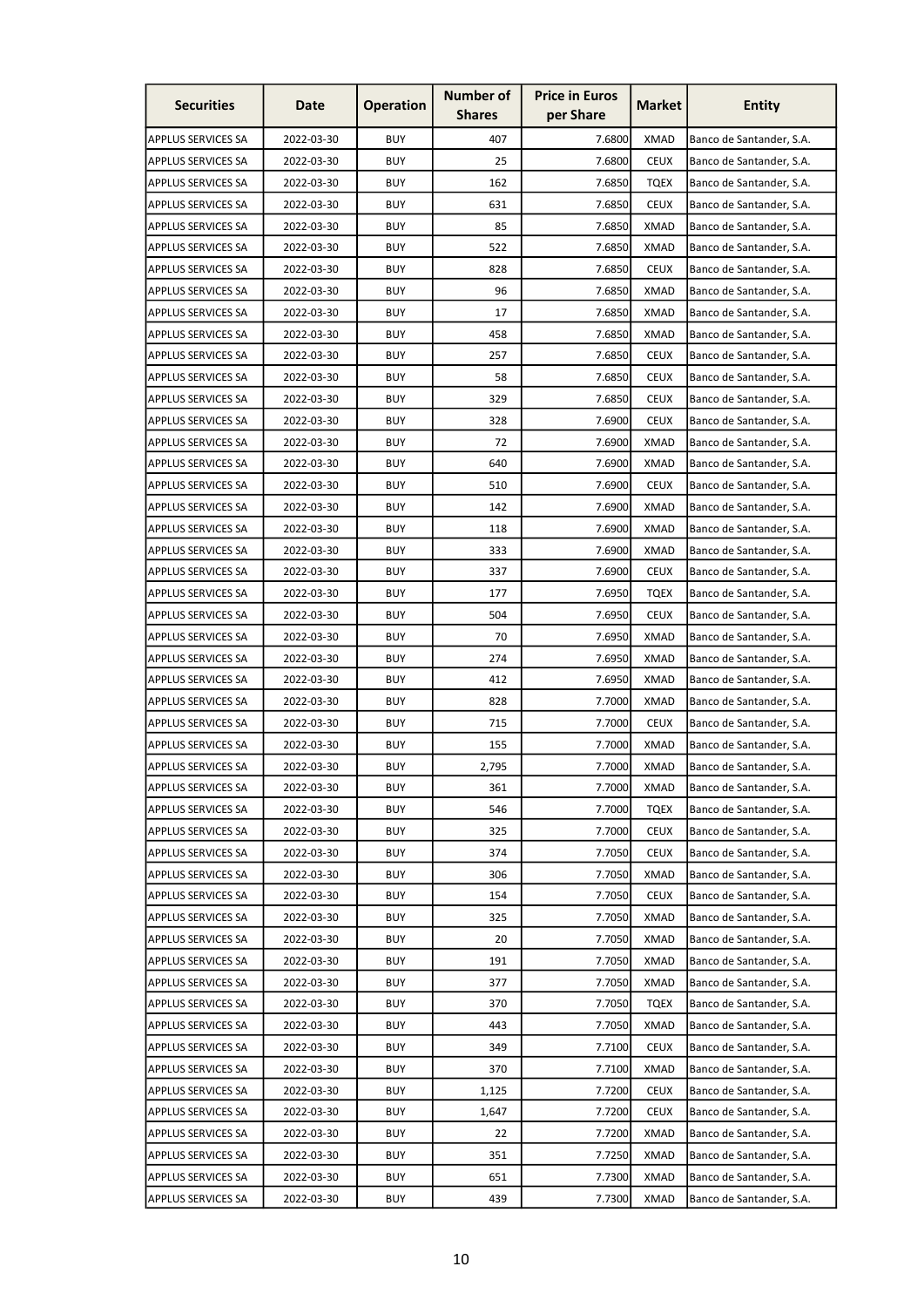| <b>Securities</b>         | Date       | <b>Operation</b> | <b>Number of</b><br><b>Shares</b> | <b>Price in Euros</b><br>per Share | Market      | <b>Entity</b>            |
|---------------------------|------------|------------------|-----------------------------------|------------------------------------|-------------|--------------------------|
| <b>APPLUS SERVICES SA</b> | 2022-03-31 | <b>BUY</b>       | 133                               | 7.5050                             | <b>XMAD</b> | Banco de Santander, S.A. |
| <b>APPLUS SERVICES SA</b> | 2022-03-31 | <b>BUY</b>       | 111                               | 7.5100                             | <b>XMAD</b> | Banco de Santander, S.A. |
| <b>APPLUS SERVICES SA</b> | 2022-03-31 | <b>BUY</b>       | 1,388                             | 7.5100                             | <b>XMAD</b> | Banco de Santander, S.A. |
| <b>APPLUS SERVICES SA</b> | 2022-03-31 | <b>BUY</b>       | 4                                 | 7.5150                             | <b>TQEX</b> | Banco de Santander, S.A. |
| <b>APPLUS SERVICES SA</b> | 2022-03-31 | <b>BUY</b>       | 158                               | 7.5150                             | <b>TQEX</b> | Banco de Santander, S.A. |
| <b>APPLUS SERVICES SA</b> | 2022-03-31 | <b>BUY</b>       | 1,234                             | 7.5200                             | <b>XMAD</b> | Banco de Santander, S.A. |
| <b>APPLUS SERVICES SA</b> | 2022-03-31 | <b>BUY</b>       | 92                                | 7.5200                             | <b>XMAD</b> | Banco de Santander, S.A. |
| <b>APPLUS SERVICES SA</b> | 2022-03-31 | <b>BUY</b>       | 100                               | 7.5200                             | <b>XMAD</b> | Banco de Santander, S.A. |
| <b>APPLUS SERVICES SA</b> | 2022-03-31 | <b>BUY</b>       | 100                               | 7.5200                             | <b>CEUX</b> | Banco de Santander, S.A. |
| <b>APPLUS SERVICES SA</b> | 2022-03-31 | <b>BUY</b>       | 95                                | 7.5250                             | <b>CEUX</b> | Banco de Santander, S.A. |
| <b>APPLUS SERVICES SA</b> | 2022-03-31 | <b>BUY</b>       | 78                                | 7.5300                             | <b>CEUX</b> | Banco de Santander, S.A. |
| <b>APPLUS SERVICES SA</b> | 2022-03-31 | <b>BUY</b>       | $\overline{7}$                    | 7.5300                             | <b>XMAD</b> | Banco de Santander, S.A. |
| <b>APPLUS SERVICES SA</b> | 2022-03-31 | <b>BUY</b>       | 286                               | 7.5300                             | <b>XMAD</b> | Banco de Santander, S.A. |
| <b>APPLUS SERVICES SA</b> | 2022-03-31 | <b>BUY</b>       | 957                               | 7.5300                             | <b>XMAD</b> | Banco de Santander, S.A. |
| <b>APPLUS SERVICES SA</b> | 2022-03-31 | <b>BUY</b>       | 20                                | 7.5350                             | <b>CEUX</b> | Banco de Santander, S.A. |
| APPLUS SERVICES SA        | 2022-03-31 | <b>BUY</b>       | 677                               | 7.5350                             | <b>CEUX</b> | Banco de Santander, S.A. |
| <b>APPLUS SERVICES SA</b> | 2022-03-31 | <b>BUY</b>       | 1,183                             | 7.5350                             | <b>XMAD</b> | Banco de Santander, S.A. |
| <b>APPLUS SERVICES SA</b> | 2022-03-31 | <b>BUY</b>       | 250                               | 7.5400                             | <b>XMAD</b> | Banco de Santander, S.A. |
| <b>APPLUS SERVICES SA</b> | 2022-03-31 | <b>BUY</b>       | 190                               | 7.5400                             | <b>XMAD</b> | Banco de Santander, S.A. |
| <b>APPLUS SERVICES SA</b> | 2022-03-31 | <b>BUY</b>       | 3                                 | 7.5450                             | <b>CEUX</b> | Banco de Santander, S.A. |
| <b>APPLUS SERVICES SA</b> | 2022-03-31 | <b>BUY</b>       | 1,255                             | 7.5550                             | <b>CEUX</b> | Banco de Santander, S.A. |
| <b>APPLUS SERVICES SA</b> | 2022-03-31 | <b>BUY</b>       | 1,487                             | 7.5550                             | <b>XMAD</b> | Banco de Santander, S.A. |
| <b>APPLUS SERVICES SA</b> | 2022-03-31 | <b>BUY</b>       | 854                               | 7.5550                             | <b>CEUX</b> | Banco de Santander, S.A. |
| <b>APPLUS SERVICES SA</b> | 2022-03-31 | <b>BUY</b>       | 472                               | 7.5550                             | <b>CEUX</b> | Banco de Santander, S.A. |
| <b>APPLUS SERVICES SA</b> | 2022-03-31 | <b>BUY</b>       | 859                               | 7.5550                             | <b>CEUX</b> | Banco de Santander, S.A. |
| <b>APPLUS SERVICES SA</b> | 2022-03-31 | <b>BUY</b>       | 887                               | 7.5550                             | <b>CEUX</b> | Banco de Santander, S.A. |
| <b>APPLUS SERVICES SA</b> | 2022-03-31 | <b>BUY</b>       | 1,446                             | 7.5600                             | <b>XMAD</b> | Banco de Santander, S.A. |
| <b>APPLUS SERVICES SA</b> | 2022-03-31 | <b>BUY</b>       | 2.644                             | 7.5600                             | <b>XMAD</b> | Banco de Santander, S.A. |
| <b>APPLUS SERVICES SA</b> | 2022-03-31 | <b>BUY</b>       | 1,443                             | 7.5600                             | <b>CEUX</b> | Banco de Santander, S.A. |
| <b>APPLUS SERVICES SA</b> | 2022-03-31 | <b>BUY</b>       | 2,230                             | 7.5650                             | <b>CEUX</b> | Banco de Santander, S.A. |
| <b>APPLUS SERVICES SA</b> | 2022-03-31 | <b>BUY</b>       | 1,293                             | 7.5700                             | <b>XMAD</b> | Banco de Santander, S.A. |
| <b>APPLUS SERVICES SA</b> | 2022-03-31 | <b>BUY</b>       | 308                               | 7.5800                             | <b>CEUX</b> | Banco de Santander, S.A. |
| <b>APPLUS SERVICES SA</b> | 2022-03-31 | <b>BUY</b>       | 118                               | 7.5800                             | <b>CEUX</b> | Banco de Santander, S.A. |
| <b>APPLUS SERVICES SA</b> | 2022-03-31 | <b>BUY</b>       | 456                               | 7.5800                             | <b>CEUX</b> | Banco de Santander, S.A. |
| <b>APPLUS SERVICES SA</b> | 2022-03-31 | <b>BUY</b>       | 1,309                             | 7.5800                             | <b>CEUX</b> | Banco de Santander, S.A. |
| <b>APPLUS SERVICES SA</b> | 2022-03-31 | <b>BUY</b>       | 1,398                             | 7.5850                             | <b>CEUX</b> | Banco de Santander, S.A. |
| <b>APPLUS SERVICES SA</b> | 2022-03-31 | <b>BUY</b>       | 524                               | 7.5950                             | <b>XMAD</b> | Banco de Santander, S.A. |
| <b>APPLUS SERVICES SA</b> | 2022-03-31 | <b>BUY</b>       | 750                               | 7.5950                             | <b>XMAD</b> | Banco de Santander, S.A. |
| <b>APPLUS SERVICES SA</b> | 2022-03-31 | <b>BUY</b>       | 1,192                             | 7.5950                             | <b>XMAD</b> | Banco de Santander, S.A. |
| <b>APPLUS SERVICES SA</b> | 2022-03-31 | <b>BUY</b>       | 407                               | 7.5950                             | <b>CEUX</b> | Banco de Santander, S.A. |
| <b>APPLUS SERVICES SA</b> | 2022-03-31 | <b>BUY</b>       | 911                               | 7.5950                             | <b>CEUX</b> | Banco de Santander, S.A. |
| <b>APPLUS SERVICES SA</b> | 2022-03-31 | <b>BUY</b>       | 1,271                             | 7.5950                             | XMAD        | Banco de Santander, S.A. |
| <b>APPLUS SERVICES SA</b> | 2022-03-31 | <b>BUY</b>       | 2,619                             | 7.5950                             | <b>XMAD</b> | Banco de Santander, S.A. |
| <b>APPLUS SERVICES SA</b> | 2022-03-31 | <b>BUY</b>       | 1,169                             | 7.5950                             | XMAD        | Banco de Santander, S.A. |
| <b>APPLUS SERVICES SA</b> | 2022-03-31 | <b>BUY</b>       | 1,703                             | 7.6000                             | <b>CEUX</b> | Banco de Santander, S.A. |
| <b>APPLUS SERVICES SA</b> | 2022-03-31 | <b>BUY</b>       | 361                               | 7.6000                             | <b>CEUX</b> | Banco de Santander, S.A. |
| <b>APPLUS SERVICES SA</b> | 2022-03-31 | <b>BUY</b>       | 1,308                             | 7.6000                             | <b>CEUX</b> | Banco de Santander, S.A. |
| APPLUS SERVICES SA        | 2022-03-31 | <b>BUY</b>       | 168                               | 7.6000                             | <b>XMAD</b> | Banco de Santander, S.A. |
| <b>APPLUS SERVICES SA</b> | 2022-03-31 | <b>BUY</b>       | 1,339                             | 7.6000                             | <b>XMAD</b> | Banco de Santander, S.A. |
| <b>APPLUS SERVICES SA</b> | 2022-03-31 | <b>BUY</b>       | 260                               | 7.6000                             | <b>XMAD</b> | Banco de Santander, S.A. |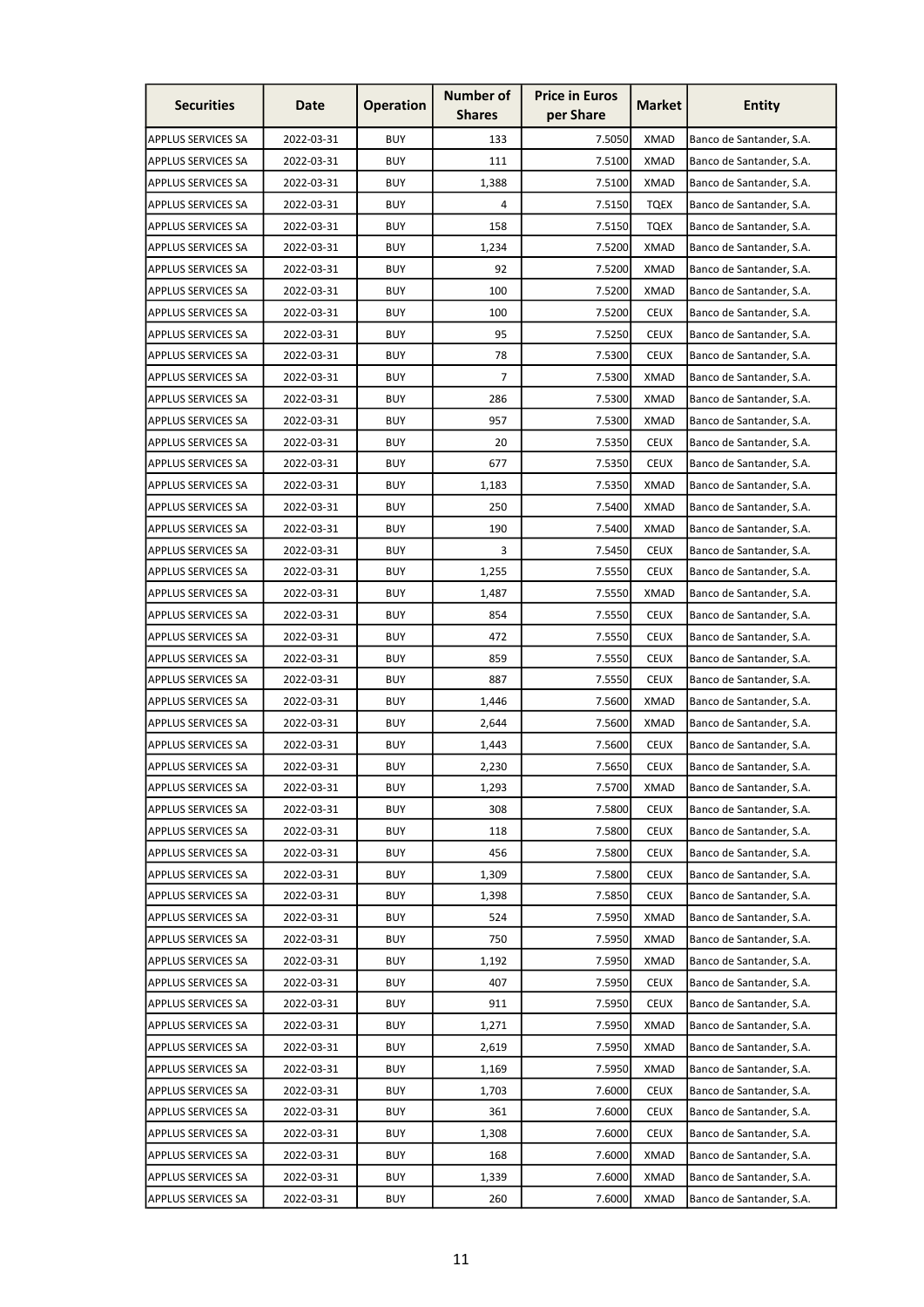| <b>Securities</b>         | Date       | <b>Operation</b> | <b>Number of</b><br><b>Shares</b> | <b>Price in Euros</b><br>per Share | <b>Market</b> | <b>Entity</b>            |
|---------------------------|------------|------------------|-----------------------------------|------------------------------------|---------------|--------------------------|
| <b>APPLUS SERVICES SA</b> | 2022-03-31 | <b>BUY</b>       | 1,469                             | 7.6000                             | <b>XMAD</b>   | Banco de Santander, S.A. |
| <b>APPLUS SERVICES SA</b> | 2022-03-31 | <b>BUY</b>       | 329                               | 7.6050                             | <b>CEUX</b>   | Banco de Santander, S.A. |
| <b>APPLUS SERVICES SA</b> | 2022-03-31 | <b>BUY</b>       | 1,327                             | 7.6050                             | <b>XMAD</b>   | Banco de Santander, S.A. |
| <b>APPLUS SERVICES SA</b> | 2022-03-31 | <b>BUY</b>       | 116                               | 7.6050                             | <b>XMAD</b>   | Banco de Santander, S.A. |
| <b>APPLUS SERVICES SA</b> | 2022-03-31 | <b>BUY</b>       | 1,064                             | 7.6050                             | <b>XMAD</b>   | Banco de Santander, S.A. |
| <b>APPLUS SERVICES SA</b> | 2022-03-31 | <b>BUY</b>       | 857                               | 7.6100                             | <b>XMAD</b>   | Banco de Santander, S.A. |
| <b>APPLUS SERVICES SA</b> | 2022-03-31 | <b>BUY</b>       | 2,705                             | 7.6150                             | XMAD          | Banco de Santander, S.A. |
| <b>APPLUS SERVICES SA</b> | 2022-03-31 | <b>BUY</b>       | 1,399                             | 7.6150                             | <b>CEUX</b>   | Banco de Santander, S.A. |
| <b>APPLUS SERVICES SA</b> | 2022-03-31 | <b>BUY</b>       | 6                                 | 7.6150                             | <b>CEUX</b>   | Banco de Santander, S.A. |
| <b>APPLUS SERVICES SA</b> | 2022-03-31 | <b>BUY</b>       | 301                               | 7.6150                             | <b>CEUX</b>   | Banco de Santander, S.A. |
| <b>APPLUS SERVICES SA</b> | 2022-03-31 | <b>BUY</b>       | 1,208                             | 7.6200                             | <b>XMAD</b>   | Banco de Santander, S.A. |
| <b>APPLUS SERVICES SA</b> | 2022-03-31 | <b>BUY</b>       | 50                                | 7.6200                             | <b>CEUX</b>   | Banco de Santander, S.A. |
| <b>APPLUS SERVICES SA</b> | 2022-03-31 | <b>BUY</b>       | 1,396                             | 7.6200                             | <b>CEUX</b>   | Banco de Santander, S.A. |
| <b>APPLUS SERVICES SA</b> | 2022-03-31 | <b>BUY</b>       | 1,550                             | 7.6200                             | <b>XMAD</b>   | Banco de Santander, S.A. |
| <b>APPLUS SERVICES SA</b> | 2022-03-31 | <b>BUY</b>       | 1,408                             | 7.6200                             | <b>CEUX</b>   | Banco de Santander, S.A. |
| <b>APPLUS SERVICES SA</b> | 2022-03-31 | <b>BUY</b>       | 771                               | 7.6250                             | <b>CEUX</b>   | Banco de Santander, S.A. |
| <b>APPLUS SERVICES SA</b> | 2022-03-31 | <b>BUY</b>       | 425                               | 7.6250                             | <b>CEUX</b>   | Banco de Santander, S.A. |
| <b>APPLUS SERVICES SA</b> | 2022-03-31 | <b>BUY</b>       | 328                               | 7.6300                             | <b>TQEX</b>   | Banco de Santander, S.A. |
| <b>APPLUS SERVICES SA</b> | 2022-03-31 | <b>BUY</b>       | 797                               | 7.6300                             | <b>TQEX</b>   | Banco de Santander, S.A. |
| <b>APPLUS SERVICES SA</b> | 2022-03-31 | <b>BUY</b>       | 39                                | 7.6300                             | TQEX          | Banco de Santander, S.A. |
| <b>APPLUS SERVICES SA</b> | 2022-03-31 | <b>BUY</b>       | 138                               | 7.6300                             | <b>CEUX</b>   | Banco de Santander, S.A. |
| <b>APPLUS SERVICES SA</b> | 2022-03-31 | <b>BUY</b>       | 58                                | 7.6300                             | <b>XMAD</b>   | Banco de Santander, S.A. |
| <b>APPLUS SERVICES SA</b> | 2022-03-31 | <b>BUY</b>       | 538                               | 7.6300                             | <b>CEUX</b>   | Banco de Santander, S.A. |
| <b>APPLUS SERVICES SA</b> | 2022-03-31 | <b>BUY</b>       | 721                               | 7.6300                             | <b>CEUX</b>   | Banco de Santander, S.A. |
| <b>APPLUS SERVICES SA</b> | 2022-03-31 | <b>BUY</b>       | 1,133                             | 7.6350                             | <b>CEUX</b>   | Banco de Santander, S.A. |
| <b>APPLUS SERVICES SA</b> | 2022-03-31 | <b>BUY</b>       | 49                                | 7.6350                             | <b>CEUX</b>   | Banco de Santander, S.A. |
| <b>APPLUS SERVICES SA</b> | 2022-03-31 | <b>BUY</b>       | 1,191                             | 7.6350                             | <b>CEUX</b>   | Banco de Santander, S.A. |
| <b>APPLUS SERVICES SA</b> | 2022-03-31 | <b>BUY</b>       | 1,231                             | 7.6400                             | <b>CEUX</b>   | Banco de Santander, S.A. |
| <b>APPLUS SERVICES SA</b> | 2022-03-31 | <b>BUY</b>       | 111                               | 7.6400                             | <b>CEUX</b>   | Banco de Santander, S.A. |
| <b>APPLUS SERVICES SA</b> | 2022-03-31 | <b>BUY</b>       | 1,160                             | 7.6400                             | <b>CEUX</b>   | Banco de Santander, S.A. |
| APPLUS SERVICES SA        | 2022-03-31 | <b>BUY</b>       | 203                               | 7.6400                             | <b>TQEX</b>   | Banco de Santander, S.A. |
| <b>APPLUS SERVICES SA</b> | 2022-03-31 | <b>BUY</b>       | 3                                 | 7.6400                             | <b>TQEX</b>   | Banco de Santander, S.A. |
| <b>APPLUS SERVICES SA</b> | 2022-03-31 | <b>BUY</b>       | 1,019                             | 7.6400                             | <b>TQEX</b>   | Banco de Santander, S.A. |
| <b>APPLUS SERVICES SA</b> | 2022-03-31 | <b>BUY</b>       | 1,242                             | 7.6450                             | <b>XMAD</b>   | Banco de Santander, S.A. |
| <b>APPLUS SERVICES SA</b> | 2022-03-31 | <b>BUY</b>       | 508                               | 7.6450                             | <b>CEUX</b>   | Banco de Santander, S.A. |
| <b>APPLUS SERVICES SA</b> | 2022-03-31 | <b>BUY</b>       | 1,345                             | 7.6450                             | <b>XMAD</b>   | Banco de Santander, S.A. |
| <b>APPLUS SERVICES SA</b> | 2022-03-31 | <b>BUY</b>       | 77                                | 7.6450                             | <b>CEUX</b>   | Banco de Santander, S.A. |
| <b>APPLUS SERVICES SA</b> | 2022-03-31 | <b>BUY</b>       | 1,098                             | 7.6450                             | <b>CEUX</b>   | Banco de Santander, S.A. |
| <b>APPLUS SERVICES SA</b> | 2022-03-31 | <b>BUY</b>       | 13                                | 7.6450                             | <b>CEUX</b>   | Banco de Santander, S.A. |
| <b>APPLUS SERVICES SA</b> | 2022-03-31 | <b>BUY</b>       | 1,151                             | 7.6450                             | <b>CEUX</b>   | Banco de Santander, S.A. |
| <b>APPLUS SERVICES SA</b> | 2022-03-31 | <b>BUY</b>       | 704                               | 7.6500                             | <b>XMAD</b>   | Banco de Santander, S.A. |
| APPLUS SERVICES SA        | 2022-03-31 | <b>BUY</b>       | 1,121                             | 7.6500                             | <b>XMAD</b>   | Banco de Santander, S.A. |
| <b>APPLUS SERVICES SA</b> | 2022-03-31 | <b>BUY</b>       | 1,309                             | 7.6500                             | <b>XMAD</b>   | Banco de Santander, S.A. |
| <b>APPLUS SERVICES SA</b> | 2022-03-31 | <b>BUY</b>       | 327                               | 7.6550                             | <b>XMAD</b>   | Banco de Santander, S.A. |
| <b>APPLUS SERVICES SA</b> | 2022-03-31 | <b>BUY</b>       | 2,083                             | 7.6550                             | <b>XMAD</b>   | Banco de Santander, S.A. |
| <b>APPLUS SERVICES SA</b> | 2022-03-31 | <b>BUY</b>       | 224                               | 7.6550                             | <b>XMAD</b>   | Banco de Santander, S.A. |
| <b>APPLUS SERVICES SA</b> | 2022-03-31 | <b>BUY</b>       | 242                               | 7.6550                             | <b>CEUX</b>   | Banco de Santander, S.A. |
| <b>APPLUS SERVICES SA</b> | 2022-03-31 | <b>BUY</b>       | 1,491                             | 7.6550                             | <b>CEUX</b>   | Banco de Santander, S.A. |
| <b>APPLUS SERVICES SA</b> | 2022-03-31 | <b>BUY</b>       | 110                               | 7.6550                             | <b>XMAD</b>   | Banco de Santander, S.A. |
| <b>APPLUS SERVICES SA</b> | 2022-03-31 | <b>BUY</b>       | 1,366                             | 7.6550                             | <b>XMAD</b>   | Banco de Santander, S.A. |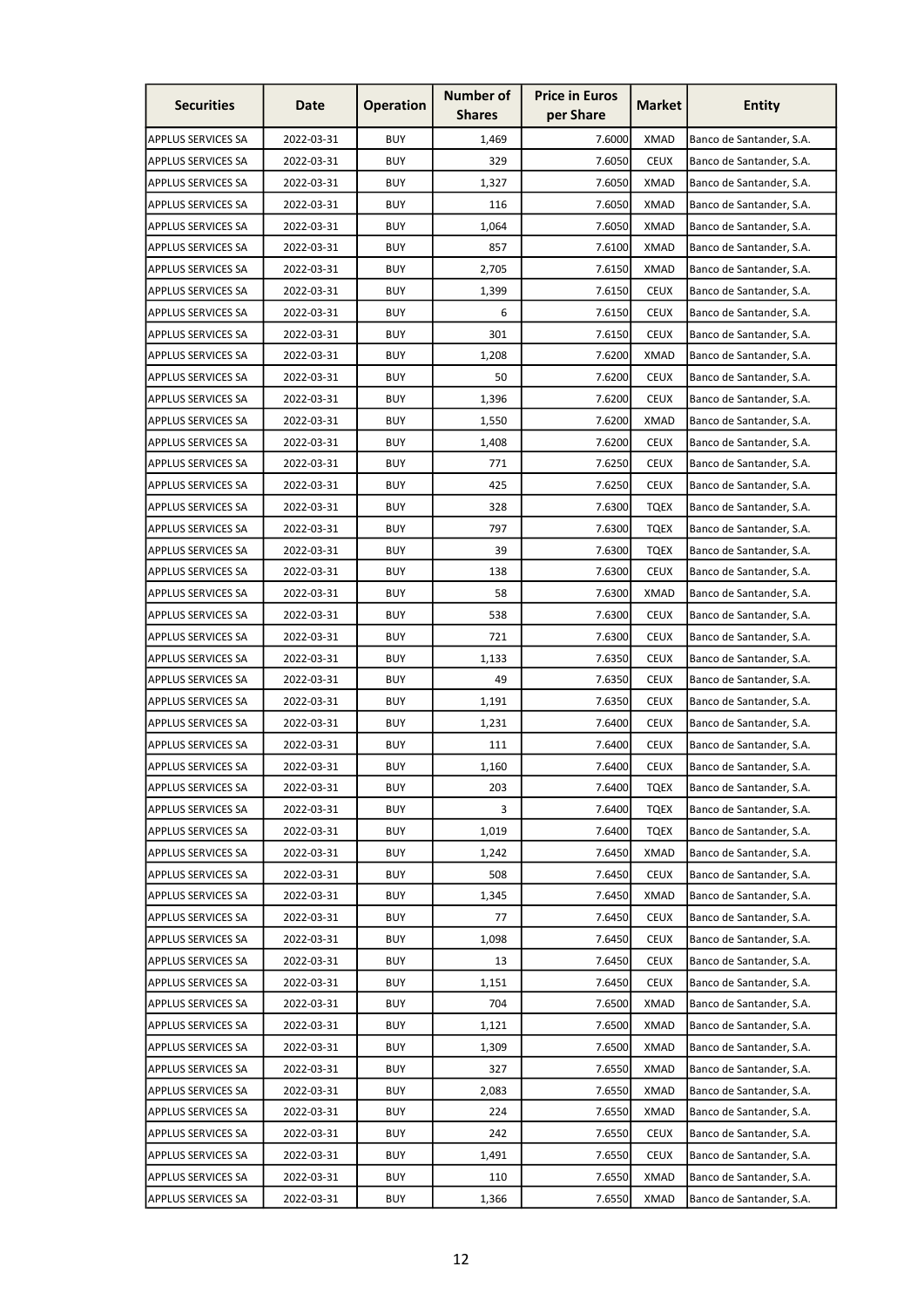| <b>Securities</b>         | Date       | <b>Operation</b> | <b>Number of</b><br><b>Shares</b> | <b>Price in Euros</b><br>per Share | Market      | <b>Entity</b>            |
|---------------------------|------------|------------------|-----------------------------------|------------------------------------|-------------|--------------------------|
| <b>APPLUS SERVICES SA</b> | 2022-03-31 | <b>BUY</b>       | 1,366                             | 7.6600                             | <b>CEUX</b> | Banco de Santander, S.A. |
| <b>APPLUS SERVICES SA</b> | 2022-03-31 | <b>BUY</b>       | 880                               | 7.6600                             | <b>XMAD</b> | Banco de Santander, S.A. |
| <b>APPLUS SERVICES SA</b> | 2022-03-31 | <b>BUY</b>       | 1,199                             | 7.6600                             | <b>XMAD</b> | Banco de Santander, S.A. |
| <b>APPLUS SERVICES SA</b> | 2022-03-31 | <b>BUY</b>       | 1,027                             | 7.6600                             | <b>XMAD</b> | Banco de Santander, S.A. |
| <b>APPLUS SERVICES SA</b> | 2022-03-31 | <b>BUY</b>       | 1,343                             | 7.6650                             | <b>XMAD</b> | Banco de Santander, S.A. |
| <b>APPLUS SERVICES SA</b> | 2022-03-31 | <b>BUY</b>       | 2,417                             | 7.6700                             | <b>CEUX</b> | Banco de Santander, S.A. |
| <b>APPLUS SERVICES SA</b> | 2022-03-31 | <b>BUY</b>       | 1,298                             | 7.6700                             | <b>CEUX</b> | Banco de Santander, S.A. |
| <b>APPLUS SERVICES SA</b> | 2022-03-31 | <b>BUY</b>       | 540                               | 7.6700                             | <b>CEUX</b> | Banco de Santander, S.A. |
| <b>APPLUS SERVICES SA</b> | 2022-03-31 | <b>BUY</b>       | 1,218                             | 7.6700                             | <b>CEUX</b> | Banco de Santander, S.A. |
| <b>APPLUS SERVICES SA</b> | 2022-03-31 | <b>BUY</b>       | 282                               | 7.6700                             | <b>CEUX</b> | Banco de Santander, S.A. |
| <b>APPLUS SERVICES SA</b> | 2022-03-31 | <b>BUY</b>       | 31                                | 7.6700                             | <b>XMAD</b> | Banco de Santander, S.A. |
| <b>APPLUS SERVICES SA</b> | 2022-03-31 | <b>BUY</b>       | 930                               | 7.6700                             | <b>XMAD</b> | Banco de Santander, S.A. |
| <b>APPLUS SERVICES SA</b> | 2022-03-31 | <b>BUY</b>       | 1,669                             | 7.6700                             | <b>XMAD</b> | Banco de Santander, S.A. |
| <b>APPLUS SERVICES SA</b> | 2022-03-31 | <b>BUY</b>       | 1,211                             | 7.6750                             | <b>CEUX</b> | Banco de Santander, S.A. |
| <b>APPLUS SERVICES SA</b> | 2022-03-31 | <b>BUY</b>       | 1,744                             | 7.6750                             | <b>XMAD</b> | Banco de Santander, S.A. |
| APPLUS SERVICES SA        | 2022-03-31 | <b>BUY</b>       | 1,019                             | 7.6750                             | <b>XMAD</b> | Banco de Santander, S.A. |
| <b>APPLUS SERVICES SA</b> | 2022-03-31 | <b>BUY</b>       | 2,078                             | 7.6750                             | <b>XMAD</b> | Banco de Santander, S.A. |
| <b>APPLUS SERVICES SA</b> | 2022-03-31 | <b>BUY</b>       | 1,027                             | 7.6750                             | <b>XMAD</b> | Banco de Santander, S.A. |
| <b>APPLUS SERVICES SA</b> | 2022-03-31 | <b>BUY</b>       | 377                               | 7.6750                             | <b>XMAD</b> | Banco de Santander, S.A. |
| <b>APPLUS SERVICES SA</b> | 2022-03-31 | <b>BUY</b>       | 373                               | 7.6750                             | <b>XMAD</b> | Banco de Santander, S.A. |
| <b>APPLUS SERVICES SA</b> | 2022-03-31 | <b>BUY</b>       | 21                                | 7.6750                             | <b>XMAD</b> | Banco de Santander, S.A. |
| <b>APPLUS SERVICES SA</b> | 2022-03-31 | <b>BUY</b>       | 1,211                             | 7.6800                             | <b>CEUX</b> | Banco de Santander, S.A. |
| <b>APPLUS SERVICES SA</b> | 2022-03-31 | <b>BUY</b>       | 731                               | 7.6800                             | <b>CEUX</b> | Banco de Santander, S.A. |
| <b>APPLUS SERVICES SA</b> | 2022-03-31 | <b>BUY</b>       | 793                               | 7.6800                             | <b>CEUX</b> | Banco de Santander, S.A. |
| <b>APPLUS SERVICES SA</b> | 2022-03-31 | <b>BUY</b>       | 100                               | 7.6800                             | <b>CEUX</b> | Banco de Santander, S.A. |
| <b>APPLUS SERVICES SA</b> | 2022-03-31 | <b>BUY</b>       | 1,090                             | 7.6800                             | <b>CEUX</b> | Banco de Santander, S.A. |
| <b>APPLUS SERVICES SA</b> | 2022-03-31 | <b>BUY</b>       | 454                               | 7.6900                             | <b>CEUX</b> | Banco de Santander, S.A. |
| APPLUS SERVICES SA        | 2022-03-31 | <b>BUY</b>       | 209                               | 7.6900                             | <b>CEUX</b> | Banco de Santander, S.A. |
| <b>APPLUS SERVICES SA</b> | 2022-03-31 | <b>BUY</b>       | 325                               | 7.6900                             | <b>CEUX</b> | Banco de Santander, S.A. |
| <b>APPLUS SERVICES SA</b> | 2022-03-31 | <b>BUY</b>       | 155                               | 7.6900                             | <b>XMAD</b> | Banco de Santander, S.A. |
| <b>APPLUS SERVICES SA</b> | 2022-03-31 | <b>BUY</b>       | 1,550                             | 7.6900                             | <b>XMAD</b> | Banco de Santander, S.A. |
| <b>APPLUS SERVICES SA</b> | 2022-03-31 | <b>BUY</b>       | 408                               | 7.6950                             | <b>CEUX</b> | Banco de Santander, S.A. |
| <b>APPLUS SERVICES SA</b> | 2022-03-31 | <b>BUY</b>       | 1,233                             | 7.7000                             | <b>CEUX</b> | Banco de Santander, S.A. |
| <b>APPLUS SERVICES SA</b> | 2022-03-31 | <b>BUY</b>       | 655                               | 7.7000                             | <b>XMAD</b> | Banco de Santander, S.A. |
| <b>APPLUS SERVICES SA</b> | 2022-03-31 | <b>BUY</b>       | 324                               | 7.7050                             | <b>CEUX</b> | Banco de Santander, S.A. |
| <b>APPLUS SERVICES SA</b> | 2022-03-31 | <b>BUY</b>       | 324                               | 7.7050                             | <b>CEUX</b> | Banco de Santander, S.A. |
| <b>APPLUS SERVICES SA</b> | 2022-03-31 | <b>BUY</b>       | 1,314                             | 7.7050                             | <b>TQEX</b> | Banco de Santander, S.A. |
| <b>APPLUS SERVICES SA</b> | 2022-03-31 | <b>BUY</b>       | 1,984                             | 7.7050                             | <b>CEUX</b> | Banco de Santander, S.A. |
| <b>APPLUS SERVICES SA</b> | 2022-03-31 | <b>BUY</b>       | 75                                | 7.7050                             | <b>XMAD</b> | Banco de Santander, S.A. |
| <b>APPLUS SERVICES SA</b> | 2022-03-31 | <b>BUY</b>       | 1,190                             | 7.7050                             | <b>XMAD</b> | Banco de Santander, S.A. |
| <b>APPLUS SERVICES SA</b> | 2022-03-31 | <b>BUY</b>       | 419                               | 7.7050                             | <b>XMAD</b> | Banco de Santander, S.A. |
| <b>APPLUS SERVICES SA</b> | 2022-03-31 | <b>BUY</b>       | 132                               | 7.7050                             | <b>XMAD</b> | Banco de Santander, S.A. |
| <b>APPLUS SERVICES SA</b> | 2022-03-31 | <b>BUY</b>       | 669                               | 7.7050                             | <b>XMAD</b> | Banco de Santander, S.A. |
| <b>APPLUS SERVICES SA</b> | 2022-03-31 | <b>BUY</b>       | 38                                | 7.7050                             | <b>XMAD</b> | Banco de Santander, S.A. |
| <b>APPLUS SERVICES SA</b> | 2022-03-31 | <b>BUY</b>       | 427                               | 7.7050                             | <b>XMAD</b> | Banco de Santander, S.A. |
| <b>APPLUS SERVICES SA</b> | 2022-03-31 | <b>BUY</b>       | 1,134                             | 7.7100                             | <b>XMAD</b> | Banco de Santander, S.A. |
| <b>APPLUS SERVICES SA</b> | 2022-03-31 | <b>BUY</b>       | 1,312                             | 7.7100                             | <b>CEUX</b> | Banco de Santander, S.A. |
| APPLUS SERVICES SA        | 2022-03-31 | <b>BUY</b>       | 1,150                             | 7.7100                             | <b>XMAD</b> | Banco de Santander, S.A. |
| <b>APPLUS SERVICES SA</b> | 2022-03-31 | <b>BUY</b>       | 6                                 | 7.7100                             | <b>XMAD</b> | Banco de Santander, S.A. |
| <b>APPLUS SERVICES SA</b> | 2022-03-31 | <b>BUY</b>       | 1,152                             | 7.7150                             | <b>XMAD</b> | Banco de Santander, S.A. |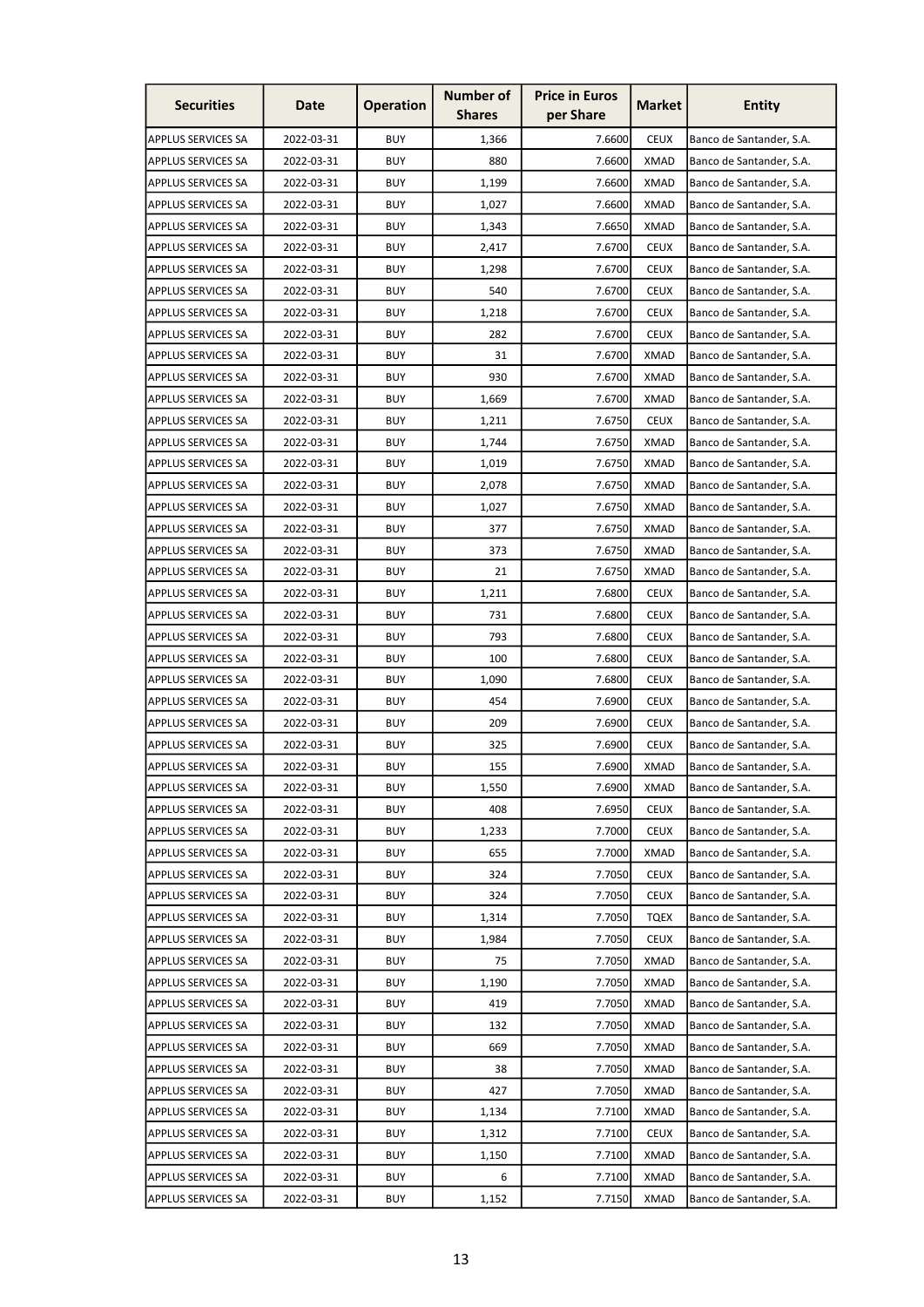| <b>Securities</b>         | Date       | <b>Operation</b> | <b>Number of</b><br><b>Shares</b> | <b>Price in Euros</b><br>per Share | <b>Market</b> | <b>Entity</b>            |
|---------------------------|------------|------------------|-----------------------------------|------------------------------------|---------------|--------------------------|
| <b>APPLUS SERVICES SA</b> | 2022-03-31 | <b>BUY</b>       | 420                               | 7.7150                             | <b>CEUX</b>   | Banco de Santander, S.A. |
| <b>APPLUS SERVICES SA</b> | 2022-03-31 | <b>BUY</b>       | 131                               | 7.7150                             | <b>XMAD</b>   | Banco de Santander, S.A. |
| <b>APPLUS SERVICES SA</b> | 2022-03-31 | <b>BUY</b>       | 5                                 | 7.7150                             | <b>XMAD</b>   | Banco de Santander, S.A. |
| <b>APPLUS SERVICES SA</b> | 2022-03-31 | <b>BUY</b>       | 255                               | 7.7150                             | <b>CEUX</b>   | Banco de Santander, S.A. |
| <b>APPLUS SERVICES SA</b> | 2022-03-31 | <b>BUY</b>       | 299                               | 7.7150                             | <b>TQEX</b>   | Banco de Santander, S.A. |
| <b>APPLUS SERVICES SA</b> | 2022-03-31 | <b>BUY</b>       | 595                               | 7.7150                             | <b>XMAD</b>   | Banco de Santander, S.A. |
| <b>APPLUS SERVICES SA</b> | 2022-03-31 | <b>BUY</b>       | 55                                | 7.7150                             | TQEX          | Banco de Santander, S.A. |
| <b>APPLUS SERVICES SA</b> | 2022-03-31 | <b>BUY</b>       | 260                               | 7.7150                             | <b>XMAD</b>   | Banco de Santander, S.A. |
| <b>APPLUS SERVICES SA</b> | 2022-03-31 | <b>BUY</b>       | 1,177                             | 7.7150                             | <b>XMAD</b>   | Banco de Santander, S.A. |
| <b>APPLUS SERVICES SA</b> | 2022-03-31 | <b>BUY</b>       | 1,176                             | 7.7150                             | <b>XMAD</b>   | Banco de Santander, S.A. |
| <b>APPLUS SERVICES SA</b> | 2022-03-31 | <b>BUY</b>       | 738                               | 7.7200                             | <b>XMAD</b>   | Banco de Santander, S.A. |
| <b>APPLUS SERVICES SA</b> | 2022-03-31 | <b>BUY</b>       | 1,154                             | 7.7200                             | <b>CEUX</b>   | Banco de Santander, S.A. |
| <b>APPLUS SERVICES SA</b> | 2022-03-31 | <b>BUY</b>       | 1,275                             | 7.7200                             | <b>XMAD</b>   | Banco de Santander, S.A. |
| <b>APPLUS SERVICES SA</b> | 2022-03-31 | <b>BUY</b>       | 108                               | 7.7200                             | XMAD          | Banco de Santander, S.A. |
| <b>APPLUS SERVICES SA</b> | 2022-03-31 | <b>BUY</b>       | 324                               | 7.7200                             | <b>XMAD</b>   | Banco de Santander, S.A. |
| <b>APPLUS SERVICES SA</b> | 2022-03-31 | <b>BUY</b>       | 118                               | 7.7200                             | <b>XMAD</b>   | Banco de Santander, S.A. |
| <b>APPLUS SERVICES SA</b> | 2022-03-31 | <b>BUY</b>       | 436                               | 7.7200                             | <b>XMAD</b>   | Banco de Santander, S.A. |
| <b>APPLUS SERVICES SA</b> | 2022-03-31 | <b>BUY</b>       | 3,432                             | 7.7200                             | <b>XMAD</b>   | Banco de Santander, S.A. |
| <b>APPLUS SERVICES SA</b> | 2022-03-31 | <b>BUY</b>       | 2,398                             | 7.7200                             | <b>CEUX</b>   | Banco de Santander, S.A. |
| <b>APPLUS SERVICES SA</b> | 2022-03-31 | <b>BUY</b>       | 1,157                             | 7.7200                             | XMAD          | Banco de Santander, S.A. |
| <b>APPLUS SERVICES SA</b> | 2022-03-31 | <b>BUY</b>       | 1,490                             | 7.7250                             | <b>XMAD</b>   | Banco de Santander, S.A. |
| <b>APPLUS SERVICES SA</b> | 2022-03-31 | <b>BUY</b>       | 489                               | 7.7250                             | <b>XMAD</b>   | Banco de Santander, S.A. |
| <b>APPLUS SERVICES SA</b> | 2022-03-31 | <b>BUY</b>       | 288                               | 7.7250                             | <b>CEUX</b>   | Banco de Santander, S.A. |
| <b>APPLUS SERVICES SA</b> | 2022-03-31 | <b>BUY</b>       | 175                               | 7.7250                             | <b>TQEX</b>   | Banco de Santander, S.A. |
| <b>APPLUS SERVICES SA</b> | 2022-03-31 | <b>BUY</b>       | 102                               | 7.7250                             | <b>XMAD</b>   | Banco de Santander, S.A. |
| <b>APPLUS SERVICES SA</b> | 2022-03-31 | <b>BUY</b>       | 239                               | 7.7250                             | <b>CEUX</b>   | Banco de Santander, S.A. |
| <b>APPLUS SERVICES SA</b> | 2022-03-31 | <b>BUY</b>       | 156                               | 7.7250                             | <b>XMAD</b>   | Banco de Santander, S.A. |
| <b>APPLUS SERVICES SA</b> | 2022-03-31 | <b>BUY</b>       | 1,142                             | 7.7250                             | <b>CEUX</b>   | Banco de Santander, S.A. |
| APPLUS SERVICES SA        | 2022-03-31 | <b>BUY</b>       | 189                               | 7.7300                             | <b>CEUX</b>   | Banco de Santander, S.A. |
| <b>APPLUS SERVICES SA</b> | 2022-03-31 | <b>BUY</b>       | 324                               | 7.7300                             | <b>CEUX</b>   | Banco de Santander, S.A. |
| <b>APPLUS SERVICES SA</b> | 2022-03-31 | <b>BUY</b>       | 948                               | 7.7300                             | <b>CEUX</b>   | Banco de Santander, S.A. |
| <b>APPLUS SERVICES SA</b> | 2022-03-31 | <b>BUY</b>       | 165                               | 7.7300                             | XMAD          | Banco de Santander, S.A. |
| <b>APPLUS SERVICES SA</b> | 2022-03-31 | <b>BUY</b>       | 323                               | 7.7350                             | <b>CEUX</b>   | Banco de Santander, S.A. |
| <b>APPLUS SERVICES SA</b> | 2022-03-31 | <b>BUY</b>       | 912                               | 7.7350                             | <b>CEUX</b>   | Banco de Santander, S.A. |
| <b>APPLUS SERVICES SA</b> | 2022-03-31 | <b>BUY</b>       | 4                                 | 7.7350                             | <b>CEUX</b>   | Banco de Santander, S.A. |
| <b>APPLUS SERVICES SA</b> | 2022-03-31 | <b>BUY</b>       | 623                               | 7.7350                             | <b>CEUX</b>   | Banco de Santander, S.A. |
| <b>APPLUS SERVICES SA</b> | 2022-03-31 | <b>BUY</b>       | 332                               | 7.7350                             | <b>CEUX</b>   | Banco de Santander, S.A. |
| <b>APPLUS SERVICES SA</b> | 2022-03-31 | <b>BUY</b>       | 1,446                             | 7.7350                             | <b>CEUX</b>   | Banco de Santander, S.A. |
| <b>APPLUS SERVICES SA</b> | 2022-03-31 | <b>BUY</b>       | 23                                | 7.7350                             | XMAD          | Banco de Santander, S.A. |
| <b>APPLUS SERVICES SA</b> | 2022-03-31 | <b>BUY</b>       | 746                               | 7.7350                             | <b>CEUX</b>   | Banco de Santander, S.A. |
| <b>APPLUS SERVICES SA</b> | 2022-03-31 | <b>BUY</b>       | 4,573                             | 7.7450                             | <b>XMAD</b>   | Banco de Santander, S.A. |
| <b>APPLUS SERVICES SA</b> | 2022-03-31 | <b>BUY</b>       | 728                               | 7.7450                             | <b>CEUX</b>   | Banco de Santander, S.A. |
| <b>APPLUS SERVICES SA</b> | 2022-03-31 | <b>BUY</b>       | 1,261                             | 7.7450                             | <b>XMAD</b>   | Banco de Santander, S.A. |
| <b>APPLUS SERVICES SA</b> | 2022-03-31 | <b>BUY</b>       | 98                                | 7.7500                             | <b>CEUX</b>   | Banco de Santander, S.A. |
| <b>APPLUS SERVICES SA</b> | 2022-03-31 | <b>BUY</b>       | 267                               | 7.7500                             | <b>CEUX</b>   | Banco de Santander, S.A. |
| <b>APPLUS SERVICES SA</b> | 2022-03-31 | <b>BUY</b>       | 167                               | 7.7500                             | <b>CEUX</b>   | Banco de Santander, S.A. |
| <b>APPLUS SERVICES SA</b> | 2022-03-31 | <b>BUY</b>       | 894                               | 7.7500                             | <b>CEUX</b>   | Banco de Santander, S.A. |
| APPLUS SERVICES SA        | 2022-03-31 | <b>BUY</b>       | 1,877                             | 7.7500                             | <b>CEUX</b>   | Banco de Santander, S.A. |
| APPLUS SERVICES SA        | 2022-03-31 | <b>BUY</b>       | 66                                | 7.7500                             | <b>CEUX</b>   | Banco de Santander, S.A. |
| <b>APPLUS SERVICES SA</b> | 2022-03-31 | <b>BUY</b>       | 329                               | 7.7550                             | <b>XMAD</b>   | Banco de Santander, S.A. |
|                           |            |                  |                                   |                                    |               |                          |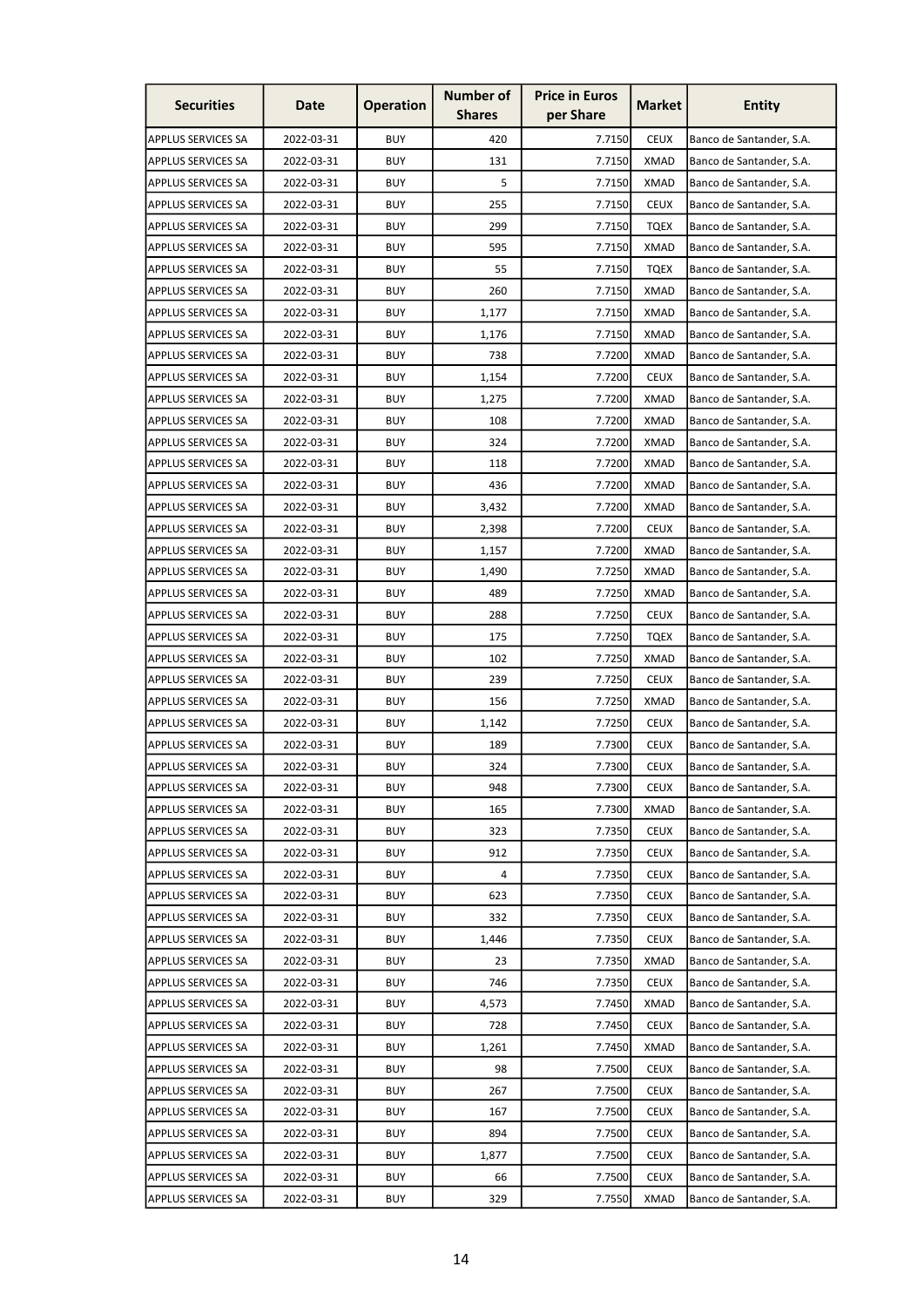| <b>Securities</b>         | Date       | <b>Operation</b> | <b>Number of</b><br><b>Shares</b> | <b>Price in Euros</b><br>per Share | <b>Market</b> | <b>Entity</b>            |
|---------------------------|------------|------------------|-----------------------------------|------------------------------------|---------------|--------------------------|
| <b>APPLUS SERVICES SA</b> | 2022-03-31 | <b>BUY</b>       | 856                               | 7.7550                             | <b>XMAD</b>   | Banco de Santander, S.A. |
| <b>APPLUS SERVICES SA</b> | 2022-03-31 | <b>BUY</b>       | 7                                 | 7.7550                             | <b>XMAD</b>   | Banco de Santander, S.A. |
| <b>APPLUS SERVICES SA</b> | 2022-03-31 | <b>BUY</b>       | 646                               | 7.7550                             | <b>XMAD</b>   | Banco de Santander, S.A. |
| <b>APPLUS SERVICES SA</b> | 2022-03-31 | <b>BUY</b>       | 2,796                             | 7.7550                             | <b>XMAD</b>   | Banco de Santander, S.A. |
| <b>APPLUS SERVICES SA</b> | 2022-03-31 | <b>BUY</b>       | 1,329                             | 7.7600                             | <b>CEUX</b>   | Banco de Santander, S.A. |
| <b>APPLUS SERVICES SA</b> | 2022-03-31 | <b>BUY</b>       | 1,393                             | 7.7650                             | <b>XMAD</b>   | Banco de Santander, S.A. |
| <b>APPLUS SERVICES SA</b> | 2022-03-31 | <b>BUY</b>       | 7                                 | 7.7650                             | <b>CEUX</b>   | Banco de Santander, S.A. |
| <b>APPLUS SERVICES SA</b> | 2022-03-31 | <b>BUY</b>       | 1,397                             | 7.7650                             | <b>XMAD</b>   | Banco de Santander, S.A. |
| <b>APPLUS SERVICES SA</b> | 2022-03-31 | <b>BUY</b>       | 1,181                             | 7.7650                             | <b>XMAD</b>   | Banco de Santander, S.A. |
| <b>APPLUS SERVICES SA</b> | 2022-03-31 | <b>BUY</b>       | 812                               | 7.7750                             | <b>XMAD</b>   | Banco de Santander, S.A. |
| <b>APPLUS SERVICES SA</b> | 2022-03-31 | <b>BUY</b>       | 644                               | 7.7750                             | <b>XMAD</b>   | Banco de Santander, S.A. |
| <b>APPLUS SERVICES SA</b> | 2022-03-31 | <b>BUY</b>       | 989                               | 7.7800                             | <b>CEUX</b>   | Banco de Santander, S.A. |
| <b>APPLUS SERVICES SA</b> | 2022-03-31 | <b>BUY</b>       | 248                               | 7.7800                             | <b>CEUX</b>   | Banco de Santander, S.A. |
| <b>APPLUS SERVICES SA</b> | 2022-04-01 | <b>BUY</b>       | 1,508                             | 7.4850                             | XMAD          | Banco de Santander, S.A. |
| <b>APPLUS SERVICES SA</b> | 2022-04-01 | <b>BUY</b>       | 2,417                             | 7.5050                             | <b>CEUX</b>   | Banco de Santander, S.A. |
| <b>APPLUS SERVICES SA</b> | 2022-04-01 | <b>BUY</b>       | 250                               | 7.5050                             | <b>XMAD</b>   | Banco de Santander, S.A. |
| <b>APPLUS SERVICES SA</b> | 2022-04-01 | <b>BUY</b>       | 714                               | 7.5050                             | <b>XMAD</b>   | Banco de Santander, S.A. |
| <b>APPLUS SERVICES SA</b> | 2022-04-01 | <b>BUY</b>       | 250                               | 7.5050                             | <b>XMAD</b>   | Banco de Santander, S.A. |
| <b>APPLUS SERVICES SA</b> | 2022-04-01 | <b>BUY</b>       | 117                               | 7.5050                             | XMAD          | Banco de Santander, S.A. |
| <b>APPLUS SERVICES SA</b> | 2022-04-01 | <b>BUY</b>       | 1,688                             | 7.5100                             | XMAD          | Banco de Santander, S.A. |
| <b>APPLUS SERVICES SA</b> | 2022-04-01 | <b>BUY</b>       | 190                               | 7.5150                             | <b>CEUX</b>   | Banco de Santander, S.A. |
| <b>APPLUS SERVICES SA</b> | 2022-04-01 | <b>BUY</b>       | 510                               | 7.5150                             | <b>CEUX</b>   | Banco de Santander, S.A. |
| <b>APPLUS SERVICES SA</b> | 2022-04-01 | <b>BUY</b>       | 555                               | 7.5150                             | <b>CEUX</b>   | Banco de Santander, S.A. |
| <b>APPLUS SERVICES SA</b> | 2022-04-01 | <b>BUY</b>       | 2,359                             | 7.5200                             | <b>CEUX</b>   | Banco de Santander, S.A. |
| <b>APPLUS SERVICES SA</b> | 2022-04-01 | <b>BUY</b>       | 57                                | 7.5200                             | <b>XMAD</b>   | Banco de Santander, S.A. |
| <b>APPLUS SERVICES SA</b> | 2022-04-01 | <b>BUY</b>       | 1,146                             | 7.5250                             | <b>CEUX</b>   | Banco de Santander, S.A. |
| <b>APPLUS SERVICES SA</b> | 2022-04-01 | <b>BUY</b>       | 332                               | 7.5250                             | <b>CEUX</b>   | Banco de Santander, S.A. |
| <b>APPLUS SERVICES SA</b> | 2022-04-01 | <b>BUY</b>       | 170                               | 7.5250                             | <b>CEUX</b>   | Banco de Santander, S.A. |
| APPLUS SERVICES SA        | 2022-04-01 | <b>BUY</b>       | 1                                 | 7.5250                             | <b>CEUX</b>   | Banco de Santander, S.A. |
| <b>APPLUS SERVICES SA</b> | 2022-04-01 | <b>BUY</b>       | 372                               | 7.5250                             | <b>CEUX</b>   | Banco de Santander, S.A. |
| <b>APPLUS SERVICES SA</b> | 2022-04-01 | <b>BUY</b>       | 551                               | 7.5250                             | <b>CEUX</b>   | Banco de Santander, S.A. |
| <b>APPLUS SERVICES SA</b> | 2022-04-01 | <b>BUY</b>       | 546                               | 7.5250                             | <b>CEUX</b>   | Banco de Santander, S.A. |
| <b>APPLUS SERVICES SA</b> | 2022-04-01 | <b>BUY</b>       | 609                               | 7.5250                             | <b>CEUX</b>   | Banco de Santander, S.A. |
| <b>APPLUS SERVICES SA</b> | 2022-04-01 | <b>BUY</b>       | 342                               | 7.5250                             | <b>XMAD</b>   | Banco de Santander, S.A. |
| <b>APPLUS SERVICES SA</b> | 2022-04-01 | <b>BUY</b>       | 308                               | 7.5250                             | <b>CEUX</b>   | Banco de Santander, S.A. |
| <b>APPLUS SERVICES SA</b> | 2022-04-01 | <b>BUY</b>       | 115                               | 7.5250                             | <b>XMAD</b>   | Banco de Santander, S.A. |
| <b>APPLUS SERVICES SA</b> | 2022-04-01 | <b>BUY</b>       | 588                               | 7.5300                             | <b>CEUX</b>   | Banco de Santander, S.A. |
| <b>APPLUS SERVICES SA</b> | 2022-04-01 | <b>BUY</b>       | 560                               | 7.5300                             | <b>CEUX</b>   | Banco de Santander, S.A. |
| <b>APPLUS SERVICES SA</b> | 2022-04-01 | <b>BUY</b>       | 2,699                             | 7.5300                             | <b>XMAD</b>   | Banco de Santander, S.A. |
| <b>APPLUS SERVICES SA</b> | 2022-04-01 | <b>BUY</b>       | 1,205                             | 7.5300                             | <b>XMAD</b>   | Banco de Santander, S.A. |
| <b>APPLUS SERVICES SA</b> | 2022-04-01 | <b>BUY</b>       | 28                                | 7.5350                             | <b>XMAD</b>   | Banco de Santander, S.A. |
| <b>APPLUS SERVICES SA</b> | 2022-04-01 | <b>BUY</b>       | 1,527                             | 7.5350                             | <b>CEUX</b>   | Banco de Santander, S.A. |
| <b>APPLUS SERVICES SA</b> | 2022-04-01 | <b>BUY</b>       | 350                               | 7.5350                             | <b>CEUX</b>   | Banco de Santander, S.A. |
| <b>APPLUS SERVICES SA</b> | 2022-04-01 | <b>BUY</b>       | 859                               | 7.5350                             | <b>CEUX</b>   | Banco de Santander, S.A. |
| <b>APPLUS SERVICES SA</b> | 2022-04-01 | <b>BUY</b>       | 14                                | 7.5350                             | <b>XMAD</b>   | Banco de Santander, S.A. |
| <b>APPLUS SERVICES SA</b> | 2022-04-01 | <b>BUY</b>       | 2,986                             | 7.5350                             | <b>XMAD</b>   | Banco de Santander, S.A. |
| <b>APPLUS SERVICES SA</b> | 2022-04-01 | <b>BUY</b>       | 159                               | 7.5400                             | <b>XMAD</b>   | Banco de Santander, S.A. |
| APPLUS SERVICES SA        | 2022-04-01 | <b>BUY</b>       | 440                               | 7.5400                             | <b>XMAD</b>   | Banco de Santander, S.A. |
| APPLUS SERVICES SA        | 2022-04-01 | <b>BUY</b>       | 155                               | 7.5400                             | <b>XMAD</b>   | Banco de Santander, S.A. |
| <b>APPLUS SERVICES SA</b> | 2022-04-01 | <b>BUY</b>       | 2,817                             | 7.5400                             | <b>CEUX</b>   | Banco de Santander, S.A. |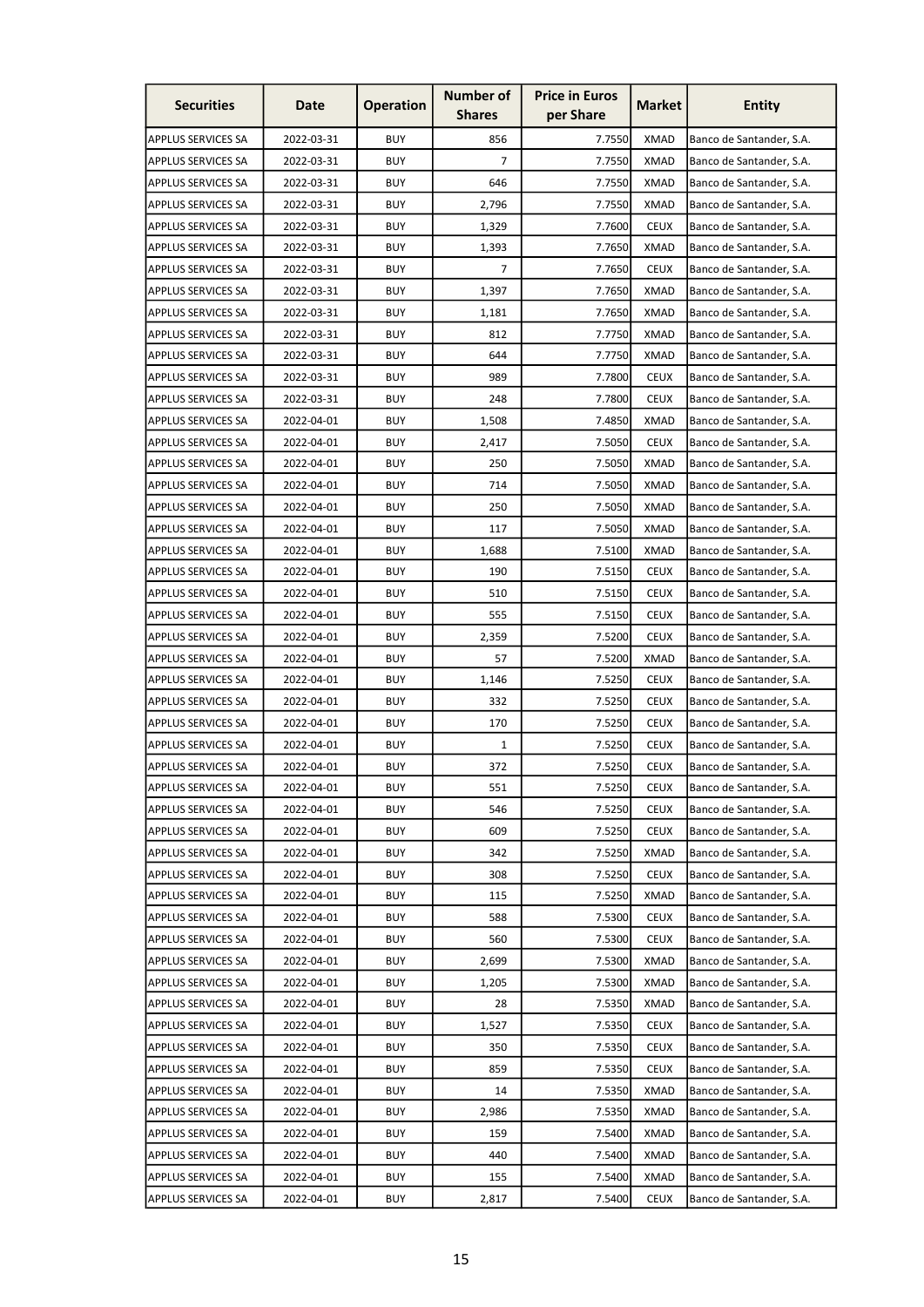| <b>Securities</b>         | Date       | <b>Operation</b> | <b>Number of</b><br><b>Shares</b> | <b>Price in Euros</b><br>per Share | Market      | <b>Entity</b>            |
|---------------------------|------------|------------------|-----------------------------------|------------------------------------|-------------|--------------------------|
| <b>APPLUS SERVICES SA</b> | 2022-04-01 | <b>BUY</b>       | 310                               | 7.5450                             | <b>XMAD</b> | Banco de Santander, S.A. |
| <b>APPLUS SERVICES SA</b> | 2022-04-01 | <b>BUY</b>       | 429                               | 7.5450                             | <b>XMAD</b> | Banco de Santander, S.A. |
| <b>APPLUS SERVICES SA</b> | 2022-04-01 | <b>BUY</b>       | 15                                | 7.5450                             | <b>XMAD</b> | Banco de Santander, S.A. |
| <b>APPLUS SERVICES SA</b> | 2022-04-01 | <b>BUY</b>       | 6,104                             | 7.5450                             | <b>XMAD</b> | Banco de Santander, S.A. |
| <b>APPLUS SERVICES SA</b> | 2022-04-01 | <b>BUY</b>       | 2,702                             | 7.5450                             | <b>XMAD</b> | Banco de Santander, S.A. |
| <b>APPLUS SERVICES SA</b> | 2022-04-01 | <b>BUY</b>       | 526                               | 7.5450                             | <b>CEUX</b> | Banco de Santander, S.A. |
| <b>APPLUS SERVICES SA</b> | 2022-04-01 | <b>BUY</b>       | 685                               | 7.5450                             | <b>CEUX</b> | Banco de Santander, S.A. |
| <b>APPLUS SERVICES SA</b> | 2022-04-01 | <b>BUY</b>       | 9                                 | 7.5450                             | <b>CEUX</b> | Banco de Santander, S.A. |
| <b>APPLUS SERVICES SA</b> | 2022-04-01 | <b>BUY</b>       | 1,559                             | 7.5450                             | <b>CEUX</b> | Banco de Santander, S.A. |
| <b>APPLUS SERVICES SA</b> | 2022-04-01 | <b>BUY</b>       | 217                               | 7.5450                             | <b>XMAD</b> | Banco de Santander, S.A. |
| <b>APPLUS SERVICES SA</b> | 2022-04-01 | <b>BUY</b>       | 71                                | 7.5450                             | <b>XMAD</b> | Banco de Santander, S.A. |
| <b>APPLUS SERVICES SA</b> | 2022-04-01 | <b>BUY</b>       | 2,299                             | 7.5450                             | <b>XMAD</b> | Banco de Santander, S.A. |
| <b>APPLUS SERVICES SA</b> | 2022-04-01 | <b>BUY</b>       | 109                               | 7.5450                             | <b>CEUX</b> | Banco de Santander, S.A. |
| <b>APPLUS SERVICES SA</b> | 2022-04-01 | <b>BUY</b>       | 402                               | 7.5450                             | <b>CEUX</b> | Banco de Santander, S.A. |
| <b>APPLUS SERVICES SA</b> | 2022-04-01 | <b>BUY</b>       | 852                               | 7.5450                             | <b>CEUX</b> | Banco de Santander, S.A. |
| APPLUS SERVICES SA        | 2022-04-01 | <b>BUY</b>       | 4,187                             | 7.5450                             | <b>CEUX</b> | Banco de Santander, S.A. |
| <b>APPLUS SERVICES SA</b> | 2022-04-01 | <b>BUY</b>       | 685                               | 7.5450                             | <b>CEUX</b> | Banco de Santander, S.A. |
| <b>APPLUS SERVICES SA</b> | 2022-04-01 | <b>BUY</b>       | 29                                | 7.5450                             | <b>CEUX</b> | Banco de Santander, S.A. |
| <b>APPLUS SERVICES SA</b> | 2022-04-01 | <b>BUY</b>       | 4                                 | 7.5450                             | <b>CEUX</b> | Banco de Santander, S.A. |
| <b>APPLUS SERVICES SA</b> | 2022-04-01 | <b>BUY</b>       | 547                               | 7.5450                             | <b>CEUX</b> | Banco de Santander, S.A. |
| <b>APPLUS SERVICES SA</b> | 2022-04-01 | <b>BUY</b>       | 1,577                             | 7.5450                             | <b>XMAD</b> | Banco de Santander, S.A. |
| <b>APPLUS SERVICES SA</b> | 2022-04-01 | <b>BUY</b>       | 159                               | 7.5500                             | <b>CEUX</b> | Banco de Santander, S.A. |
| <b>APPLUS SERVICES SA</b> | 2022-04-01 | <b>BUY</b>       | 694                               | 7.5500                             | <b>CEUX</b> | Banco de Santander, S.A. |
| <b>APPLUS SERVICES SA</b> | 2022-04-01 | <b>BUY</b>       | 314                               | 7.5500                             | <b>CEUX</b> | Banco de Santander, S.A. |
| <b>APPLUS SERVICES SA</b> | 2022-04-01 | <b>BUY</b>       | 1,230                             | 7.5500                             | <b>CEUX</b> | Banco de Santander, S.A. |
| <b>APPLUS SERVICES SA</b> | 2022-04-01 | <b>BUY</b>       | 1,508                             | 7.5500                             | XMAD        | Banco de Santander, S.A. |
| <b>APPLUS SERVICES SA</b> | 2022-04-01 | <b>BUY</b>       | 1,201                             | 7.5500                             | <b>XMAD</b> | Banco de Santander, S.A. |
| APPLUS SERVICES SA        | 2022-04-01 | <b>BUY</b>       | 1,175                             | 7.5500                             | <b>CEUX</b> | Banco de Santander, S.A. |
| <b>APPLUS SERVICES SA</b> | 2022-04-01 | <b>BUY</b>       | 359                               | 7.5500                             | <b>XMAD</b> | Banco de Santander, S.A. |
| <b>APPLUS SERVICES SA</b> | 2022-04-01 | <b>BUY</b>       | 984                               | 7.5500                             | <b>XMAD</b> | Banco de Santander, S.A. |
| <b>APPLUS SERVICES SA</b> | 2022-04-01 | <b>BUY</b>       | 2,217                             | 7.5500                             | <b>CEUX</b> | Banco de Santander, S.A. |
| <b>APPLUS SERVICES SA</b> | 2022-04-01 | <b>BUY</b>       | 1,197                             | 7.5500                             | <b>CEUX</b> | Banco de Santander, S.A. |
| <b>APPLUS SERVICES SA</b> | 2022-04-01 | <b>BUY</b>       | 2,063                             | 7.5550                             | <b>CEUX</b> | Banco de Santander, S.A. |
| <b>APPLUS SERVICES SA</b> | 2022-04-01 | <b>BUY</b>       | 1,165                             | 7.5550                             | <b>XMAD</b> | Banco de Santander, S.A. |
| <b>APPLUS SERVICES SA</b> | 2022-04-01 | <b>BUY</b>       | 1,754                             | 7.5550                             | <b>XMAD</b> | Banco de Santander, S.A. |
| <b>APPLUS SERVICES SA</b> | 2022-04-01 | <b>BUY</b>       | 2,251                             | 7.5550                             | <b>CEUX</b> | Banco de Santander, S.A. |
| <b>APPLUS SERVICES SA</b> | 2022-04-01 | <b>BUY</b>       | 5                                 | 7.5550                             | <b>CEUX</b> | Banco de Santander, S.A. |
| <b>APPLUS SERVICES SA</b> | 2022-04-01 | <b>BUY</b>       | 503                               | 7.5550                             | <b>XMAD</b> | Banco de Santander, S.A. |
| <b>APPLUS SERVICES SA</b> | 2022-04-01 | <b>BUY</b>       | 2,193                             | 7.5550                             | <b>XMAD</b> | Banco de Santander, S.A. |
| <b>APPLUS SERVICES SA</b> | 2022-04-01 | <b>BUY</b>       | 135                               | 7.5550                             | <b>CEUX</b> | Banco de Santander, S.A. |
| <b>APPLUS SERVICES SA</b> | 2022-04-01 | <b>BUY</b>       | 3,544                             | 7.5600                             | <b>XMAD</b> | Banco de Santander, S.A. |
| <b>APPLUS SERVICES SA</b> | 2022-04-01 | <b>BUY</b>       | 1,152                             | 7.5600                             | <b>XMAD</b> | Banco de Santander, S.A. |
| <b>APPLUS SERVICES SA</b> | 2022-04-01 | <b>BUY</b>       | 4                                 | 7.5600                             | <b>XMAD</b> | Banco de Santander, S.A. |
| <b>APPLUS SERVICES SA</b> | 2022-04-01 | <b>BUY</b>       | 123                               | 7.5600                             | <b>XMAD</b> | Banco de Santander, S.A. |
| <b>APPLUS SERVICES SA</b> | 2022-04-01 | <b>BUY</b>       | 661                               | 7.5600                             | <b>XMAD</b> | Banco de Santander, S.A. |
| <b>APPLUS SERVICES SA</b> | 2022-04-01 | <b>BUY</b>       | 361                               | 7.5600                             | <b>XMAD</b> | Banco de Santander, S.A. |
| <b>APPLUS SERVICES SA</b> | 2022-04-01 | <b>BUY</b>       | 222                               | 7.5600                             | <b>XMAD</b> | Banco de Santander, S.A. |
| <b>APPLUS SERVICES SA</b> | 2022-04-01 | <b>BUY</b>       | 1,279                             | 7.5600                             | <b>XMAD</b> | Banco de Santander, S.A. |
| <b>APPLUS SERVICES SA</b> | 2022-04-01 | <b>BUY</b>       | 3,108                             | 7.5600                             | <b>XMAD</b> | Banco de Santander, S.A. |
| <b>APPLUS SERVICES SA</b> | 2022-04-01 | <b>BUY</b>       | 331                               | 7.5650                             | <b>TQEX</b> | Banco de Santander, S.A. |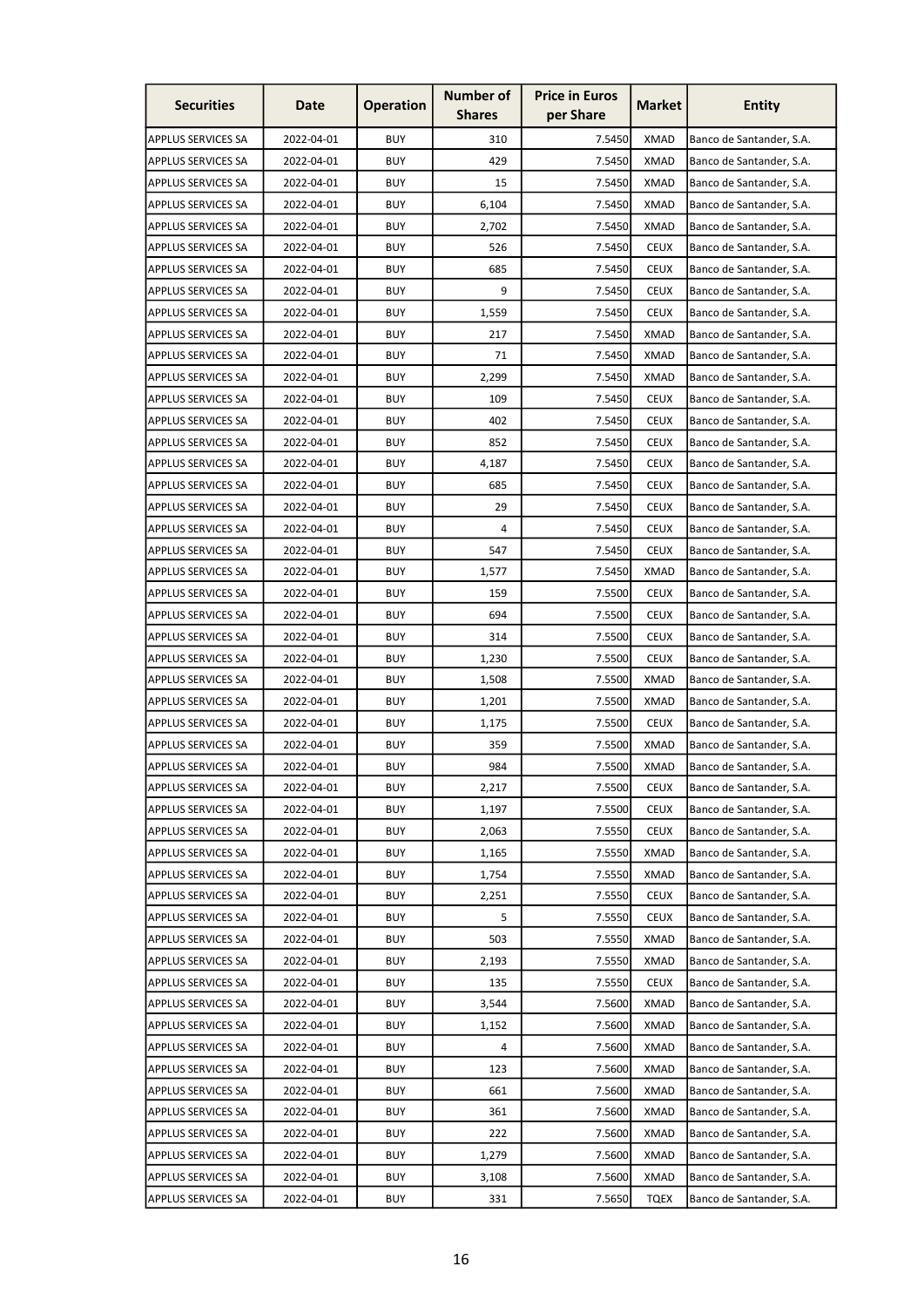| <b>Securities</b>         | Date       | <b>Operation</b> | <b>Number of</b><br><b>Shares</b> | <b>Price in Euros</b><br>per Share | Market      | <b>Entity</b>            |
|---------------------------|------------|------------------|-----------------------------------|------------------------------------|-------------|--------------------------|
| APPLUS SERVICES SA        | 2022-04-01 | <b>BUY</b>       | 1,693                             | 7.5650                             | <b>TQEX</b> | Banco de Santander, S.A. |
| <b>APPLUS SERVICES SA</b> | 2022-04-01 | <b>BUY</b>       | 409                               | 7.5650                             | <b>TQEX</b> | Banco de Santander, S.A. |
| <b>APPLUS SERVICES SA</b> | 2022-04-01 | <b>BUY</b>       | $\mathbf{1}$                      | 7.5650                             | <b>XMAD</b> | Banco de Santander, S.A. |
| <b>APPLUS SERVICES SA</b> | 2022-04-01 | <b>BUY</b>       | 1,329                             | 7.5650                             | <b>XMAD</b> | Banco de Santander, S.A. |
| <b>APPLUS SERVICES SA</b> | 2022-04-01 | <b>BUY</b>       | 1,340                             | 7.5650                             | <b>CEUX</b> | Banco de Santander, S.A. |
| <b>APPLUS SERVICES SA</b> | 2022-04-01 | <b>BUY</b>       | 250                               | 7.5650                             | <b>XMAD</b> | Banco de Santander, S.A. |
| <b>APPLUS SERVICES SA</b> | 2022-04-01 | <b>BUY</b>       | 133                               | 7.5650                             | <b>CEUX</b> | Banco de Santander, S.A. |
| <b>APPLUS SERVICES SA</b> | 2022-04-01 | <b>BUY</b>       | 7                                 | 7.5650                             | <b>XMAD</b> | Banco de Santander, S.A. |
| <b>APPLUS SERVICES SA</b> | 2022-04-01 | <b>BUY</b>       | 153                               | 7.5650                             | <b>XMAD</b> | Banco de Santander, S.A. |
| APPLUS SERVICES SA        | 2022-04-01 | <b>BUY</b>       | 100                               | 7.5650                             | <b>CEUX</b> | Banco de Santander, S.A. |
| <b>APPLUS SERVICES SA</b> | 2022-04-01 | <b>BUY</b>       | 2,490                             | 7.5650                             | <b>CEUX</b> | Banco de Santander, S.A. |
| <b>APPLUS SERVICES SA</b> | 2022-04-01 | <b>BUY</b>       | 1,541                             | 7.5650                             | <b>XMAD</b> | Banco de Santander, S.A. |
| <b>APPLUS SERVICES SA</b> | 2022-04-01 | <b>BUY</b>       | 232                               | 7.5650                             | <b>CEUX</b> | Banco de Santander, S.A. |
| <b>APPLUS SERVICES SA</b> | 2022-04-01 | <b>BUY</b>       | 1,225                             | 7.5650                             | XMAD        | Banco de Santander, S.A. |
| <b>APPLUS SERVICES SA</b> | 2022-04-01 | <b>BUY</b>       | 1,257                             | 7.5650                             | <b>XMAD</b> | Banco de Santander, S.A. |
| <b>APPLUS SERVICES SA</b> | 2022-04-01 | <b>BUY</b>       | 803                               | 7.5650                             | <b>XMAD</b> | Banco de Santander, S.A. |
| <b>APPLUS SERVICES SA</b> | 2022-04-01 | <b>BUY</b>       | 198                               | 7.5650                             | <b>CEUX</b> | Banco de Santander, S.A. |
| <b>APPLUS SERVICES SA</b> | 2022-04-01 | <b>BUY</b>       | 821                               | 7.5650                             | XMAD        | Banco de Santander, S.A. |
| <b>APPLUS SERVICES SA</b> | 2022-04-01 | <b>BUY</b>       | 350                               | 7.5650                             | XMAD        | Banco de Santander, S.A. |
| <b>APPLUS SERVICES SA</b> | 2022-04-01 | <b>BUY</b>       | 142                               | 7.5650                             | XMAD        | Banco de Santander, S.A. |
| <b>APPLUS SERVICES SA</b> | 2022-04-01 | <b>BUY</b>       | 168                               | 7.5650                             | <b>XMAD</b> | Banco de Santander, S.A. |
| APPLUS SERVICES SA        | 2022-04-01 | <b>BUY</b>       | 169                               | 7.5650                             | <b>XMAD</b> | Banco de Santander, S.A. |
| <b>APPLUS SERVICES SA</b> | 2022-04-01 | <b>BUY</b>       | 796                               | 7.5650                             | <b>XMAD</b> | Banco de Santander, S.A. |
| <b>APPLUS SERVICES SA</b> | 2022-04-01 | <b>BUY</b>       | 185                               | 7.5650                             | <b>CEUX</b> | Banco de Santander, S.A. |
| <b>APPLUS SERVICES SA</b> | 2022-04-01 | <b>BUY</b>       | 1,093                             | 7.5650                             | <b>CEUX</b> | Banco de Santander, S.A. |
| <b>APPLUS SERVICES SA</b> | 2022-04-01 | <b>BUY</b>       | 1,689                             | 7.5650                             | XMAD        | Banco de Santander, S.A. |
| <b>APPLUS SERVICES SA</b> | 2022-04-01 | <b>BUY</b>       | 207                               | 7.5650                             | <b>XMAD</b> | Banco de Santander, S.A. |
| <b>APPLUS SERVICES SA</b> | 2022-04-01 | <b>BUY</b>       | 4,395                             | 7.5650                             | <b>CEUX</b> | Banco de Santander, S.A. |
| <b>APPLUS SERVICES SA</b> | 2022-04-01 | <b>BUY</b>       | 116                               | 7.5700                             | <b>XMAD</b> | Banco de Santander, S.A. |
| <b>APPLUS SERVICES SA</b> | 2022-04-01 | <b>BUY</b>       | 1,180                             | 7.5700                             | <b>XMAD</b> | Banco de Santander, S.A. |
| <b>APPLUS SERVICES SA</b> | 2022-04-01 | <b>BUY</b>       | 1,199                             | 7.5700                             | <b>TQEX</b> | Banco de Santander, S.A. |
| <b>APPLUS SERVICES SA</b> | 2022-04-01 | <b>BUY</b>       | 1,233                             | 7.5700                             | <b>XMAD</b> | Banco de Santander, S.A. |
| <b>APPLUS SERVICES SA</b> | 2022-04-01 | <b>BUY</b>       | 244                               | 7.5700                             | <b>XMAD</b> | Banco de Santander, S.A. |
| <b>APPLUS SERVICES SA</b> | 2022-04-01 | <b>BUY</b>       | 1,199                             | 7.5700                             | <b>XMAD</b> | Banco de Santander, S.A. |
| <b>APPLUS SERVICES SA</b> | 2022-04-01 | <b>BUY</b>       | 1,291                             | 7.5700                             | <b>CEUX</b> | Banco de Santander, S.A. |
| <b>APPLUS SERVICES SA</b> | 2022-04-01 | <b>BUY</b>       | 2,608                             | 7.5700                             | <b>XMAD</b> | Banco de Santander, S.A. |
| <b>APPLUS SERVICES SA</b> | 2022-04-01 | <b>BUY</b>       | 1,612                             | 7.5700                             | <b>XMAD</b> | Banco de Santander, S.A. |
| APPLUS SERVICES SA        | 2022-04-01 | <b>BUY</b>       | 250                               | 7.5700                             | XMAD        | Banco de Santander, S.A. |
| <b>APPLUS SERVICES SA</b> | 2022-04-01 | <b>BUY</b>       | 1,241                             | 7.5700                             | <b>XMAD</b> | Banco de Santander, S.A. |
| <b>APPLUS SERVICES SA</b> | 2022-04-01 | <b>BUY</b>       | 89                                | 7.5700                             | <b>XMAD</b> | Banco de Santander, S.A. |
| <b>APPLUS SERVICES SA</b> | 2022-04-01 | <b>BUY</b>       | 1,833                             | 7.5700                             | <b>CEUX</b> | Banco de Santander, S.A. |
| <b>APPLUS SERVICES SA</b> | 2022-04-01 | <b>BUY</b>       | 1,187                             | 7.5700                             | <b>XMAD</b> | Banco de Santander, S.A. |
| <b>APPLUS SERVICES SA</b> | 2022-04-01 | <b>BUY</b>       | 1,226                             | 7.5700                             | <b>CEUX</b> | Banco de Santander, S.A. |
| <b>APPLUS SERVICES SA</b> | 2022-04-01 | <b>BUY</b>       | 139                               | 7.5700                             | <b>CEUX</b> | Banco de Santander, S.A. |
| <b>APPLUS SERVICES SA</b> | 2022-04-01 | <b>BUY</b>       | 1,243                             | 7.5700                             | <b>CEUX</b> | Banco de Santander, S.A. |
| <b>APPLUS SERVICES SA</b> | 2022-04-01 | <b>BUY</b>       | 1,246                             | 7.5700                             | <b>CEUX</b> | Banco de Santander, S.A. |
| <b>APPLUS SERVICES SA</b> | 2022-04-01 | <b>BUY</b>       | 274                               | 7.5700                             | <b>XMAD</b> | Banco de Santander, S.A. |
| <b>APPLUS SERVICES SA</b> | 2022-04-01 | <b>BUY</b>       | 166                               | 7.5700                             | <b>XMAD</b> | Banco de Santander, S.A. |
| APPLUS SERVICES SA        | 2022-04-01 | <b>BUY</b>       | 757                               | 7.5700                             | <b>XMAD</b> | Banco de Santander, S.A. |
| APPLUS SERVICES SA        | 2022-04-01 | <b>BUY</b>       | 3,925                             | 7.5700                             | <b>XMAD</b> | Banco de Santander, S.A. |
|                           |            |                  |                                   |                                    |             |                          |